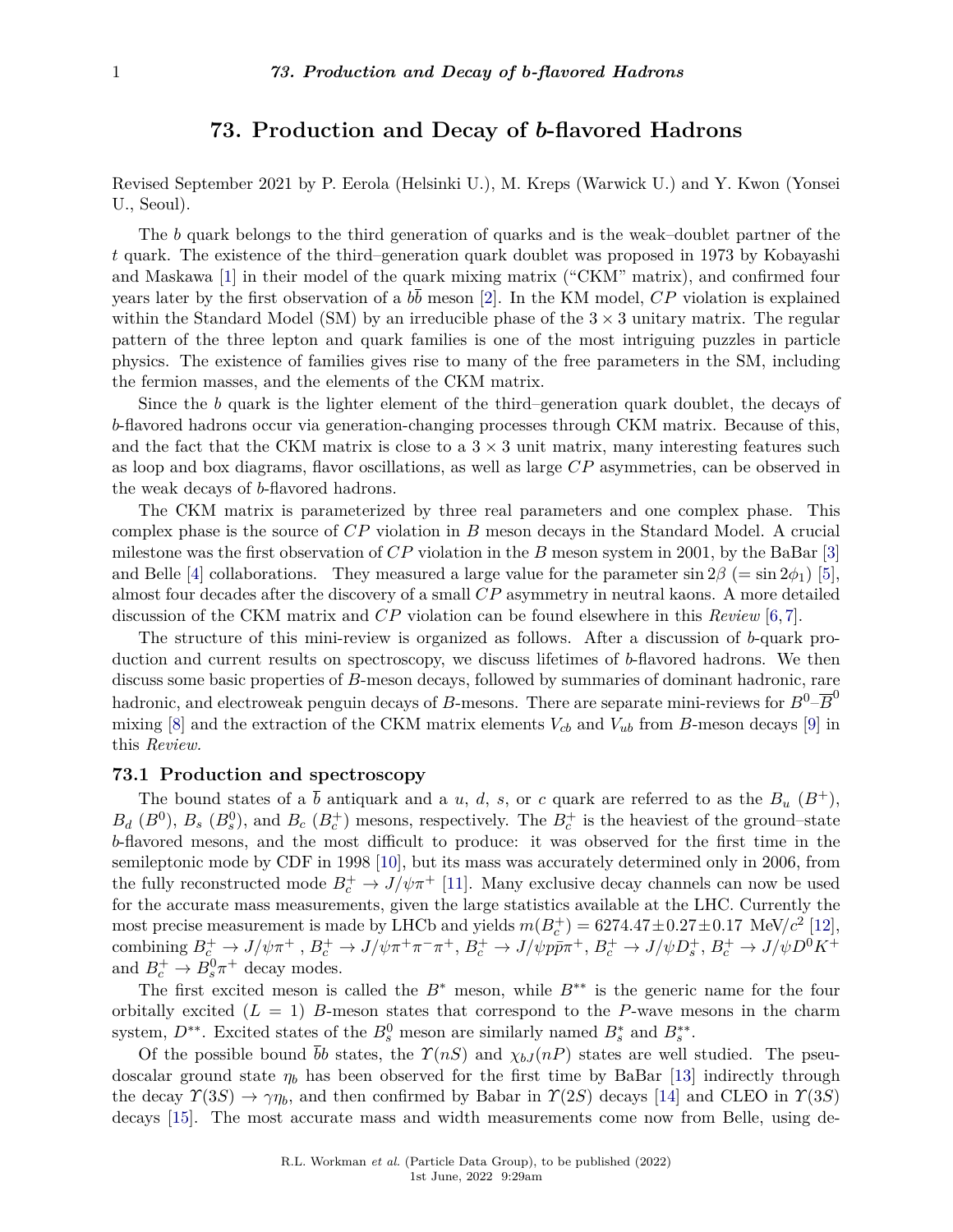cays  $\Upsilon(5S) \to h_b(1P)\pi^+\pi^-, h_b(1P) \to \gamma\eta_b(1S)$  [\[16\]](#page-13-15) and  $\Upsilon(4S) \to \eta h_b(1P), h_b(1P) \to \gamma\eta_b(1S)$  [\[17\]](#page-13-16). Belle has also reported first evidence for the  $\eta_b(2S)$  in the  $h_b(2P) \to \eta_b(2S)\gamma$  transition [\[16\]](#page-13-15). In addition, Belle has observed  $Z_b(10610)$  and  $Z_b(10650)$  states in the processes  $\Upsilon(5S) \to \Upsilon(nS)\pi^+\pi^-$  (*n* = 1,2,3) and  $\Upsilon(5S) \rightarrow h_b(mP)\pi^+\pi^-$  (*m* = 1,2) [\[18\]](#page-13-17). These  $Z_b$  states are observed to decay to  $\gamma(nS)\pi^{\pm}$  and  $h_b(mP)\pi^{\pm}$ , hence electrically charged and do not belong to ordinary  $q\bar{q}$  mesons. For classification and naming of these and other states, see Ref. [\[19\]](#page-13-18).

Experimental studies of *b* decays have been performed in  $e^+e^-$  collisions at the  $\gamma$ (4*S*) (ARGUS, CLEO, Belle, BaBar) and  $\Upsilon(5S)$  (CLEO, Belle) resonances. The  $e^+e^- \to b\bar{b}$  production crosssection at the  $\Upsilon(4S)$  ( $\Upsilon(5S)$ ) resonance is about 1.1 nb (0.3 nb). The full data samples of BaBar and Belle are 560 fb<sup>-1</sup> and 1020 fb<sup>-1</sup>, respectively, of which 433 fb<sup>-1</sup> and 710 fb<sup>-1</sup> are at the  $\Upsilon(4S)$ resonance. Since the  $\Upsilon(4S)$  decays dominantly to a pair of *B* mesons (either  $B^+B^-$  or  $B^0\overline{B}^0$ ), a precise knowledge of the energy-momentum of one *B* meson (the 'tagging *B*') enables deducing the properties of the other *B* (the 'signal *B*'). This property has been exploited by both BaBar and Belle, in particular, to measure inclusive decay modes as well as final states with missing neutrinos. The Belle II experiment at SuperKEKB has started recording data in 2019, and the experiment has so far collected about 210 fb−<sup>1</sup> of data by summer 2021. At the *Z* resonance (SLC, LEP) all species of *b*-flavored hadrons could be studied for the first time. The  $e^+e^- \to b\bar{b}$  production cross-section at the *Z* resonance is about 6*.*6 nb.

High-energy  $p\bar{p}$  (Tevatron) and  $pp$  collisions (LHC) produce *b*-flavored hadrons of all species with large cross-sections. At the Tevatron ( $\sqrt{s} = 1.96$  TeV) the visible cross section  $\sigma(p\bar{p} \to bX, |\eta| < 1)$ is about 30 *µ*b. CDF and D0 experiments at the Tevatron have accumulated by the end of their running about 10 fb<sup>-1</sup> each.

At the LHC *pp* collider at  $\sqrt{s} = 7 - 13$  TeV, the visible *b*-hadron cross section at the LHCb experiment with pseudorapidity acceptance  $2 < \eta < 5$  has been measured to be  $\sim 72 \mu$ b at 7 TeV and ∼ 144 *µ*b at 13 TeV [\[20\]](#page-13-19) (cross section at 13 TeV corrected in Erratum). LHCb has collected about 1 fb<sup>-1</sup> at 7 TeV, 2 fb<sup>-1</sup> at 8 TeV, and close to 5.9 fb<sup>-1</sup> at 13 TeV during LHC Runs 1 and 2. CMS and ATLAS have collected each about 5 fb<sup>-1</sup> of data at  $\sqrt{s} = 7$ , 20 fb<sup>-1</sup> at 8 TeV and about 6 fb<sup>-1</sup> of data at  $\sqrt{s} = 7$ , 20 fb<sup>-1</sup> at 8 TeV and about  $150$  fb<sup>-1</sup> at 13 TeV during LHC Runs 1 and 2. The LHCb experiment is undergoing currently major upgrade. The LHC operation is planned to resume in 2022.

In hadron collisions, production happens as  $b\bar{b}$  pairs via leading order flavor creation or higher order processes such as gluon–splitting. Single *b*-quarks can be produced by flavor excitation. The total *b*-production cross section is an interesting test of our understanding of leading and higher order QCD processes. With a wealth of measurements at LHC and at Tevatron (see Ref. [\[20\]](#page-13-19) and references therein), and improved calculations [\[21\]](#page-13-20), there is a reasonable agreement between measurements and predictions.

Each quark of a *bb* pair produced in hadron collisions hadronizes separately and incoherently from the other, but it is still possible to obtain a statistical indication of the charge of a produced *b/b* quark ("flavor tag" or "charge tag") from the accompanying particles produced in the hadronization process, or from the decay products of the other quark. The momentum spectrum of produced *b*-quarks typically peaks near the *b*-quark mass, and extends to much higher momenta, dropping by about a decade for every ten GeV. Typical decay lengths are of the order of a centimeter at 13 TeV *pp* collisions; the resolution for the decay vertex must be more precise than this to resolve the fast oscillations of  $B_s^0$  mesons.

In  $e^+e^-$  colliders, since the *B* mesons are very slow in the  $\gamma(4S)$  rest frame, asymmetric beam energies are used to boost the decay products to allow time-dependent measurements that are crucial for the study of *CP* violation. At KEKB, the boost was  $\beta \gamma = 0.43$ , while PEP-II used a slightly larger boost,  $\beta \gamma = 0.55$ . The typical *B*-meson decay length is dilated from  $\approx 20 \ \mu m$  to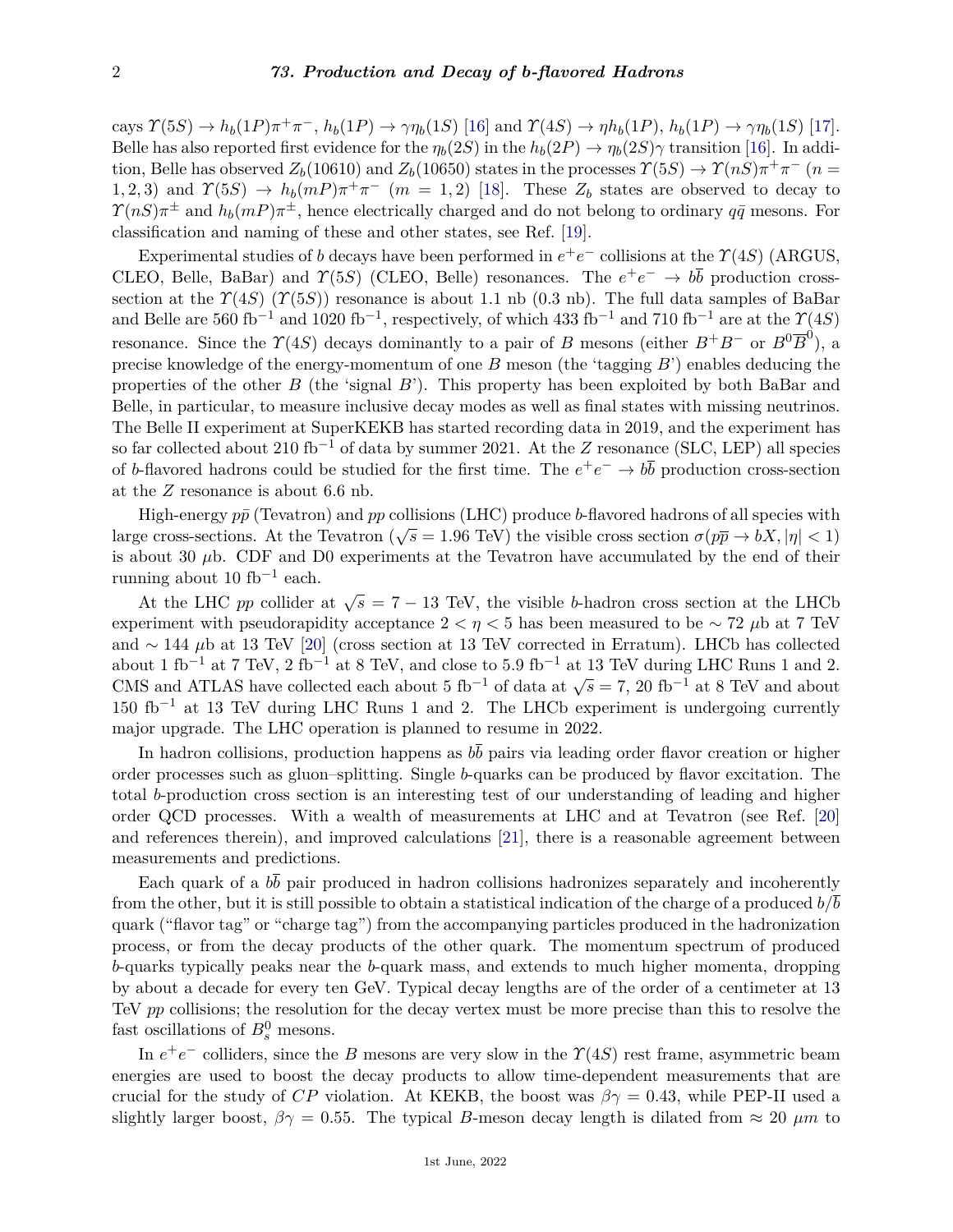$\approx 200 \ \mu m$ . At SuperKEKB the boost is lower,  $\beta \gamma = 0.28$ , which puts more demanding requirements on the track reconstruction precision at Belle II to reach a resolution in decay time measurements similar to Belle. The two *B* mesons produced in  $\gamma(4S)$  decay are in a coherent quantum state, which makes it easier than in hadron collisions to infer the charge state of one *B* meson from observation of the other; however, the coherence also requires determination of the decay time of both mesons, rather than just one, in order to perform time–dependent  $CP$ –violation measurements. For  $B_s^0$ , which can be produced at  $\Upsilon(5S)$  the situation is less favourable, as boost is not high enough to provide sufficient time resolution to resolve the fast  $B_s^0$  oscillations.

For the measurement of branching fractions, the initial composition of the data sample must be known. The  $\Upsilon(4S)$  resonance decays predominantly to  $B^0\overline{B}^0$  and  $B^+B^-$ ; the current experimental upper limit for non- $B\overline{B}$  decays of the  $\Upsilon(4S)$  is less than 4% at the 95% confidence level (CL) [\[22\]](#page-13-21). The observed modes of this category are decays to lower  $\gamma$  states and a pion pair,  $\eta$ , or  $\eta'$ , measured branching fractions being of order  $10^{-4} - 10^{-5}$  [\[23\]](#page-13-22), and decays to  $h_b(1P)\eta$  with branching fraction of order  $10^{-3}$  [\[17\]](#page-13-16).

The ratio  $f_{+}/f_0$  of the fractions of charged to neutral *B* productions from  $\gamma(4S)$  decays has been measured by CLEO, BaBar, and Belle in various ways. They typically use pairs of isospin-related decays of  $B^+$  and  $B^0$ , such that it can be assumed that  $\Gamma(B^+ \to x^+) = \Gamma(B^0 \to x^0)$ . In this way, the ratio of the number of events observed in these modes is proportional to  $(f_{+}\tau_{+})/(f_0\tau_0)$  [\[24,](#page-14-0) [25\]](#page-14-1). BaBar has also performed an independent measurement of  $f_0$  with a different method that does not require isospin symmetry or the value of the lifetime ratio, based on the number of events with one or two reconstructed  $B^0 \to D^{*-\ell+\nu}$  decays [\[26\]](#page-14-2). The combined result, from the current average of  $\tau_{+}/\tau_{0}$ , is  $f_{+}/f_{0} = 1.058 \pm 0.024$  [\[27\]](#page-14-3). The result is consistent within 2.4*σ* with equal production of  $B^+B^-$  and  $B^0\overline{B}^0$  pairs, and we assume  $f_+/f_0 = 1$  in this mini-review except where explicitly stated otherwise. This assumption is also supported by the near equality of the  $B^+$  and *B*<sup>0</sup> masses: our fit yields  $m(B^0) = 5279.65 \pm 0.12$  MeV/ $c^2$ ,  $m(B^+) = 5279.34 \pm 0.12$  MeV/ $c^2$ , and  $m(B^0) - m(B^+) = 0.31 \pm 0.05$  MeV/ $c^2$ .

Data collected at the  $\Upsilon(5S)$  resonance gave CLEO, Belle and BaBar access to  $B_s^0$  decays. In *Υ*(5*S*) decays there are seven possible final states including a pair of non-strange *B* mesons and 0, 1 or 2 pions, and three with a pair of strange *B* mesons  $(B_s^{\ast 0} \overline{B}_s^{\ast 0})$  $s^{\ast 0}$ ,  $B_{s}^{\ast 0} \overline{B}_{s}^{0}$  $s^0$ , and  $B_s^0 \overline{B}_s^0$ *s* ). The fraction of events with a pair of  $B_s^0$  mesons over the total number of events with a pair of *b*-flavored hadrons has been measured to be  $f_s[Y(5S)] = 0.199^{+0.030}_{-0.029}$  [\[28\]](#page-14-4), of which 88% is  $B_s^{*0} \bar{B}_s^{*0}$  events. However, the small boost of  $B_s^0$  mesons produced in this way prevents resolution of their fast oscillations for time-dependent measurements; these are only accessible in hadron collisions (or at the *Z* peak).

In high-energy collisions, the produced *b* or  $\bar{b}$  quarks can hadronize with different probabilities into the full spectrum of *b*-hadrons, either in their ground or excited states. The hadronization does not have to be identical in  $p\bar{p}$  or  $pp$  collisions and in *Z* decay, because of the different momentum distributions of the *b*-quark in these processes; the sample used in the  $p\bar{p}$  measurements has momenta close to the *b* mass, rather than  $m_Z/2$  in *Z* decay. The available data from Tevatron and LHC show that the production fractions  $f_d$ ,  $f_u$ ,  $f_s$ , and  $f_{\text{baryon}}$  of  $B^0$ ,  $B^+$ ,  $B_s^0$ , and *b* baryons, respectively, of weakly decaying *b* hadrons depend on the kinematics of the produced *b* hadron. The production fractions of *b* hadrons are discussed in more detail in the  $B^0$  –  $\overline{B}^0$  mixing section in this *Review* [\[8\]](#page-13-7).

Excited *B*-meson states have been thoroughly studied by CLEO, LEP, CUSB, D0 and CDF (an admixture of *B* mesons) and LHCb (*B*∗+-meson). The current world average of the *B*∗–*B* mass difference is  $45.21 \pm 0.21$  MeV/ $c^2$ . Excited  $B_s^*$ -meson states have observed in  $\Upsilon(5S)$  decays by CUSB, CLEO and Belle.

For orbitally excited  $B_{(s)}$  meson states, with relative angular momentum L=1 of the two quarks, there exist four states  $(\tilde{J}, \tilde{j}_q) = (0, 1/2), (1, 1/2), (1, 3/2), (2, 3/2),$  where  $\tilde{j}_q$  is the total angular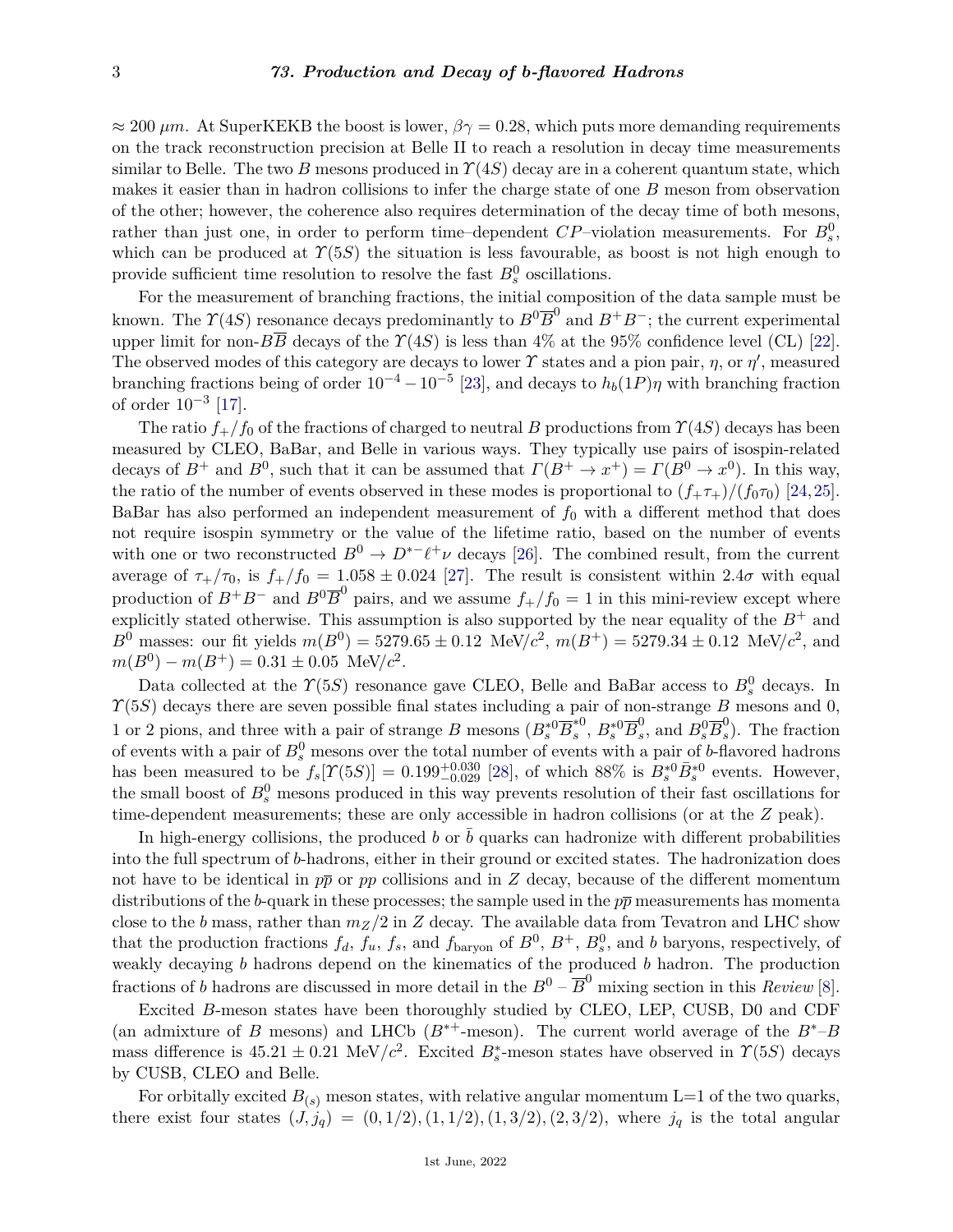momentum of the light *u*, *d* or *s* quark and *J* is the total angular momentum of the *B* meson. These states are collectively called as  $B_{(s)}^{**}$  mesons. The  $j_q = 1/2$  states are named  $B_{(s)0}^*$  ( $J = 0$ ) and  $B_{(s)1}$  $(J = 1)$  mesons, while the states with  $j_q = 3/2$  are named  $B_{(s)1}$   $(J = 1)$  and  $B_{(s)2}^*$   $(J = 2)$  mesons. The states with  $j_q = 1/2$  can decay through an *S*-wave transition and are expected to have a large width, but the  $j_q = 3/2$  states are narrow *D*-wave decays. Evidence for  $B^{**}$  production has been initially obtained at LEP as a broad  $B\pi$  resonance [\[29\]](#page-14-5) or a  $B^+K^-$  enhancement [\[30\]](#page-14-6). Detailed results have been obtained for the narrow states  $B_1(5721)^{0,+}$  and  $B_2(5747)^{0,+}$  at the Tevatron and by LHCb, and clear enhancements compatible with the higher mass states  $B_J(5840)^{0,+}$  and  $B_J(5970)^{0,+}$  have been observed [\[31,](#page-14-7) [32\]](#page-14-8). Also the narrow  $B_s^{**}$  states  $B_{s1}(5830)^0$  and  $B_{s2}(5840)^0$ have been measured at the CDF [\[31\]](#page-14-7), LHCb [\[33\]](#page-14-9), and CMS [\[34\]](#page-14-10).

Excited states of  $B_c^+$  mesons will provide important information about the strong potential. A  $B_c^+\pi^+\pi^-$  resonance has been observed for the first time by ATLAS [\[35\]](#page-14-11). The mass of the resonance has been measured precisely by CMS and LHCb as  $6871.6 \pm 1.1$  MeV/ $c^2$  [\[36,](#page-14-12)[37\]](#page-14-13). The resonance may be interpreted as the second *S*-wave state of the  $B_c^+$  meson,  $B_c^+(2S)$ , but the quantum numbers are to be confirmed.

Baryon states containing a *b* quark are labeled according to the same scheme used for non-*b* baryons, with the addition of a *b* subscript [\[19\]](#page-13-18). The first observed *b* baryon was the  $\Lambda_b^0$  (quark composition *udb*). Thanks to the large samples accumulated at the Tevatron and specially at the LHC many new *b* baryons have been found. The masses of all these new baryons have been measured to a precision of a few  $\text{MeV}/c^2$ , and found to be in agreement with predictions from Heavy Quark Effective Theory (HQET).

Clear signals of four strongly–decaying baryon states,  $\Sigma_b^+$ ,  $\Sigma_b^{*+}$  (*uub*),  $\Sigma_b^-$ <sup>*b*</sup></sub>,  $\Sigma_b^{*-}$  $b^*$ <sup>(*ddb*) have</sup> been obtained by CDF [\[38\]](#page-14-14) and LHCb [\[39\]](#page-14-15). LHCb has also observed two new mass peaks in the  $Λ_b^0$ π<sup> $\pm$ </sup> systems, consistent with single resonances and named as  $\Sigma_b^{\pm}$  $b<sub>b</sub><sup>+</sup>(6097)$  [\[39\]](#page-14-15). The nature of these resonances is, however, not yet clear. The isodublet of strange *b* baryons  $\Xi_b^0$  (*usb*) and  $\Xi_b^{\pm}$  $\int_b^{\pm}$   $(dsb)$  has been observed by CDF and D0 [\[40\]](#page-14-16). Masses, lifetimes, and branching ratios have been accurately measured by LHCb [\[41\]](#page-14-17) and CDF [\[42\]](#page-14-18). LHCb has also measured several parameters sensitive to *P* and *CP* violation [\[43\]](#page-14-19). Other observed  $\mathcal{Z}_b$  baryons are spin-3/2 states  $\mathcal{Z}_b(5945)^0$   $(\mathcal{Z}_b^{*0})$  [\[44,](#page-14-20) [45\]](#page-14-21) and  $\mathcal{Z}_{b}^{*}(5955)^{-}$  [\[46\]](#page-14-22), a spin-1/2 state  $\mathcal{Z}_{b}^{\prime}(5935)^{-}$  [46], and a resonance state  $\mathcal{Z}_{b}^{-}$  $b_0^-$ (6227) [\[47\]](#page-14-23). The doubly–strange bottom baryon *Ω* −  $\overline{b}$  has been observed first by D0 and CDF [\[48\]](#page-14-24). Mass and mean life have been measured precisely by LHCb [\[49\]](#page-14-25) and CDF [\[42\]](#page-14-18).

The so-called exotic states have raised a lot of interest recently. While many exotic states were seen in the charm sector, in bottom sector there are fewer seen. The D0 Collaboration claimed a narrow state  $X(5568)$  decaying into a  $B_s^0\pi^{\pm}$  final state [\[50\]](#page-15-0). While this would be an interesting addition to the observed states as the first exotic state with constituent quarks with four different flavours (*b*, *s*, *u*, *d*), analysis by LHCb yields negative result [\[51\]](#page-15-1). Also CMS finds no such a state [\[52\]](#page-15-2).

## **73.2 Lifetimes**

Precise lifetimes are key in extracting the weak parameters that are important for understanding the role of the CKM matrix in *CP* violation, such as the determination of  $V_{cb}$  and  $B_s^0$ - $\overline{B}_s^0$  mixing parameters. In the naive spectator model, the heavy quark can decay only via the external spectator mechanism, and thus, the lifetimes of all mesons and baryons containing *b* quarks would be equal. Non–spectator effects, such as the interference between contributing amplitudes, modify this simple picture and give rise to a lifetime hierarchy for *b*-flavored hadrons similar to the one in the charm sector. However, since the lifetime differences are expected to scale as  $1/m_Q^2$ , where  $m_Q$  is the mass of the heavy quark, the variations in the *b* system are expected to be only 10% or less [\[53,](#page-15-3)[54\]](#page-15-4). We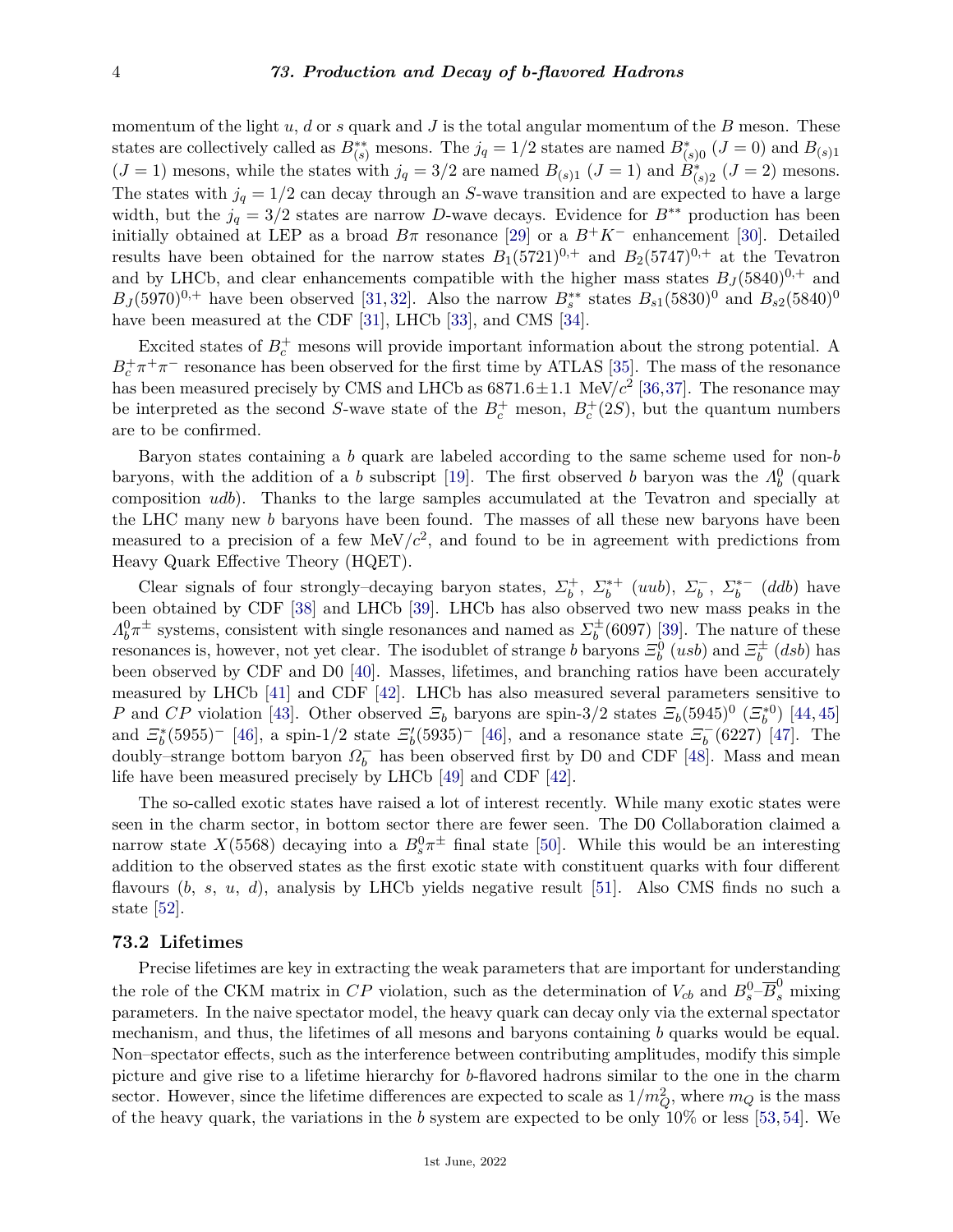expect:

$$
\tau(B^+) \ge \tau(B^0) \approx \tau(B_s^0) > \tau(A_b^0) \gg \tau(B_c^+) \ . \tag{73.1}
$$

For the  $B_c^+$ , both quarks decay weakly, so the lifetime is much shorter.

Measurements of the lifetimes of the different *b*-flavored hadrons thus provide a means to determine the importance of non-spectator mechanisms in the *b* sector. Availability of large samples of fully–reconstructed decays of different *b*-hadron species has resulted in precise measurements with small statistical and systematic uncertainties  $(\sim 1\%)$ . The world averages given in Table 73.1 have been determined by the Heavy Flavor Averaging Group (HFLAV) [\[28\]](#page-14-4).

**Table 73.1:** Summary of the world-average *b*-hadron lifetime measurements. For the  $B_s^0$  lifetimes, see text below.

| Particle             | Lifetime [ps]          |
|----------------------|------------------------|
| $\boldsymbol{B}$     | $1.638 \pm 0.004$      |
| $B^0$                | $1.519 \pm 0.004$      |
| $B^0_{\varepsilon}$  | $1.520 \pm 0.005$      |
| $B_{sL}^0$           | $1.429 \pm 0.007$      |
| $B_{sH}^0$           | $1.624 \pm 0.009$      |
| $B_c^+$              | $0.510 \pm 0.009$      |
| $\varLambda_{h}^{0}$ | $1.471 \pm 0.009$      |
| $\Xi_{b}^{-}$        | $1.572 \pm 0.040$      |
| $\Xi_{b}^{0}$        | $1.480 \pm 0.030$      |
|                      | $1.64^{+0.18}_{-0.17}$ |
|                      |                        |

The  $B_s^0$  lifetime in Table 73.1 is defined as  $1/\Gamma_s$ , where  $\Gamma_s$  is the average width of the light (L) and heavy (H) mass eigenstates,  $(\Gamma_L + \Gamma_H)/2$ . In the absence of  $CP$  violation, the light (heavy)  $B_s^0$ mass eigenstate is the *CP*-even (*CP*-odd) eigenstate. Thus, the lifetime of the light (heavy) mass eigenstate can be measured from *CP*-even (odd) final states. The lifetimes can also be obtained from time-dependent angular analysis of  $B_s^0 \to J/\psi \phi$  decays.

The short  $B_c^+$  lifetime is in good agreement with predictions [\[55\]](#page-15-5). With large samples of  $B_c^+$ mesons at the LHC precision on the lifetimes can still improve. The measurement using semileptonic decays gives  $\tau_{B_c^+} = 0.509 \pm 0.008 \pm 0.012$  ps [\[56\]](#page-15-6) while using decays  $B_c^+ \to J/\psi \pi^+$  yields  $\tau_{B_c^+} =$  $0.5134 \pm 0.0110 \pm 0.0057$  ps [\[57\]](#page-15-7). Each of these is more precise than the combination of all previous experiments.

The recent  $\Lambda_b^0$  lifetime measurements from LHC experiments and CDF are precise and favour lifetime close to the lifetime of  $B^0$  meson, in agreement with theory.

For precision comparisons with theory, lifetime ratios are more sensitive. Experimentally it is found [\[28\]](#page-14-4):

$$
\frac{\tau_{B^+}}{\tau_{B^0}} = 1.076 \pm 0.004 \,, \; \frac{\tau_{B^0_s}}{\tau_{B^0}} = 1.001 \pm 0.004 \,,
$$
 
$$
\frac{\tau_{A^0_b}}{\tau_{B^0}} = 0.969 \pm 0.006 \,,
$$

while recent Heavy Quark Expansion (HQE) predictions give [\[54\]](#page-15-4):

$$
\frac{\tau_{B^+}}{\tau_{B^0}} = 1.04^{+0.05}_{-0.01} \pm 0.02 \pm 0.01 \ , \ \frac{\tau_{B^0_s}}{\tau_{B^0}} = 1.001 \pm 0.002 \ ,
$$
 
$$
\frac{\tau_{A^0_b}}{\tau_{B^0}} = 0.935 \pm 0.054.
$$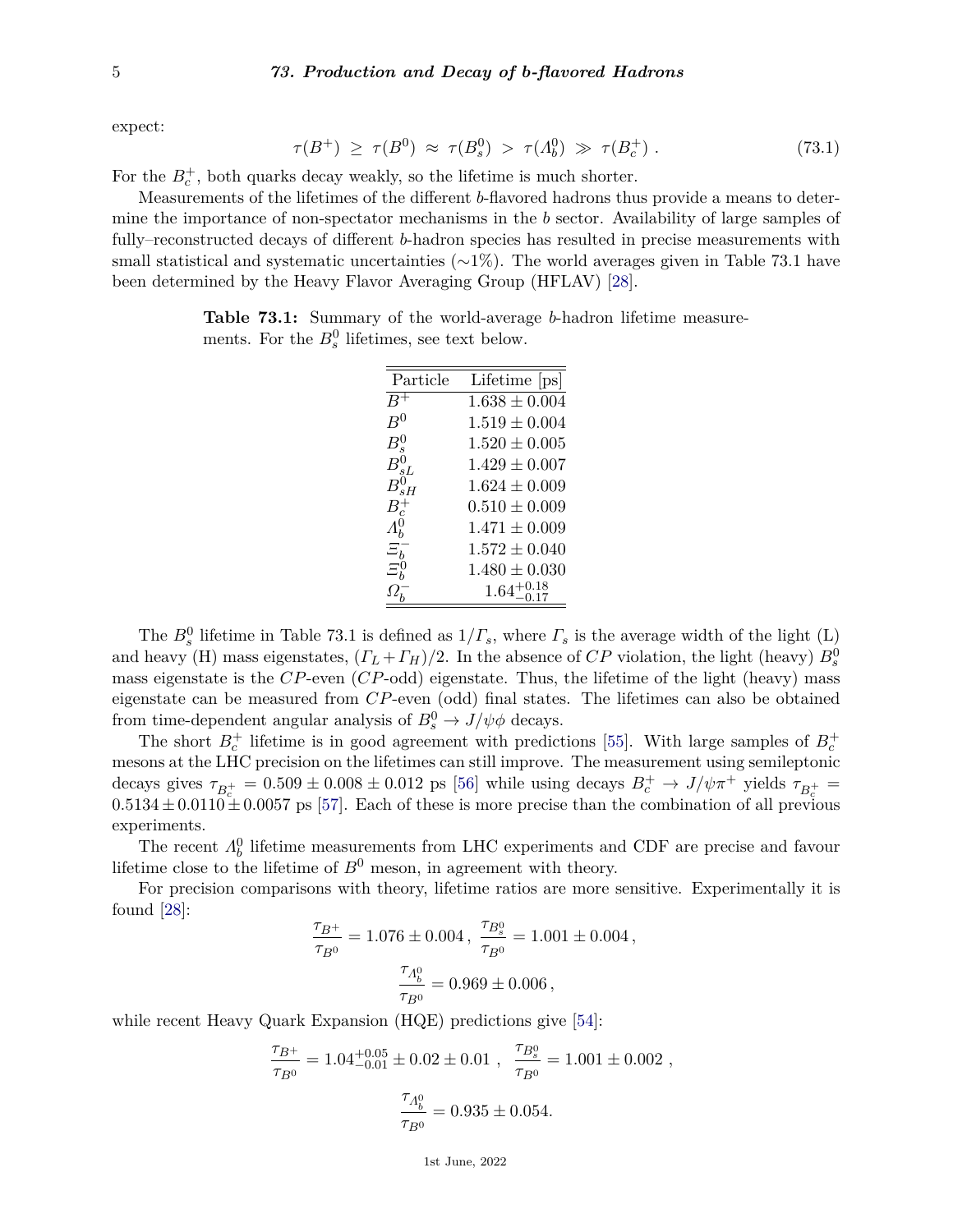The ratio of  $B^+$  to  $B^0$  lifetimes has a precision of better than 1%, and is significantly different from 1.0, in agreement with predictions [\[53\]](#page-15-3). The ratio of  $B_s^0$  to  $B^0$  lifetimes is expected to be very close to 1.0.

For a detailed discussion on neutral  $B^0$  and  $B^0_s$  oscillation and relevant  $CP$  violation measurements see Ref. [\[8\]](#page-13-7).

### **73.3 Features of decays**

The ground states of *b*-flavored hadrons decay via weak interactions. In most decays of the *b*-flavored hadrons, where the *b*-quark is accompanied by lighter partner quarks (*d*, *u*, *s*, or *c*), the decay modes are well described by the decay of the *b* quark (spectator model) [\[58\]](#page-15-8). The dominant decay mode of a *b* quark is  $b \to cW^{*-}$  (referred to as a "tree" or "spectator" decay), where the virtual *W* materializes either into a pair of leptons  $\ell \bar{\nu}$  ("semileptonic decay"), or into a pair of quarks which then hadronizes. The transition  $b \to u$  is suppressed by  $|V_{ub}/V_{cb}|^2 \sim (0.1)^2$  relative to  $b \to c$  transitions. The decays in which the spectator quark combines with one of the quarks from  $W^*$  to form one of the final state hadrons are suppressed by a factor  $\sim (1/3)^2$ , because the colors of the two quarks from different sources must match ("color–suppression").

Semileptonic *B* decays  $B \to X_c \ell \nu$  and  $B \to X_u \ell \nu$  provide an excellent way to measure the magnitude of the CKM elements  $|V_{cb}|$  and  $|V_{ub}|$  respectively, because the strong interaction effects are much simplified due to the two leptons in the final state. Both exclusive and inclusive decays can be used with dominant uncertainties being complementary. For exclusive decay analysis, knowledge of the form factors for the exclusive hadronic system  $X_{c(u)}$  is required. For inclusive analysis, it is usually necessary to restrict the available phase-space of the decay products to suppress backgrounds; subsequently uncertainties are introduced in the extrapolation to the full phase-space. Moreover, restriction to a small corner of the phase-space may result in breakdown of the operator-product expansion scheme, thus making theoretical calculations unreliable. A more detailed discussion of *B* semileptonic decays and the extraction of  $|V_{cb}|$  and  $|V_{ub}|$  is given elsewhere in this *Review* [\[9\]](#page-13-8). While traditionally  $B^0$  and  $B^+$  decays were used, over time also other  $B$  hadron studies became available. Most notably, determination of of  $|V_{ub}|$  using  $\Lambda_b^0 \to p\mu^- \bar{\nu}_\mu$  decays by LHCb [\[59\]](#page-15-9) was more precise than expected. Besides, there have been measurements of inclusive semileptonic decay rates of  $B_s^0$  [\[60\]](#page-15-10) and  $B_c^+$  [\[61\]](#page-15-11) mesons. One of the latest additions in this area is the observation of the  $B_s^0 \to K^- \mu^+ \nu_\mu$  decays by LHCb using only a fraction of their available data [\[62\]](#page-15-12).

On the other hand, hadronic *B* decays are complicated because of strong interaction effects caused by the surrounding cloud of light quarks and gluons. While this complicates the extraction of CKM matrix elements, it also provides a great opportunity to study perturbative and nonperturbative QCD, hadronization, and Final State Interaction (FSI) effects.

Many aspects of *B* decays can be understood through the Heavy Quark Effective Theory (HQET) [\[63\]](#page-15-13). This has been particularly successful for semileptonic decays. For further discussion of HQET, see for instance Ref. [\[64\]](#page-15-14). For hadronic decays, one typically uses effective Hamiltonian calculations that rely on a perturbative expansion with Wilson coefficients. In addition, some form of the factorization hypothesis is commonly used, where, in analogy with semileptonic decays, two-body hadronic decays of *B* mesons are expressed as the product of two independent hadronic currents, one describing the formation of a charm meson (in case of the dominant  $b \to cW^{*-}$  decays), and the other the hadronization of the remaining  $\overline{u}d$  (or  $\overline{c}s$ ) system from the virtual  $W^-$ . Qualitatively, for *B* decays with a large energy release, e.g.  $b \to uW^{*-}$  transitions, the  $\overline{u}d$  pair (produced as a color singlet) travels fast enough to leave the interaction region without influencing the charm meson. This is known to work well for the dominant spectator decays [\[65\]](#page-15-15). There are several common implementations of these ideas for hadronic *B* decays, the most common of which are QCD factorization (QCDF) [\[66–](#page-15-16)[69\]](#page-15-17), perturbative QCD (pQCD) [\[70–](#page-15-18)[74\]](#page-15-19), and soft collinear effective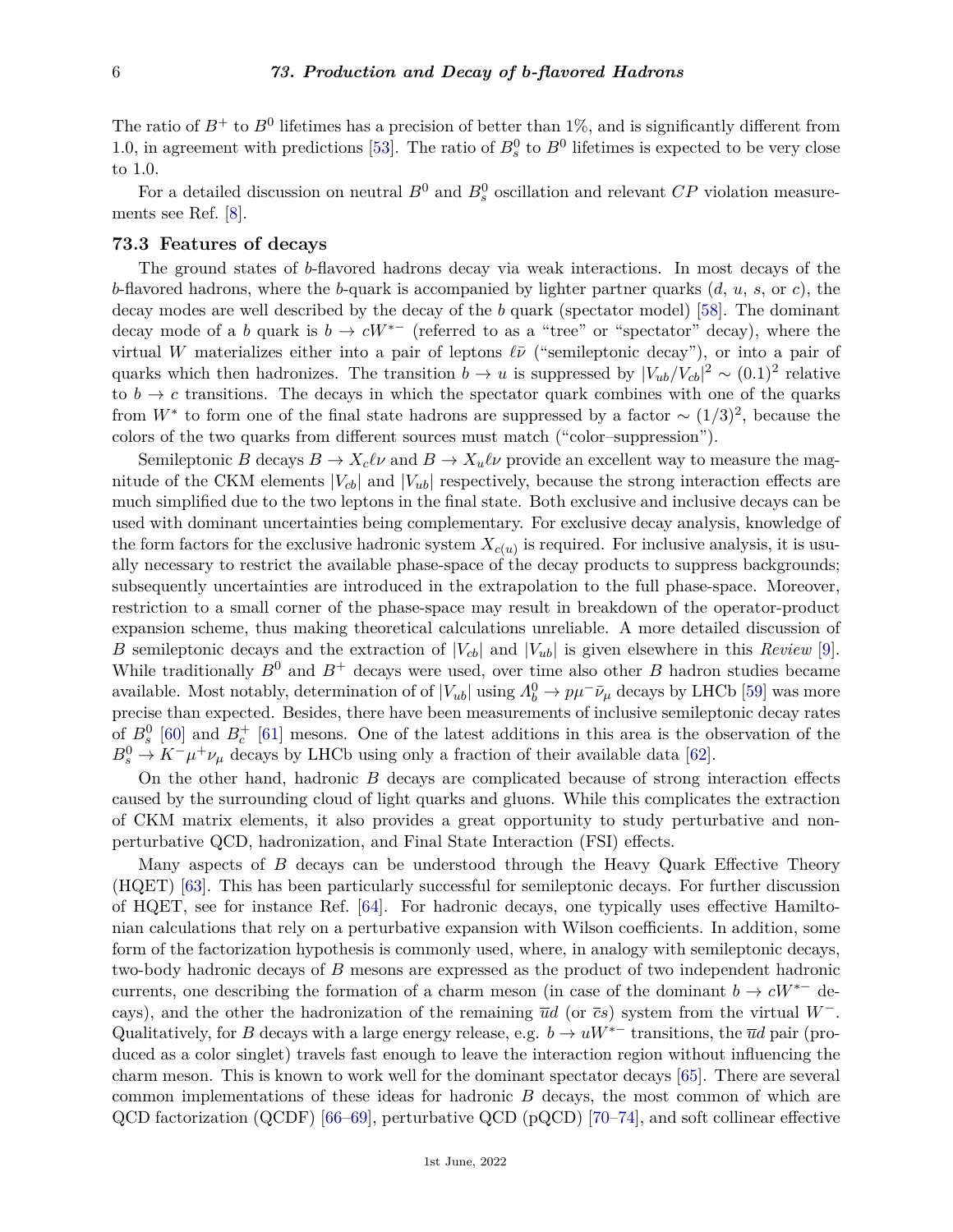theory (SCET) [\[75–](#page-15-20)[77\]](#page-16-0).

The transitions  $b \to s$  and  $b \to d$  are flavor-changing neutral-current (FCNC) processes. Although they are not allowed in the SM as a tree-process, they can occur via loop diagrams (denoted "penguin" decays). The rates for  $b \to s$  penguin decays are comparable to the CKMsuppressed  $b \to u$  tree processes. Pure-penguin decays were first established by the observation of  $B \to K^*(892)\gamma$  [\[78\]](#page-16-1). Penguin processes involving  $b \to d$  transitions are further suppressed by CKM, and have been observed for  $B \to (\rho/\omega)\gamma$  decays [\[79,](#page-16-2) [80\]](#page-16-3). LHCb has observed a  $b \to d$  penguin transition in the  $B^+ \to \pi^+ \mu^+ \mu^-$  mode and measured its branching fraction to be  $(1.83 \pm 0.24 \pm 0.05) \times 10^{-8}$  [\[81\]](#page-16-4).

Other decay processes discussed in this *Review* include *W*–exchange (a *W* is exchanged between initial–state quarks), penguin annihilation (the gluon from a penguin loop attaches to the spectator quark, similar to an exchange diagram), and pure–annihilation (the initial quarks annihilate to a virtual *W*, which then decays). Some observed decay modes such as  $B^0 \to D_s^- K^+$ , may be interpreted as evidence of a *W*-exchange process [\[82\]](#page-16-5). The evidence for the purely leptonic decay  $B^+ \to \tau^+\nu$  from Belle [\[83\]](#page-16-6) and BaBar [\[84\]](#page-16-7) is the first sign of a pure annihilation decay. The average branching fraction is  $(1.09 \pm 0.24) \times 10^{-4}$ , which is somewhat larger than, though consistent with, the value expected in the SM. A substantial region of parameter space of charged Higgs mass vs.  $\tan \beta$  is excluded by the measurements of this mode. A dedicated discussion of purely leptonic decays of charged pseudoscalar mesons is given elsewhere in this *Review* [\[85\]](#page-16-8).

# **73.4 Dominant hadronic decays**

Most of the hadronic *B* decays involve  $b \to c$  transition at the quark level, resulting in a charmed hadron or charmonium in the final state. Other types of hadronic decays are very rare and will be discussed separately in the next section. The experimental results on hadronic *B* decays have steadily improved over the years, and the measurements have reached sufficient precision to challenge our understanding of the dynamics of these decays. With good particle detection and hadron identification capabilities of *B*-factory detectors, a substantial fraction (roughly on the order of a few per mill) of hadronic *B* decay events can be fully reconstructed. In particular, good performances for detecting  $\pi^0$  and other neutral particles helped Belle and BaBar to make comprehensive measurements of the decays  $\overline{B}^0 \to D^{(*)0}h^0$  [\[86\]](#page-16-9), where  $h^0$  stands for light neutral mesons such as  $\pi^0, \eta^{(')}, \rho^0, \omega$ . The measurements are being complemented by LHCb, in decays like  $\overline{B^0}$   $\rightarrow$   $D^0\pi^+\pi^-$  [\[87\]](#page-16-10), where no neutral particles reconstruction is needed. These decays proceed through color-suppressed diagrams, hence they provide useful tests on the factorization models.

Because of the kinematic constraint of  $\Upsilon(4S) \rightarrow BB$ , the energy sum of the final-state particles of a *B* meson decay is always equal to one half of the total energy in the center of mass frame. As a result, the two variables, *∆E* (energy difference) and *M<sup>B</sup>* (*B* candidate mass with a beamenergy constraint) are very effective for reducing combinatorial background both from *Υ*(4*S*) and  $e^+e^- \rightarrow q\bar{q}$  continuum events. In particular, the energy-constraint in  $M_B$  improves the signal resolution by almost an order of magnitude.

The kinematically clean environment of *B* meson decays provides an excellent opportunity to search for new states. For instance, quark-level  $b \rightarrow c\bar{c}s$  decays have been used to search for new charmonium and charm-strange mesons and study their properties in detail. While narrow charmstrange states  $D_{s0}^*(2317)$  [\[88\]](#page-16-11) and  $D_{s1}(2460)$  [\[89\]](#page-16-12) were discovered by BaBar and CLEO, respectively, the properties of these new states were revealed by studying the *B* meson decays,  $B \to DD_{s0}^{*}(2317)$ and  $B \to DD_{s1}(2460)$  by Belle [\[90\]](#page-16-13) and BaBar [\[91\]](#page-16-14). Another example is Dalitz plot analysis of decay  $B_s^0 \to \bar{D}^0 K^- \pi^+$  in which the decay to spin-3 resonance was observed for the first time [\[92\]](#page-16-15).

Information on  $B_s^0$ ,  $B_c^+$  and  $\Lambda_b^0$  decays have been remarkably improved with recent studies of large samples from LHCb. Noticeable additions in  $B_s$  include decay modes to  $D_s^{(*)+}D_s^{(*)-}$ ,  $\bar{D}^0\bar{K}^0$ ,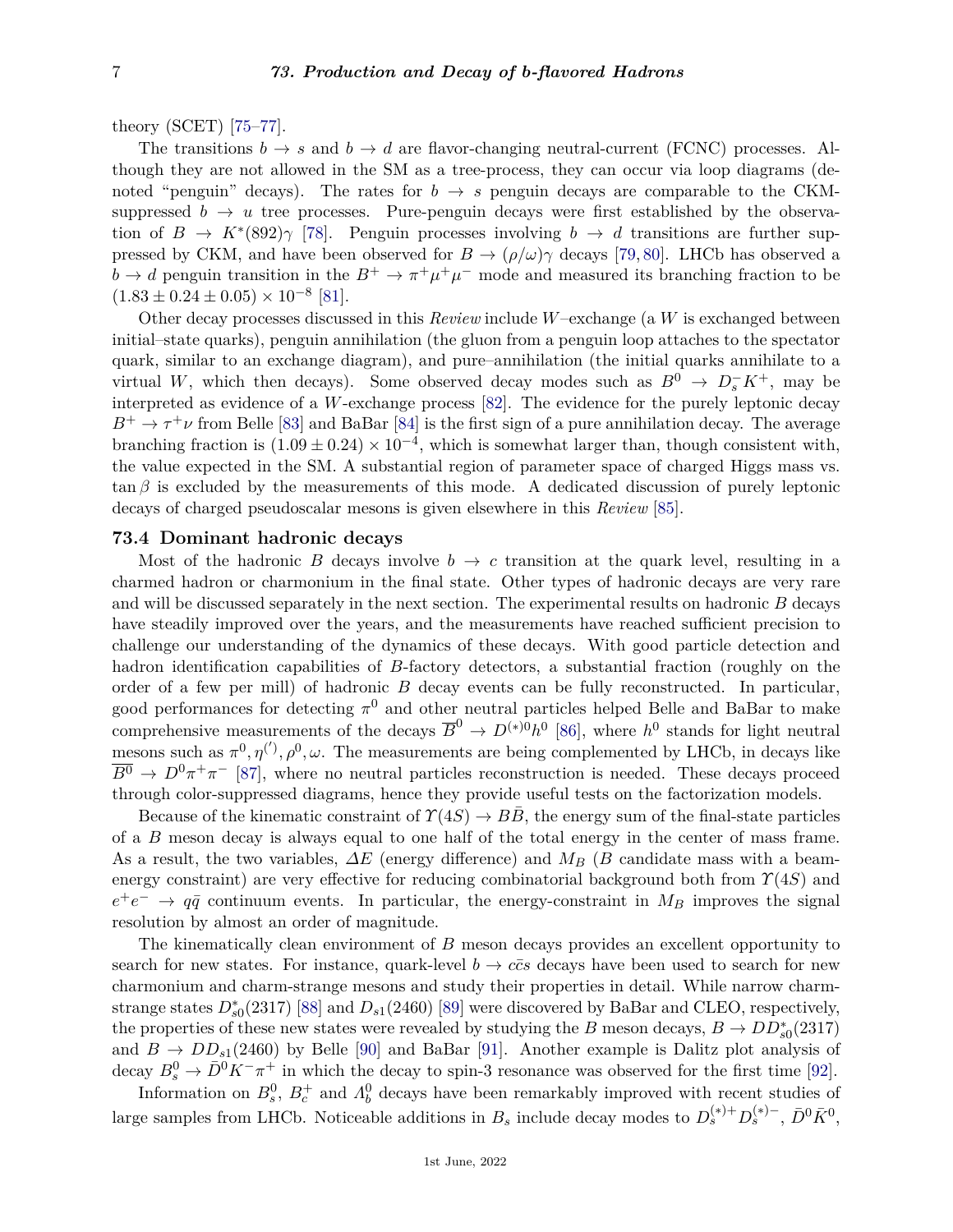and  $J/\psi \bar{K}^*(892)^0$ . The  $B_s^0 \to D_s^{(*)+} D_s^{(*)-}$  decays were first observed by CDF [\[93\]](#page-16-16), followed by Belle [\[94\]](#page-16-17). LHCb has improved the precision with  $\mathcal{B}(B_s^0 \to D_s^{(*)+} D_s^{(*)-}) = (3.07 \pm 0.22 \pm 0.33)\%$  [\[95\]](#page-16-18), which suggests that  $B_s^0 \to D_s^{(*)+}D_s^{(*)-}$  decays do not saturate the *CP*-even modes of the  $B_s$  decays. The  $B_s^0 \to \bar{D}^0 \bar{K}^0$  decay occurs mostly via a color-suppressed tree diagram, and has a small theoretical uncertaintiy in the SM, thus this mode can significantly improve the determination of the *CP*violation angle  $\phi_s$ . LHCb has observed this decay and the branching fraction is  $(4.3\pm0.5\pm0.7)\times10^{-4}$ [\[96\]](#page-16-19). The  $B_s^0 \to J/\psi \bar{K}^*(892)^0$  decay can be used to constrain the penguin pollution in determing  $\phi_s$ . LHCb has updated the branching fraction and measured the *CP* asymmetries of this decay, thereby constraining the penguin pollution in  $\phi_s$  [\[97\]](#page-16-20), although a much more stringent constraint on penguin polltion can come from  $B^0 \to J/\psi \rho^0$  which has been observed by BaBar [\[98\]](#page-16-21) and LHCb [\[99\]](#page-16-22). The  $B_c^+ \to B_s^0 \pi^+$  decay is unique as the only observed mode of *b*-flavored hadron decays where the partner quark decays (*c* in this case) while the *b* quark remains a spectator. LHCb has observed this mode and measured  $[\sigma(B_c^+)/\sigma(B_s^0)] \times \mathcal{B}(B_c^+ \to B_s^0 \pi^+) = (2.37 \pm 0.31 \pm 0.11_{-0.13}^{+0.17}) \times 10^{-3}$  [\[100\]](#page-16-23). In addition, LHCb [\[101\]](#page-16-24) and ATLAS [\[102\]](#page-16-25) have measured  $B_c^+ \to J/\psi D_s^{(*)+}$ , which, by comparing with  $B_c^+\to B_s^0\pi^+$ , provides a ratio of exclusive  $b\to c$  and  $c\to s$  decays of  $B_c^+$ . For  $\Lambda_b^0\to \Lambda_c^+\pi^+\pi^-\pi^-$ [\[103\]](#page-16-26), not only the total rate is measured, but also structure involving decays through excited *Λ<sup>c</sup>* and *Σ<sup>c</sup>* baryons.

In addition, a variety of exotic particles that do not fit the conventional meson spectroscopy have been discovered in *B* decays. Belle found the *X*(3872) state by studying  $B^+ \to J/\psi \pi^+ \pi^- K^+$  [\[104\]](#page-16-27), which was confirmed by CDF [\[105\]](#page-17-0), D0 [\[106\]](#page-17-1) and BaBar [\[107\]](#page-17-2). Production of *X*(3872) has been studied by the LHC experiments, LHCb [\[108\]](#page-17-3), CMS [\[109\]](#page-17-4) and ATLAS [\[110\]](#page-17-5).

A charged charmonium-like state  $X(4430)^{\pm}$  that decays to  $\psi(2S)\pi^{\pm}$  was observed by Belle in  $B \to \psi(2S)K\pi^{\pm}$  [\[111\]](#page-17-6). Since it is charged, it could not be an ordinary charmonium state. A highstatistics study by LHCb confirmed the existence of the  $X(4430)^{\pm}$  in decays  $B \to \psi(2S)K\pi^{\pm}$  [\[112\]](#page-17-7), demonstrated its resonance character by studying the phase motion, unambiguously determined its spin-parity, and saw evidence for another state. In a Dalitz plot analysis of  $\bar{B}^0 \to J/\psi K^-\pi^+$ [\[113\]](#page-17-8), Belle has found another state, labeled as *X*(4200)<sup>+</sup> in this *Review*, adding to the list of exotic charged charmonium-like states. In an amplitude analysis of the decay  $\Lambda_b^0 \to J/\psi p K^-$ , LHCb observed exotic structures, labeled as  $P_c(4380)^+$  and  $P_c(4450)^+$  in this *Review*, in the  $J/\psi p$ channel [\[114\]](#page-17-9). The subsequent analysis with significantly increased statistics observed additional state and resolved the peak at  $4450 \text{ MeV}/c^2$  as being due to the two states close in the mass [\[115\]](#page-17-10). They are referred to as charmonium-pentaquark states. More detailed discussions of exotic mesonlike states and pentaquarks are given elsewhere in this *Review* [\[116\]](#page-17-11).

# **73.5 Rare hadronic decays**

All *B*-meson decays that do not occur through the  $b \rightarrow c$  transition are usually called rare *B* decays. These include both semileptonic and hadronic  $b \rightarrow u$  decays that are suppressed at leading order by the small CKM matrix element  $V_{ub}$ , as well as higher-order  $b \rightarrow s(d)$  processes such as electroweak and gluonic penguin decays. In this section, we review hadronic rare *B* decays, while electroweak penguin decays and others are discussed in the next.

Charmless *B* meson decays into two-body hadronic final states such as  $B \to \pi\pi$  and  $K\pi$  are experimentally clean, and provide good opportunities to probe new physics and search for indirect and direct *CP* violations. Since the final state particles in these decays tend to have larger momenta than average *B* decay products, the event environment is cleaner than for  $b \rightarrow c$  decays. Branching fractions are typically around 10<sup>-5</sup>. Over the past decade, many such modes have been observed not only by  $e^+e^-$  collider experiments such as BaBar and Belle, but also by hadron collider experiments such as CDF  $(p\bar{p})$  and LHCb  $(pp)$ . In the latter cases, huge data samples of the modes with all charged final-state particles have been reconstructed by triggering on the impact parameter of the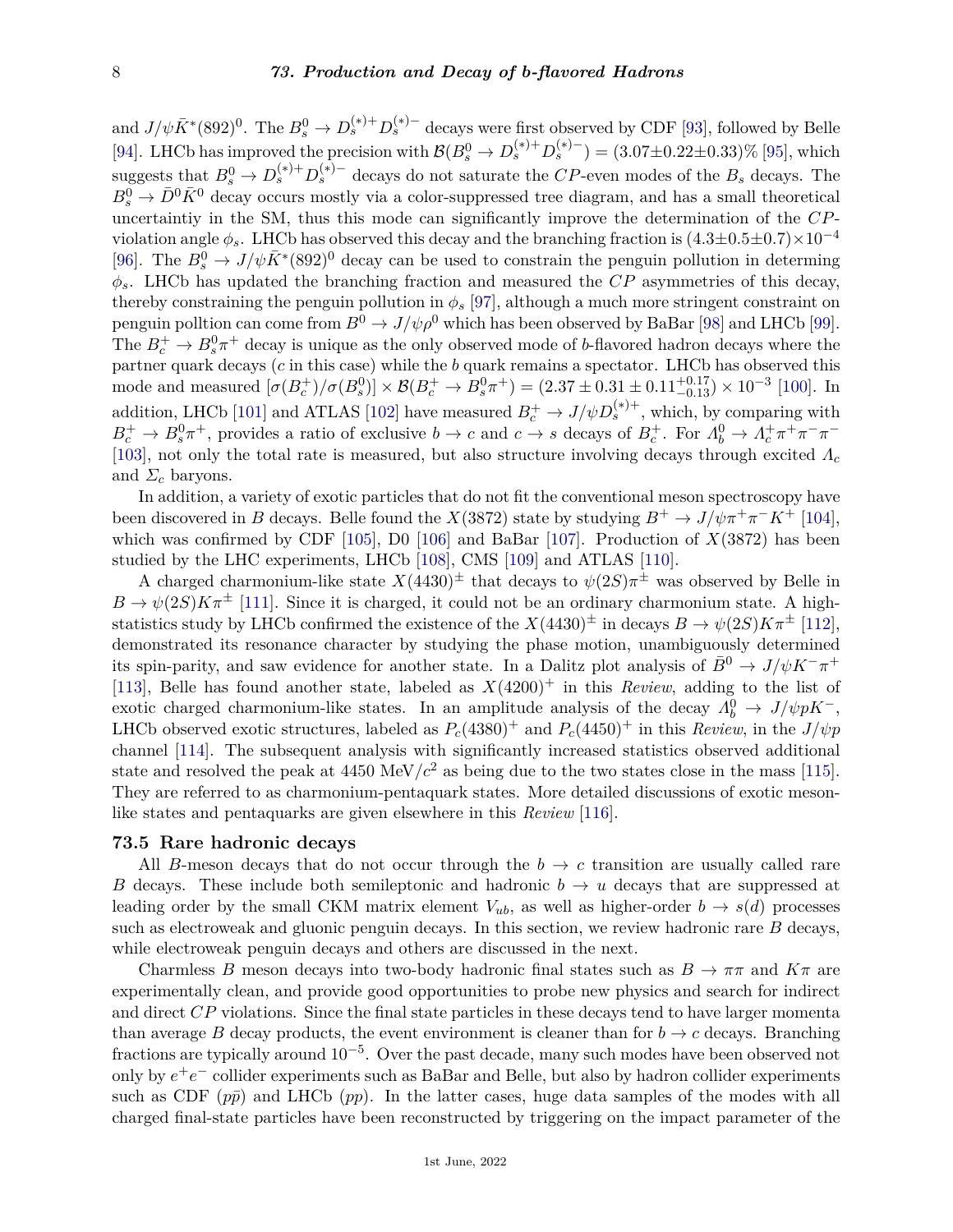charged tracks. This has also allowed observation of charmless decays of the *Bs*, in final states such as  $\phi\phi$  [\[117,](#page-17-12) [118\]](#page-17-13),  $K^+K^-$  [\[119,](#page-17-14) [120\]](#page-17-15), and  $K^-\pi^+$  [\[120,](#page-17-15) [121\]](#page-17-16), and of charmless decays of the  $\Lambda_b^0$ baryon [\[121\]](#page-17-16). The large samples available at LHCb experiment allow to perform also time-dependent  $CP$  violation measurements [\[122,](#page-17-17)[123\]](#page-17-18). Charmless  $B_s$  modes are related to corresponding  $B^0$  modes by U-spin symmetry, and are determined by similar amplitudes. Combining the observables from  $B_s^0$  and  $B^0$  modes is a further way of eliminating hadronic uncertainties and extracting relevant CKM information [\[124\]](#page-17-19).

Because of relatively high-momenta for final state particles, the dominant source of background in  $e^+e^-$  collisions is  $q\bar{q}$  continuum events; sophisticated background suppression techniques exploiting event shape variables are essential for these analyses. In hadron collisions, the dominant background comes from QCD or partially reconstructed heavy flavors, and is similarly suppressed by a combination of kinematic and isolation requirements. The results are in general consistent among the experiments.

Most rare decay modes including  $B^0 \to K^+\pi^-$  have contributions from both  $b \to u$  tree and  $b \rightarrow s\bar{g}$  penguin processes. If the size of the two contributions are comparable, the interference between them may result in direct *CP* violation, seen experimentally as a charge asymmetry in the decay rate measurement. BaBar [\[125\]](#page-17-20), Belle [\[126\]](#page-17-21), CDF [\[119\]](#page-17-14), and LHCb [\[122\]](#page-17-17) have measured the direct *CP* violating asymmetry in  $B^0 \to K^+\pi^-$  decays. Direct *CP* violation has been observed in this decay with a significance of more than  $5\sigma$ . The world average value of the asymmetry is now rather precise,  $A_{CP}(K^+\pi^-) = -0.083 \pm 0.004$ . The *CP* asymmetry in  $B^+ \to K^+\pi^0$ mode has been measured by BaBar [\[127\]](#page-17-22), Belle [\[126\]](#page-17-21) and LHCb [\[128\]](#page-17-23) with the average value  $A_{CP}(K^+\pi^0) = 0.017 \pm 0.016$ . These two asymmetries differ significantly, in constrast to a naive expectation based on simplified picture in the SM. For more detailed tests, there are sum rules [\[129\]](#page-17-24) that relate the decay rates and decay-rate asymmetries between the four *Kπ* charge states. A crucial ingredient of the sum rule test is  $A_{CP}(K^0\pi^0)$ . Currently, measured values are reported by both BaBar [\[130\]](#page-17-25) and Belle [\[131\]](#page-17-26). Using the  $A_{CP}(K^0\pi^0)$  value of Ref. [131], Belle reports the sum rule test result that is consistent with zero within  $1.9\sigma$  [\[126\]](#page-17-21). With the future improvements via Belle II and upgraded LHCb, the measurements are expected to become precise enough to shape a definite conclusion. The *CP* asymmetry in the  $\pi$ <sup>+</sup>K<sup>-</sup> mode has also been measured in  $B_s^0$  decays, by CDF [\[119\]](#page-17-14) and LHCb [\[122\]](#page-17-17). The combined value is  $A_{CP}(B_s^0 \to \pi^+ K^-) = 0.221 \pm 0.015$ .

In addition to  $B_{(s)} \to K\pi$  modes, significant (> 3*σ*) non-zero *CP* asymmetries have been measured in several other rare decay modes:  $A_{CP}(B^+ \to \rho^0 K^+) = 0.37 \pm 0.10$  [\[132\]](#page-17-27),  $A_{CP}(B^+ \to \rho^0 K^-)$  $\eta K^{+}$ ) = -0.37 ± 0.08 [\[133\]](#page-17-28),  $A_{CP}(B^{0} \rightarrow \eta K^{*0}) = 0.19 \pm 0.05$  [\[134\]](#page-17-29), and  $A_{CP}(B^{+} \rightarrow f_{2}(1270)K^{+}) =$  $-0.68^{+0.19}_{-0.17}$  [\[132\]](#page-17-27). In at least the first two cases, a large direct *CP* violation might be expected since the penguin amplitude is suppressed so the tree and penguin amplitudes may have comparable magnitudes. There are also measurements by LHCb of *CP* asymmetries in several 3-body modes:  $A_{CP}(B^+ \rightarrow \pi^+\pi^-\pi^+) = 0.057 \pm 0.013$ ,  $A_{CP}(B^+ \rightarrow K^+\pi^-\pi^+) = 0.027 \pm 0.008$ ,  $A_{CP}(B^+ \rightarrow$  $K^+K^-\pi^+$ ) = −0.122 ± 0.0021, and  $A_{CP}(B^+ \to K^+K^-K^+)$  = −0.033 ± 0.008 [\[135,](#page-17-30) [136\]](#page-17-31). Many of these analyses now include Dalitz plot treatments with many intermediate resonances.

BaBar [\[137\]](#page-17-32) and Belle [\[126,](#page-17-21) [138\]](#page-18-0) have observed the decays  $B^+ \to \overline{K}^0 K^+$  and  $B^0 \to K^0 \overline{K}^0$ . The world-average branching fractions are  $\mathcal{B}(B^0 \to K^0 \overline{K}^0) = (1.21 \pm 0.16) \times 10^{-6}$  and  $\mathcal{B}(B^+ \to K^0 \overline{K}^0)$  $\overline{K}^0 K^+$ ) = (1.31 ± 0.17) × 10<sup>-6</sup>. These are the first observations of hadronic *b*  $\rightarrow d$  transitions, with significance bigger than  $5\sigma$  for all four measurements. *CP* asymmetries have been measured for these modes, but with large errors. LHCb has observed  $B^0 \to K^+K^-$  mode which occurs via a weak-annihilation process and is the rarest hadronic *B*-meson decay thus far observed, with  $\mathcal{B}(B^0 \to K^+K^-) = (7.80 \pm 1.52) \times 10^{-8}$  [\[139\]](#page-18-1).  $B^0_s \to K^+K^-$  decay mode, which occurs mostly via  $b \to s$  penguin process, has been observed by Belle [\[140\]](#page-18-2), CDF [\[141\]](#page-18-3) and LHCb [\[120\]](#page-17-15). The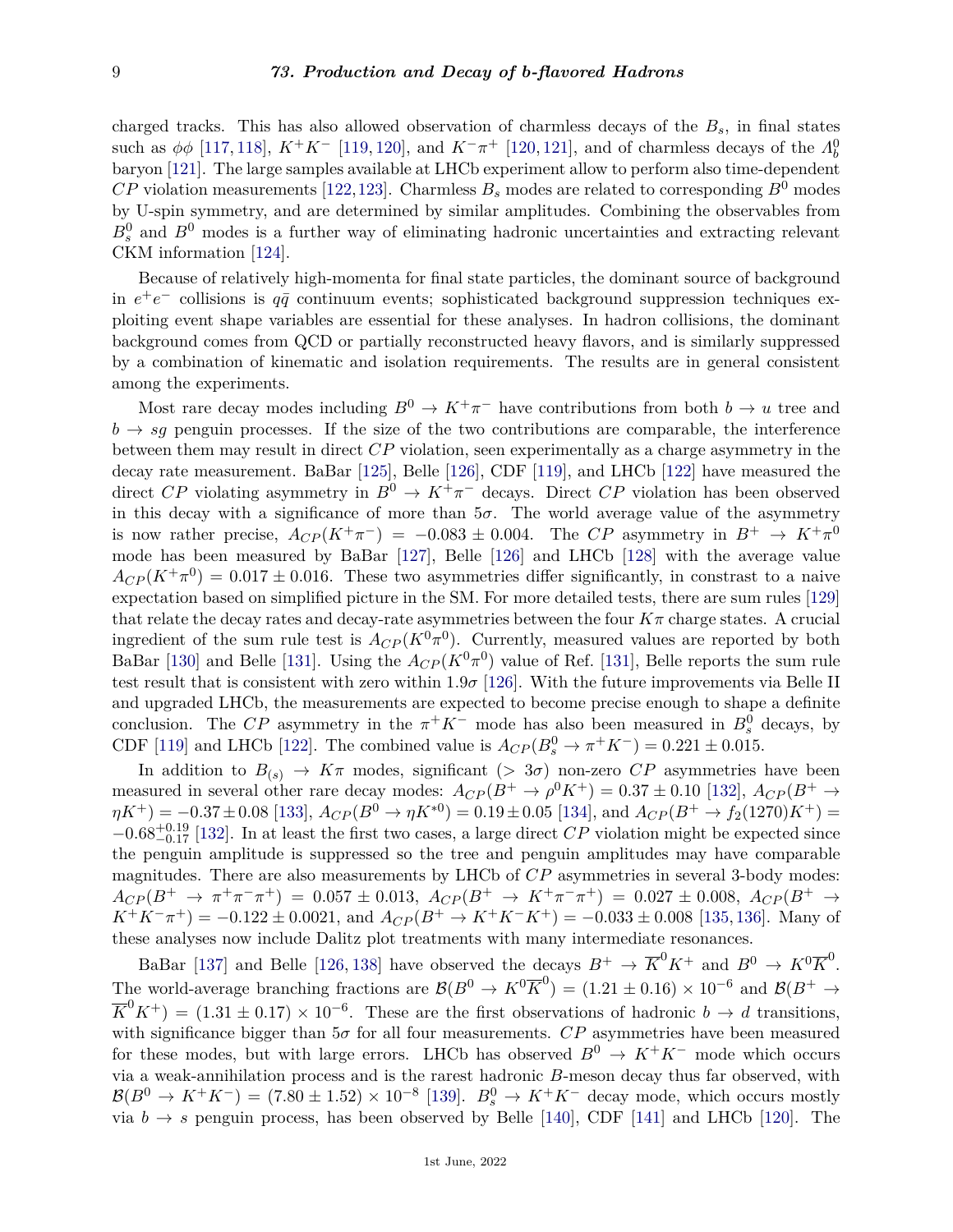average branching fraction is  $\mathcal{B}(B_s^0 \to K^+K^-) = (26.6 \pm 2.2) \times 10^{-6}$ . Belle has also observed  $B_s^0 \to K^0 \overline{K}^0$  [\[142\]](#page-18-4) which also occurs via  $b \to s$  penguin transition in the SM. This was recently confirmed by LHCb [\[143\]](#page-18-5). The average branching fraction is  $(1.76 \pm 0.31) \times 10^{-5}$ .

The decay  $B^0 \to \pi^+\pi^-$  can be used to extract the CKM angle  $\alpha$  (for details see elsewhere in this *Review* [\[144\]](#page-18-6)). This is complicated by the presence of significant contributions from penguin diagrams. An isospin analysis [\[145\]](#page-18-7) can be used to untangle the penguin complications. The decay  $B^0 \to \pi^0 \pi^0$  is crucial in this analysis. Both BaBar and Belle have observed  $B^0 \to \pi^0 \pi^0$ , with a mild tension in the measured branching fractions:  $(1.83 \pm 0.25) \times 10^{-6}$  for BaBar [\[125\]](#page-17-20) and  $(1.31\pm0.26)\times10^{-6}$  for Belle [\[146\]](#page-18-8). It turns out that the amount of penguin pollution in the  $B\to\pi\pi$ system is rather large. In the past few years, measurements in the  $B^0 \to \rho \rho$  system have produced more precise values of  $\alpha$ , since penguin amplitudes are generally smaller for decays with vector mesons. An important ingredient in the analysis is the  $B^0 \to \rho^0 \rho^0$  branching fraction. The average of measurements from BaBar [\[147\]](#page-18-9) and Belle [\[148\]](#page-18-10) yields a branching fraction of  $(0.96 \pm 0.15) \times 10^{-6}$ . This is only 3% of the  $\rho^+\rho^-$  branching fraction, much smaller than the corresponding ratio ( $\gtrsim 20\%$ ) in the  $\pi\pi$  system.

Since  $B \to \rho \rho$  has two vector mesons in the final state, the *CP* eigenvalue of the final state depends on the longitudinal polarization fraction *f<sup>L</sup>* for the decay. Therefore, a measurement of  $f_L$  is needed to extract the CKM angle  $\alpha$ . Both BaBar and Belle have measured  $f_L$  for the decays  $\rho^+ \rho^-$  [\[149\]](#page-18-11) and  $\rho^+ \rho^0$  [\[150\]](#page-18-12) and in both cases the measurements show  $f_L > 0.9$ , making a complete angular analysis unnecessary. In  $B^0 \to \rho^0 \rho^0$ ,  $f_L$  is measured by BaBar [\[147\]](#page-18-9), Belle [\[148\]](#page-18-10) and LHCb [\[151\]](#page-18-13), with the average value being  $0.71^{+0.08}_{-0.09}$ .

By analyzing the angular distributions of the *B* decays to two vector mesons, we can learn a lot about both weak- and strong-interaction dynamics in *B* decays. Decays that are penguindominated surprisingly have values of *f<sup>L</sup>* near 0.5. The list of such decays has now grown to include  $B \to \phi K^*(892)$ ,  $B \to \rho K^*(892)$ , and  $B \to \omega K^*(892)$ . The reasons for this "polarization puzzle" are not fully understood. A detailed description of the angular analysis of *B* decays to two vector mesons can be found in a separate mini-review [\[152\]](#page-18-14) in this *Review* .

### **73.6 Electroweak penguin decays**

Electroweak decays are one-loop FCNC decays proceeding through penguin or box Feynman diagrams with final state including real photon or pair of leptons. Such decays were first observed by CLEO experiment when it observed decay  $B \to K^*(892)\gamma$  [\[78\]](#page-16-1). Since then significant amount of experimental information was obtained. Branching fractions for these decays are 10−<sup>5</sup> or less, which makes them excellent candidates for searches for new physics beyond SM. Often several observables are available, which allows for stringent tests of the SM.

Starting with radiative decays, experimentally easiest to study are exclusive decays with a fully reconstructed final state. The best studied decay in this class is  $B \to K^*(892)\gamma$  seen by CLEO, Belle, BaBar experiments [\[153–](#page-18-15)[155\]](#page-18-16) with world average branching fraction  $\mathcal{B}(B^0 \to K^*(892)^0 \gamma) =$  $(41.8 \pm 2.5) \times 10^{-6}$ . Decays through several other kaon resonances such as  $B \to K_1(1270)\gamma$ , *K*<sup>\*</sup><sub>2</sub>(1430)γ, *etc.* were studied at B-factories [\[156](#page-18-17)[–159\]](#page-18-18). It is worth to mention decay  $B^+$  →  $K^+\pi^+\pi^-\gamma$  for which besides measurements of the branching fraction [\[157,](#page-18-19) [160,](#page-18-20) [161\]](#page-18-21) one can also use the angular distribution to access photon polarization. Such a measurement was done by the LHCb experiment, which was able to clearly demonstrate that the photon in  $B^+ \to K^+\pi^+\pi^-\gamma$ decay is polarized [\[162\]](#page-18-22). Unfortunately given non-trivial hadronic structure, more work is needed before turning this into test of the SM. The exclusive radiative decays  $B_s^0 \to \phi \gamma$  was seen by the Belle and LHCb experiments [\[163,](#page-18-23)[164\]](#page-18-24) with an average branching fraction of  $(3.4 \pm 0.4) \times 10^{-5}$  and more recently also decay  $\Lambda_b \to \Lambda \gamma$  was observed by LHCb [\[165\]](#page-18-25).

Compared to  $b \to s\gamma$ , the  $b \to d\gamma$  transitions such as  $B \to \rho\gamma$ , are suppressed by the CKM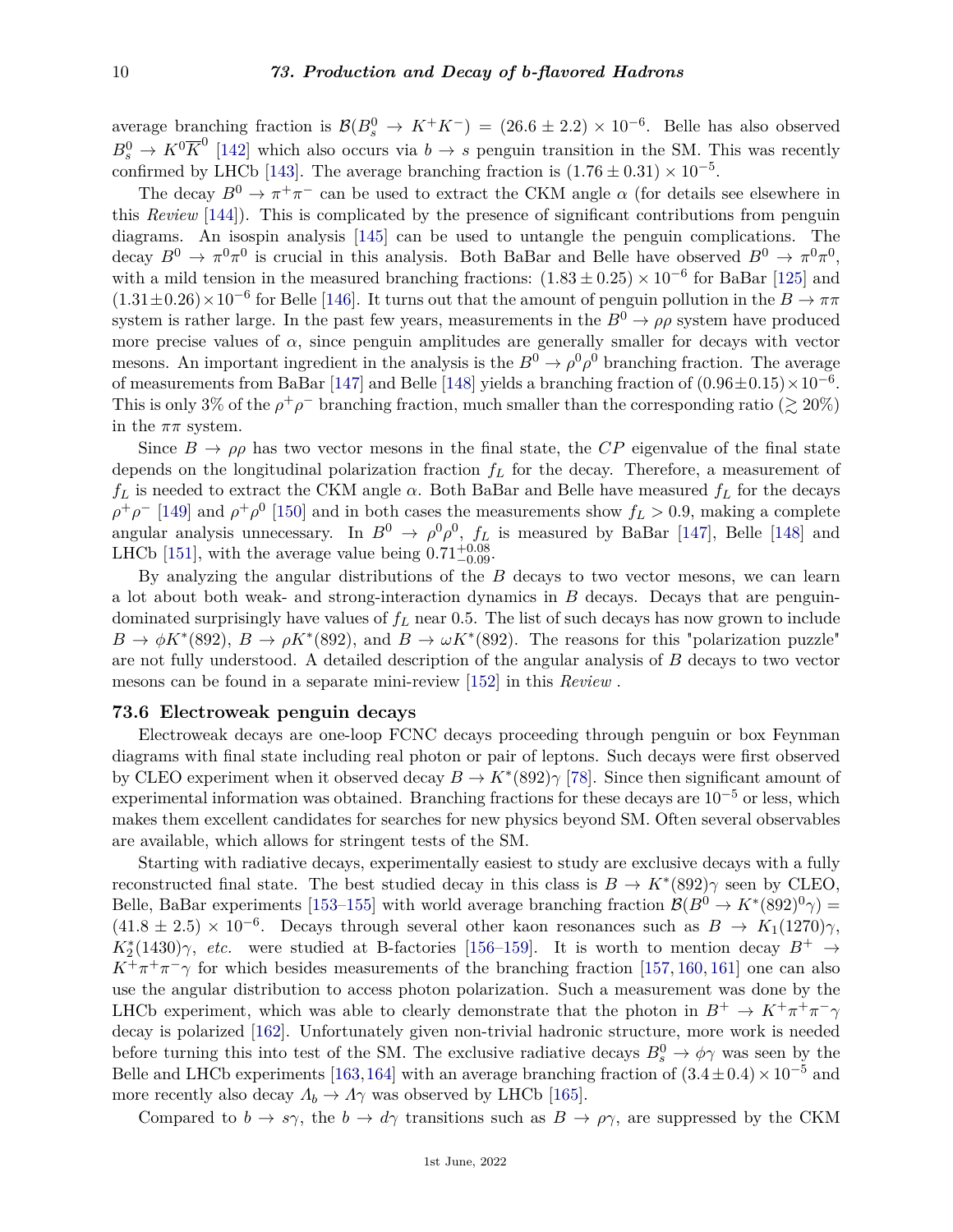elements ratio  $|V_{td}/V_{ts}|^2$ . Both Belle and BaBar have observed these decays [\[79,](#page-16-2) [80\]](#page-16-3). The world average  $\mathcal{B}(B \to (\rho, \omega)\gamma) = (1.30 \pm 0.23) \times 10^{-6}$ . This can be used to calculate  $|V_{td}/V_{ts}|$  [\[166\]](#page-18-26); the measured values are  $0.195_{-0.024}^{+0.025}$  from Belle [\[79\]](#page-16-2) and  $0.233_{-0.032}^{+0.033}$  from BaBar [\[80\]](#page-16-3).

The observed radiative penguin branching fractions can constrain a large class of SM extensions [\[167\]](#page-18-27). However, due to the uncertainties in the hadronization, only the inclusive  $b \to s\gamma$  rate can be reliably compared with theoretical calculations. This rate can be measured from the endpoint of the inclusive photon spectrum in *B* decay. By combining the measurements of  $B \to X_s \gamma$ from the CLEO, BaBar, and Belle experiments [\[168](#page-18-28)[–170\]](#page-19-0), HFLAV obtains the average:  $\mathcal{B}(B \to$  $(X_s \gamma) = (3.32 \pm 0.15) \times 10^{-4}$  [\[28\]](#page-14-4) for  $E_\gamma \ge 1.6$  GeV, averaging over  $B^+$  and  $B^0$ . Consistent but less precise results have been reported by ALEPH for inclusive *b*–hadrons produced at the *Z*, which includes also contribution from  $B_s^0$  and  $\Lambda_b^0$  hadrons. Using the sum of seven exclusive final states, the BaBar experiment measured the branching fraction of inclusive  $b \to d\gamma$  decays to be  $(9.2 \pm 2.0 \pm 2.3) \times 10^{-6}$  [\[171\]](#page-19-1). The measured branching fraction can be compared to theoretical calculations. Recent calculations of  $\mathcal{B}(b \to s\gamma)$  at NNLO level predict for the  $E_\gamma \geq 1.6$  GeV values of  $(3.36 \pm 0.23) \times 10^{-4}$  for  $b \to s\gamma$  and  $(1.73_{-0.22}^{+0.12}) \times 10^{-5}$  for  $b \to d\gamma$  decays [\[172\]](#page-19-2).

The *CP* asymmetry in  $b \to s\gamma$  is extensively studied theoretically both in the SM and beyond [\[173\]](#page-19-3). According to the SM, the *CP* asymmetry in  $b \to s\gamma$  is smaller than 1%, but some non-SM models allow significantly larger *CP* asymmetry (∼ 10%) without altering the branching fraction. The current world average is  $A_{CP} = 0.015 \pm 0.011$ , again dominated by BaBar and Belle [\[174\]](#page-19-4). In addition to the *CP* asymmetry, BaBar and Belle also measured the isospin asymmetry  $\Delta_{0-}$  =  $-0.006 \pm 0.020$  in  $b \rightarrow s\gamma$  measured using sum of exclusive decays [\[174,](#page-19-4) [175\]](#page-19-5). An alternative measurement using full reconstruction of the companion *B* in the hadronic decay modes yields a consistent, but less precise result [\[176\]](#page-19-6). Both Belle and BaBar experiments measured the isospin asymmetry in exclusive  $B \to K^*(892)$  decay with average of  $6.3 \pm 1.7\%$  [\[154,](#page-18-29) [155\]](#page-18-16) and therefore providing evidence for the non-zero isospin asymmetry.

In addition, experiments have measured the inclusive photon energy spectrum for  $b \rightarrow s\gamma$ , and by analyzing the shape of the spectrum they obtain the first and second moments for photon energies. Belle has measured these moments covering the widest range in the photon energy (1*.*7 *<*  $E<sub>\gamma</sub>$  < 2.8 GeV) [\[170\]](#page-19-0). The measurement by BaBar has slightly smaller range with lower limit at 1*.*8 GeV [\[177\]](#page-19-7). These results can be used to extract non-perturbative HQET parameters that are needed for precise determination of the CKM matrix element *Vub* (see further discussion elsewhere in this *Review* [\[178\]](#page-19-8)).

Additional information on FCNC processes can be obtained from  $b \to s\ell^+\ell^-$  decays. These processes are studied as a function of dilepton invariant mass squared,  $q^2$ . Different  $q^2$  regions are sensitive to different physics. Starting at the very low  $q<sup>2</sup>$  decays exhibit sensitivity to the same physics as the radiative decays. Then for the  $q^2$  in region 1.1 to 6.0 GeV<sup>2</sup>/ $c^4$  the SM and new physics have best chance to compete. At the high  $q^2$  above the  $\psi(2S)$  mass, the interference of SM and new physics is to some extend complementary to that in lower  $q^2$ . Regions around  $J/\psi$  and  $\psi(2S)$  is normally excluded from measurements as these are dominated by the *b*  $\rightarrow$  *c* transitions to charmonia. For exclusive decays, theory predictions require calculations of hadronic form factors. With current theory predictions, the most useful are measurements within the  $q^2$  regions 1.1 to 6.0 GeV<sup>2</sup>/ $c^4$  and from 16.0 GeV<sup>2</sup>/ $c^4$  up to the kinematic limit. From this reason in the listing we provide results mainly in those two regions.

Similar as for radiative decays, also for the  $b \to s\ell^+\ell^-$  decays the inclusive measurements provide some benefits. Both Belle and BaBar performed such measurement without reconstructing hadronic part exclusively and measure a branching fraction of  $(5.8 \pm 1.3) \times 10^{-6}$  [\[179\]](#page-19-9). Unfortunately this measurement is not trivially possible at hadron colliders and also does not easily allow the angular distributions of the decay products to be exploited. One alternative is to extract information on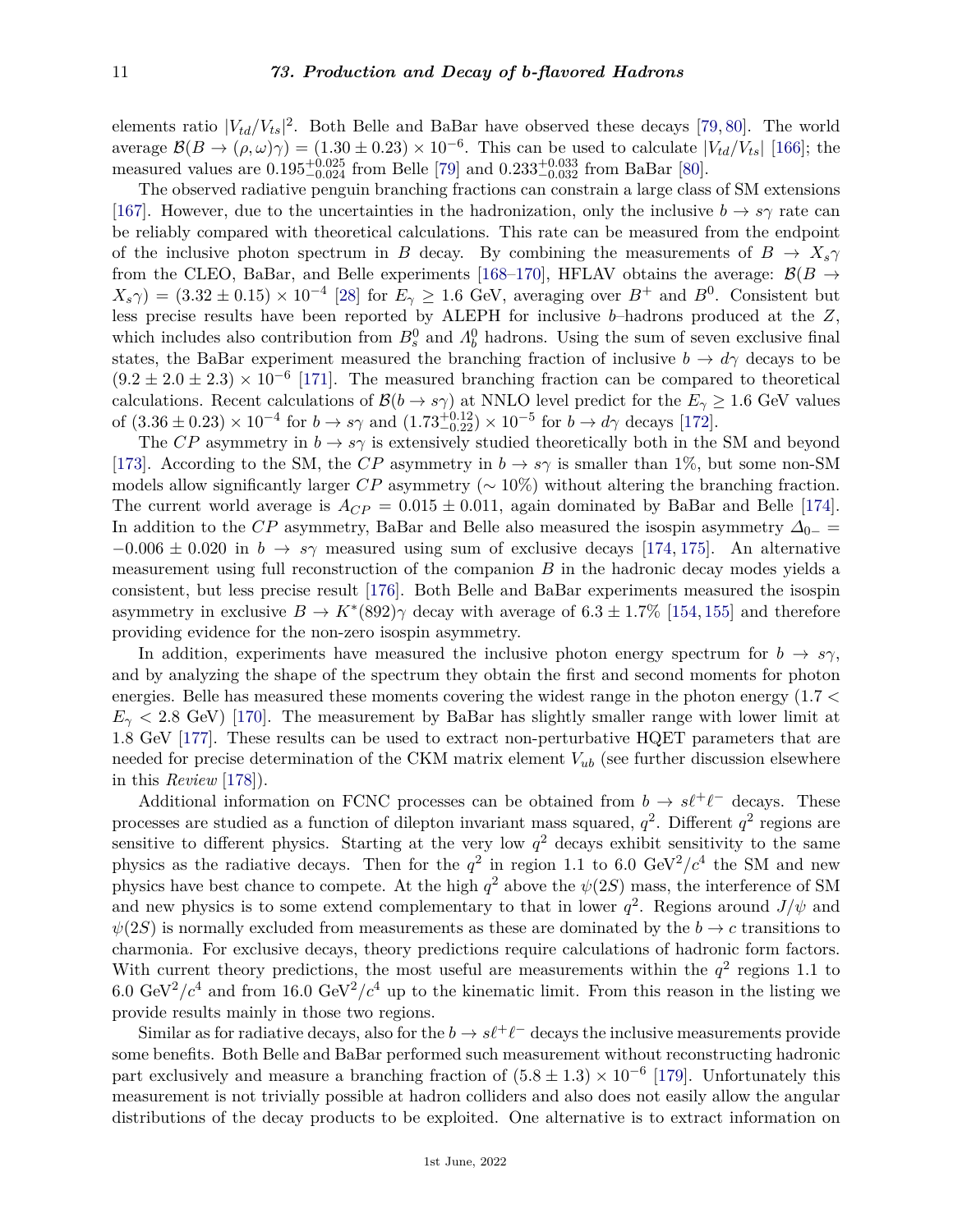the inclusive decay as sum of exclusive decays. Such a measurement was performed by Belle [\[180\]](#page-19-10), but in this case the difficulty lies in extrapolation for the missing hadronic states.

Turning to the exclusive decays, the initial measurements performed by B-factories typically averaged between charged and neutral *B* mesons as well as between  $e^+e^-$  and  $\mu^+\mu^-$  finals states. The experiments CDF, LHCb, ATLAS and CMS are much better suited for the  $\mu^+\mu^-$  finals states compared to the  $e^+e^-$  final states. As such most measurements at hadron colliders are done only with  $\mu^+\mu^-$  pairs and by separating charged and neutral *B* mesons. The best studied decays are  $B^+ \to K^+ \ell^+ \ell^-$  and  $B^0 \to K^* (892)^0 \ell^+ \ell^-$ . At hadron colliders other *b* hadrons are produced and as such CDF and LHCb experiments did observe also  $B_s^0 \to \phi \mu^+ \mu^-$  [\[181,](#page-19-11)[182\]](#page-19-12),  $A_b^0 \to A \mu^+ \mu^-$  [181,[183\]](#page-19-13) and  $\Lambda_b^0 \to pK^-\mu^+\mu^-$  decays [\[184\]](#page-19-14). The averages of the total branching fractions integrated over whole  $q^2$  regions are  $(5.6 \pm 0.6) \times 10^{-7}$  for  $B^+ \to K^+e^+e^-$ ,  $(4.53 \pm 0.35) \times 10^{-7}$  for  $B^+ \to K^+ \mu^+ \mu^-$ ,  $(1.03^{+0.19}_{-0.17}) \times 10^{-6}$  for  $B^0 \to K^*(892)^0 e^+ e^-$  and  $(0.94 \pm 0.05) \times 10^{-6}$  for  $B^0 \to K^*(892)^0 \mu^+ \mu^-$ decays [\[185–](#page-19-15)[189\]](#page-19-16). The total branching fractions for  $B_s^0 \to \phi \mu^+ \mu^-$  and  $A_b^0 \to \Lambda \mu^+ \mu^-$  decays are  $(8.2 \pm 1.2) \times 10^{-7}$  [\[181,](#page-19-11)[182\]](#page-19-12) and  $(1.08 \pm 0.28) \times 10^{-6}$  [181,[183\]](#page-19-13) respectively. With increased precision of  $B^0 \to K^*(892)^0 \ell^+ \ell^-$  decay, there is a question on what fraction of the seen branching fraction is due to the  $K^*(892)^0$  resonance and what fraction is due to the  $K\pi$  in s-wave. This has been studied by LHCb which found that the  $K\pi$  in s-wave fraction varies between 1% and about 10% depending on the  $q^2$  region [\[189\]](#page-19-16). It should be noted, that for all relevant *B* meson decays the branching fractions so far studied are consistently below the SM expectation.

In the  $b \to s\ell^+\ell^-$  decays angular distributions offer rich source of information. The full angular analysis was performed for decays  $B^+ \to K^+ \ell^+ \ell^-$ ,  $B^0 \to K^0 \ell^+ \ell^-$ ,  $B^+ \to K^* (892)^+ \ell^+ \ell^-$ ,  $B^0 \to K^*(892)^0 \ell^+ \ell^-$ ,  $B^0_s \to \phi \mu^+ \mu^-$  and  $A^0_b \to \Lambda \mu^+ \mu^-$  decays [\[190–](#page-19-17)[198\]](#page-20-0). An attempt to increase sensitivity to the NP was made by constructing observables, which have reduced theory uncertainties and measurements of these are done. Most notably the observable called  $P_5'$  [\[199\]](#page-20-1) shows a discrepancy with the SM in the  $q^2$  region which is highly sensitive to new physics [\[192–](#page-19-18)[194\]](#page-19-19). Measurements of the *CP* asymmetries [\[184,](#page-19-14)[185,](#page-19-15)[188,](#page-19-20)[200,](#page-20-2)[201\]](#page-20-3), the isospin asymmetry [\[186–](#page-19-21)188,[200\]](#page-20-2) were also performed. All these measurements are well consistent with the small *ACP* and small isospin asymmetry expected in the SM [\[202\]](#page-20-4). With statistics available at the LHC, the measurement of phase difference between long- and short-distance contribution in  $B^+ \to K^+ \mu^+ \mu^-$  decays became possible [\[203\]](#page-20-5).

With the data samples available at LHC, the lepton universality in  $b \to s\ell^+\ell^-$  can be tested. While in the SM decays to electron-positron and muon pairs are expected to be same up to small corrections due to the different masses of leptons, in extensions of the SM this does not have to hold. The angular analysis of  $B^0 \to K^*(892)^0 e^+e^-$  decays was performed by LHCb at low dilepton invariant masses [\[204\]](#page-20-6) and Belle in several regions over whole  $q^2$  range [\[194\]](#page-19-19). The LHCb measurement yields the most stringent constraint on the photon polarization. The most notable result on lepton universality test is the ratio of branching fractions between  $B^+ \to K^+ \mu^+ \mu^-$  and  $B^+ \to K^+e^+e^-$  and between  $B^0 \to K^*(892)^0 \mu^+\mu^-$  and  $B^0 \to K^*(892)^0 e^+e^-$  decays [\[186,](#page-19-21)[205–](#page-20-7)[208\]](#page-20-8). In both cases, the measurements by LHCb show mild discrepancy from the SM, with significance of  $3.1 \sigma$  for  $B^+ \to K^+ \ell^+ \ell^-$  and about  $2.4 \sigma$  for  $B^0 \to K^* (892)^0 \ell^+ \ell^-$ . LHCb experiment performed similar test with  $\Lambda_b^0 \to pK^- \ell^+ \ell^-$  decays [\[209\]](#page-20-9).

While  $b \to d\ell^+\ell^-$  decays are further suppressed, they recently became accessible. Signals were observed for  $B^+ \to \pi^+ \mu^+ \mu^-$  [\[81\]](#page-16-4),  $B^0 \to \pi^+ \pi^- \mu^+ \mu^-$  [\[210\]](#page-20-10) and  $\Lambda_b^0 \to p \pi^- \mu^+ \mu^-$  [\[211\]](#page-20-11) decays. The total branching fractions are only quantities measured and these are about  $2 \times 10^{-8}$  for the meson decays and about  $7 \times 10^{-8}$  for the  $\Lambda_b^0$  decay.

A closely related process is  $B \to X_s \nu \bar{\nu}$ . Since the neutrinos are not detected, the final state is a strange hadron system  $X_s$  plus missing energy-momentum. Depending on  $X_s$ , the SM branching fraction is  $\mathcal{O}(10^{-6})$ . New physics effects beyond SM, e.g. those from dark sector models can greatly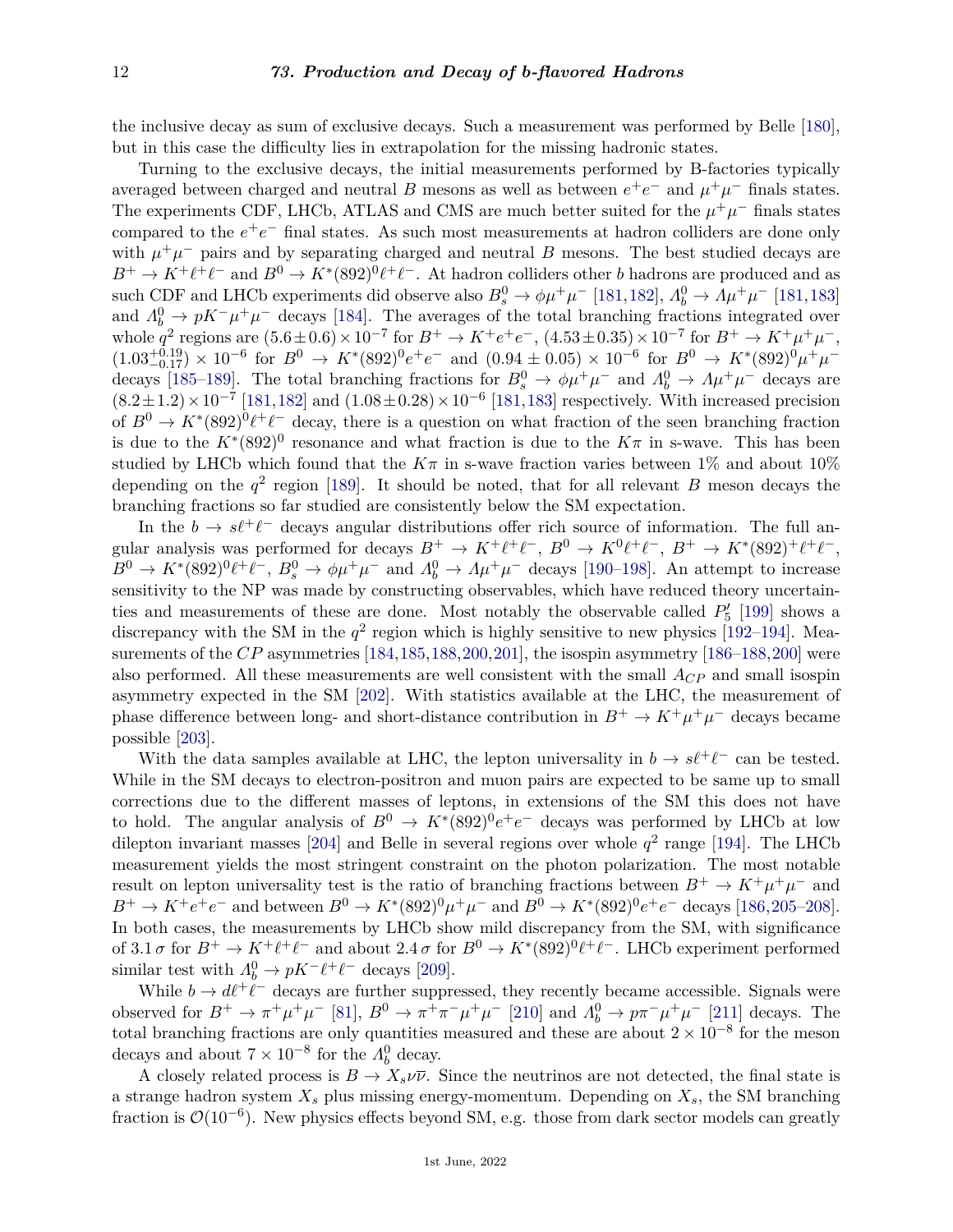enhance the yield of  $X_s$  plus missing energy. Both BaBar [\[212\]](#page-20-12) and Belle [\[213\]](#page-20-13) have searched for these decays and determined the upper limits in the range  $\mathcal{O}(10^{-5})$ .

Finally the decays  $B^0_{(s)} \to e^+e^-$  and  $\mu^+\mu^-$  are interesting since they only proceed at second order in weak interactions in the SM, but may have large contributions from supersymmetric loops, proportional to  $(\tan \beta)^6$ . First limits were published 30 years ago and since then experiments at Tevatron, *B*-factories and LHC gradually improved those and effectively excluded whole models of new physics and significantly constrained allowed parameter space of others. For the decays to  $\mu^+\mu^-$ , Tevatron experiments pushed the limits down to roughly factor of 5-10 above the SM expectation [\[214,](#page-20-14)[215\]](#page-20-15). The long journey in the search for these decays culminated in 2012, when first evidence for  $B_s^0 \to \mu^+\mu^-$  decay was seen [\[216\]](#page-20-16). Subsequently, LHC experiments ATLAS [\[217\]](#page-20-17), CMS [\[218\]](#page-20-18) and LHCb [\[219\]](#page-20-19) observed statitically significant signal for  $B_s^0 \to \mu^+\mu^-$  decay. The average branching fraction is found to be  $(2.9 \pm 0.4) \times 10^{-9}$ . In experiments at hadron colliders searches for  $B^0 \to \mu^+\mu^-$  decays are performed at the same time. The best limit on  $B(B^0 \to \mu^+\mu^-) < 2.1 \times 10^{-10}$ at 95% C.L. [\[217\]](#page-20-17). The limits for the  $e^+e^-$  modes are:  $\langle 9.4 \times 10^{-9}$  and  $\langle 2.5 \times 10^{-9}$ , respectively, for  $B_s^0$  and  $B^0$  [\[220\]](#page-20-20). The searches for decays to  $\tau^+\tau^-$  are more challenging with current best limits of  $B(B^0 \to \tau^+\tau^-)$   $< 2.1 \times 10^{-3}$  and  $B(B_s^0 \to \tau^+\tau^-)$   $< 6.8 \times 10^{-3}$  at 95% C.L. [\[221\]](#page-20-21). All existing measurements of  $B^0$  and  $B^0_s$  decays to same flavour dilepton pair is consistent with SM expectation [\[222\]](#page-20-22). With  $B_s^0 \to \mu^+\mu^-$  decay observed, it was suggested that the effective lifetime is useful further test of the decay [\[223\]](#page-20-23). Attempt was made by LHCb and CMS experiments, but its precision is not yet sufficient to provide test of the SM [\[218,](#page-20-18) [219\]](#page-20-19). It will take couple of years until interesting precision is reached. The searches were also performed for lepton flavour violating decays to two leptons with best limits in  $e^{\pm}\mu^{\mp}$  channel, where limits are  $< 1.3 \times 10^{-9}$  for  $B^0$  and  $< 6.3 \times 10^{-9}$  for  $B_s^0$ , at 95% confidence level [\[224\]](#page-20-24).

Several theory groups performed global analysis of electroweak decays concluding that significant tension between data and SM is present [\[225\]](#page-20-25). The tension can be relieved by new physics beyond SM. For more detailed reviews see e.g. Ref. [\[226\]](#page-20-26).

#### **73.7 Summary and Outlook**

The study of *B* mesons continues to be one of the most productive fields in particle physics. With the two asymmetric *B*-factory experiments Belle and BaBar, we now have a combined data sample of well over 1 ab<sup>-1</sup>. *CP* violation has been firmly established in many decays of *B* mesons. Evidence for direct *CP* violation has been observed. Many rare decays resulting from hadronic  $b \rightarrow u$  transitions and  $b \rightarrow s(d)$  penguin decays have been observed, and the emerging pattern is still full of surprises. Despite the remarkable successes of the *B*-factory experiments, many fundamental questions in the flavor sector remain unanswered.

At Fermilab, CDF and D0 each has accumulated about 10 fb<sup>-1</sup>, which is the equivalent of about 10<sup>12</sup> *b*-hadrons produced. In spite of the low trigger efficiency of hadronic experiments, a selection of modes have been reconstructed in large quantities, giving a start to a program of studies on *B<sup>s</sup>* and *b*-flavored baryons, in which a first major step has been the determination of the *B<sup>s</sup>* oscillation frequency.

As Tevatron and *B*-factories finished their data taking few year ago, the experiments at the LHC have become very active. LHCb has collected about 1 fb<sup>-1</sup> at 7 TeV, 2 fb<sup>-1</sup> at 8 TeV, and close to 5*.*9 fb−<sup>1</sup> at 13 TeV during LHC Runs 1 and 2. CMS and ATLAS have collected each about  $5 \text{ fb}^{-1}$  of data at  $\sqrt{s} = 7 \text{ TeV}$ , 20 fb<sup>-1</sup> at 8 TeV and about 150 fb<sup>-1</sup> at 13 TeV during LHC Runs 1 and 2. LHCb, which is dedicated to the studies of *b*- and *c*-hadrons, has a data sample that is for many decays larger than the sum of all previous experiments. With it, we are entering to regime of precision physics even for many rare decays, which allows much more detailed measurements.

The Belle II experiment at the SuperKEKB has started recording data in 2019 and has so far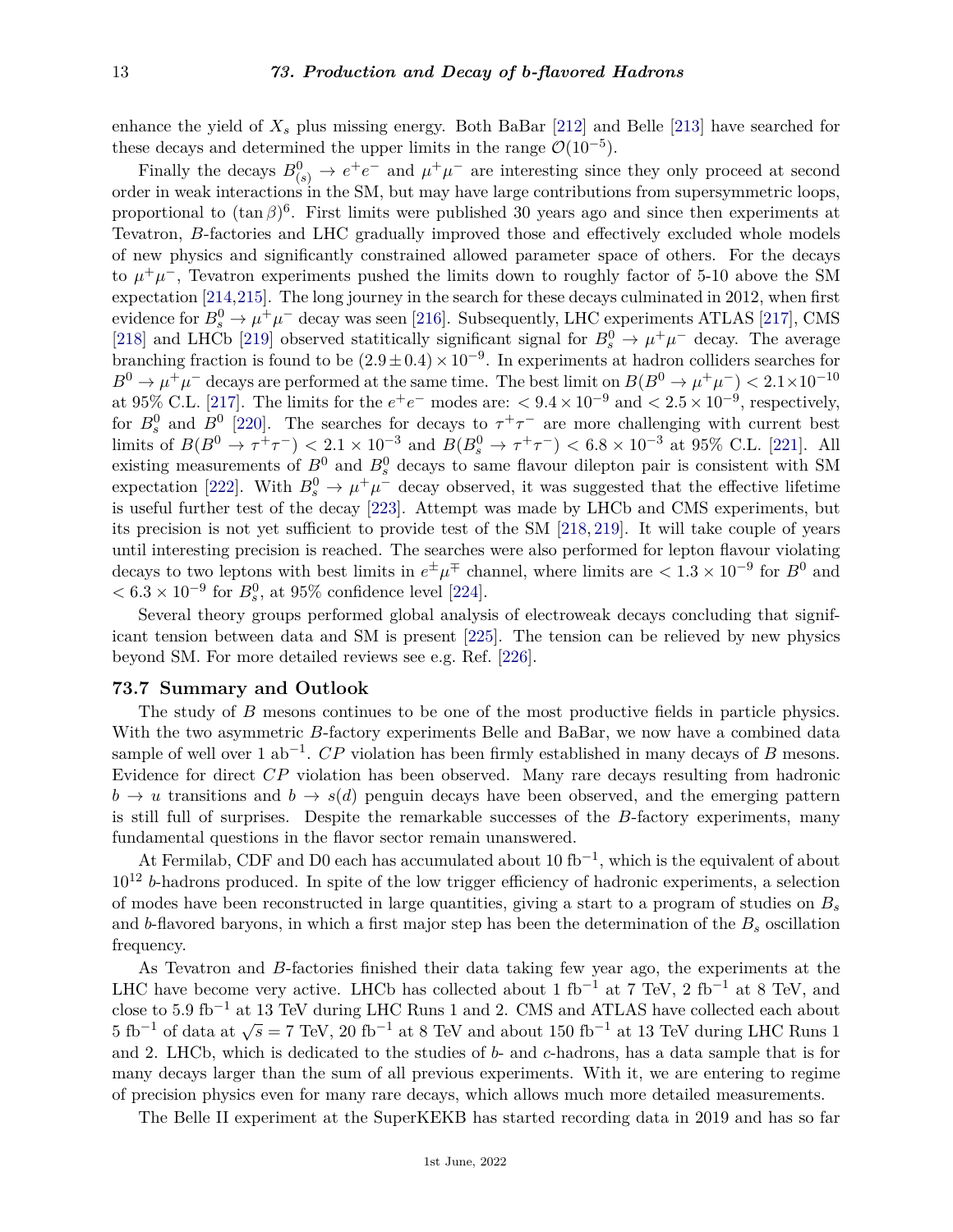collected about 200 fb<sup>-1</sup> of data (August 2021). The aim to increase sample to  $\sim 50$  ab<sup>-1</sup> will make it possible to explore the indirect evidence of new physics beyond the SM in the heavy-flavor particles  $(b, c, \text{ and } \tau)$ , in a way that is complementary to the LHC. In the same time period, LHCb Collaboration is working on the upgrade of its detector, installation of which is ongoing. The aim of the upgrade is to increase flexibility of the trigger, which will allow about a factor of five increase in instantaneous luminosity and of about a factor of two in efficiencies on triggering on purely hadronic decays. The plan is to integrate about 50 fb<sup>-1</sup> of data starting from 2022.

These experiments promise a rich spectrum of rare and precise measurements that have the potential to fundamentally affecting our understanding of the SM and *CP*-violating phenomena.

## <span id="page-13-0"></span>*References*

- [1] M. Kobayashi and T. Maskawa, [Prog. Theor. Phys.](http://doi.org/10.1143/PTP.49.652) **49**[, 652](http://doi.org/10.1143/PTP.49.652) (1973).
- <span id="page-13-1"></span>[2] S. W. Herb *et al.*, [Phys. Rev. Lett.](http://doi.org/10.1103/PhysRevLett.39.252) **39**[, 252](http://doi.org/10.1103/PhysRevLett.39.252) (1977).
- <span id="page-13-2"></span>[3] B. Aubert *et al.* (BaBar), [Phys. Rev. Lett.](http://doi.org/10.1103/PhysRevLett.87.091801) **87**[, 091801](http://doi.org/10.1103/PhysRevLett.87.091801) (2001), [\[hep-ex/0107013\].](https://arxiv.org/abs/hep-ex/0107013)
- <span id="page-13-3"></span>[4] K. Abe *et al.* (Belle), [Phys. Rev. Lett.](http://doi.org/10.1103/PhysRevLett.87.091802) **87**[, 091802](http://doi.org/10.1103/PhysRevLett.87.091802) (2001), [\[hep-ex/0107061\].](https://arxiv.org/abs/hep-ex/0107061)
- <span id="page-13-4"></span>[5] Currently two different notations  $(\phi_1, \phi_2, \phi_3)$  and  $(\alpha, \beta, \gamma)$  are used in the literature for CKM unitarity angles. In this mini-review, we use the latter notation following the other minireviews in this *Review*. The two notations are related by  $\phi_1 = \beta$ ,  $\phi_2 = \alpha$  and  $\phi_3 = \gamma$ .
- <span id="page-13-5"></span>[6] See the "*CP* Violation in Meson Decays" by D. Kirkby and Y. Nir in this *Review*.
- <span id="page-13-6"></span>[7] See the "CKM Quark Mixing Matrix," by A. Cecucci, Z. Ligeti, and Y. Sakai, in this *Review*.
- <span id="page-13-7"></span>[8] See the note on " $B^0 - \overline{B}^0$  mixing," by O. Schneider in this *Review*.
- <span id="page-13-8"></span>[9] See the "Determination of  $|V_{cb}|$  and  $|V_{ub}|$ ," by R. Kowalewski and T. Mannel in this *Review*.
- <span id="page-13-9"></span>[10] F. Abe *et al.* (CDF), [Phys. Rev. Lett.](http://doi.org/10.1103/PhysRevLett.81.2432) **81**[, 2432](http://doi.org/10.1103/PhysRevLett.81.2432) (1998), [\[hep-ex/9805034\];](https://arxiv.org/abs/hep-ex/9805034) F. Abe *et al.* (CDF), [Phys. Rev.](http://doi.org/10.1103/PhysRevD.58.112004) **D58**[, 112004](http://doi.org/10.1103/PhysRevD.58.112004) (1998), [\[hep-ex/9804014\].](https://arxiv.org/abs/hep-ex/9804014)
- <span id="page-13-10"></span>[11] A. Abulencia *et al.* (CDF), [Phys. Rev. Lett.](http://doi.org/10.1103/PhysRevLett.96.082002) **96**[, 082002](http://doi.org/10.1103/PhysRevLett.96.082002) (2006), [\[hep-ex/0505076\].](https://arxiv.org/abs/hep-ex/0505076)
- <span id="page-13-11"></span>[12] R. Aaij *et al.* (LHCb), [JHEP](http://doi.org/10.1007/JHEP07(2020)123) **07**[, 123](http://doi.org/10.1007/JHEP07(2020)123) (2020), [\[arXiv:2004.08163\].](https://arxiv.org/abs/2004.08163)
- <span id="page-13-12"></span>[13] B. Aubert *et al.* (BaBar), [Phys. Rev. Lett.](http://doi.org/10.1103/PhysRevLett.102.029901) **101**[, 071801](http://doi.org/10.1103/PhysRevLett.102.029901) (2008), [Erratum: Phys. Rev. Lett.102,029901(2009)], [\[arXiv:0807.1086\].](https://arxiv.org/abs/0807.1086)
- <span id="page-13-13"></span>[14] B. Aubert *et al.* (BaBar), [Phys. Rev. Lett.](http://doi.org/10.1103/PhysRevLett.103.161801) **103**[, 161801](http://doi.org/10.1103/PhysRevLett.103.161801) (2009), [\[arXiv:0903.1124\].](https://arxiv.org/abs/0903.1124)
- <span id="page-13-14"></span>[15] G. Bonvicini *et al.* (CLEO), [Phys. Rev.](http://doi.org/10.1103/PhysRevD.81.031104) **D81**[, 031104](http://doi.org/10.1103/PhysRevD.81.031104) (2010), [\[arXiv:0909.5474\].](https://arxiv.org/abs/0909.5474)
- <span id="page-13-15"></span>[16] R. Mizuk *et al.* (Belle), [Phys. Rev. Lett.](http://doi.org/10.1103/PhysRevLett.109.232002) **109**[, 232002](http://doi.org/10.1103/PhysRevLett.109.232002) (2012), [\[arXiv:1205.6351\].](https://arxiv.org/abs/1205.6351)
- <span id="page-13-16"></span>[17] U. Tamponi *et al.* (Belle), [Phys. Rev. Lett.](http://doi.org/10.1103/PhysRevLett.115.142001) **115**[, 14, 142001](http://doi.org/10.1103/PhysRevLett.115.142001) (2015), [\[arXiv:1506.08914\].](https://arxiv.org/abs/1506.08914)
- <span id="page-13-17"></span>[18] A. Bondar *et al.* (Belle), [Phys. Rev. Lett.](http://doi.org/10.1103/PhysRevLett.108.122001) **108**[, 122001](http://doi.org/10.1103/PhysRevLett.108.122001) (2012), [\[arXiv:1110.2251\].](https://arxiv.org/abs/1110.2251)
- <span id="page-13-18"></span>[19] See the note on "Naming scheme for hadrons," by M. Roos and C.G. Wohl in this *Review*.
- <span id="page-13-19"></span>[20] R. Aaij *et al.* (LHCb), [Phys. Rev. Lett.](http://doi.org/10.1103/PhysRevLett.119.169901) **118**[, 5, 052002](http://doi.org/10.1103/PhysRevLett.119.169901) (2017), [Erratum: Phys. Rev. Lett.119,no.16,169901(2017)], [\[arXiv:1612.05140\].](https://arxiv.org/abs/1612.05140)
- <span id="page-13-20"></span>[21] M. Cacciari *et al.*, [JHEP](http://doi.org/10.1007/JHEP10(2012)137) **10**[, 137](http://doi.org/10.1007/JHEP10(2012)137) (2012), [\[arXiv:1205.6344\];](https://arxiv.org/abs/1205.6344) B. A. Kniehl *et al.*, [Phys. Rev.](http://doi.org/10.1103/PhysRevD.84.094026) **D84**[, 094026](http://doi.org/10.1103/PhysRevD.84.094026) (2011), [\[arXiv:1109.2472\];](https://arxiv.org/abs/1109.2472) M. Cacciari, M. L. Mangano and P. Nason, [Eur.](http://doi.org/10.1140/epjc/s10052-015-3814-x) [Phys. J.](http://doi.org/10.1140/epjc/s10052-015-3814-x) **C75**[, 12, 610](http://doi.org/10.1140/epjc/s10052-015-3814-x) (2015), [\[arXiv:1507.06197\].](https://arxiv.org/abs/1507.06197)
- <span id="page-13-21"></span>[22] B. Barish *et al.* (CLEO), [Phys. Rev. Lett.](http://doi.org/10.1103/PhysRevLett.76.1570) **76**[, 1570](http://doi.org/10.1103/PhysRevLett.76.1570) (1996).
- <span id="page-13-22"></span>[23] E. Guido *et al.* (Belle), [Phys. Rev. Lett.](http://doi.org/10.1103/PhysRevLett.121.062001) **121**[, 062001](http://doi.org/10.1103/PhysRevLett.121.062001) (2018), [\[arXiv:1803.10303\];](https://arxiv.org/abs/1803.10303) E. Guido *et al.* (Belle), [Phys. Rev.](http://doi.org/10.1103/PhysRevD.96.052005) **D96**[, 052005](http://doi.org/10.1103/PhysRevD.96.052005) (2017), [\[arXiv:1707.04973\];](https://arxiv.org/abs/1707.04973) A. Sokolov *et al.* (Belle), [Phys. Rev.](http://doi.org/10.1103/PhysRevD.79.051103) **D79**[, 051103](http://doi.org/10.1103/PhysRevD.79.051103) (2009), [\[arXiv:0901.1431\];](https://arxiv.org/abs/0901.1431) B. Aubert *et al.* (BaBar), [Phys. Rev.](http://doi.org/10.1103/PhysRevD.78.112002) **D78**[, 112002](http://doi.org/10.1103/PhysRevD.78.112002) (2008), [\[arXiv:0807.2014\].](https://arxiv.org/abs/0807.2014)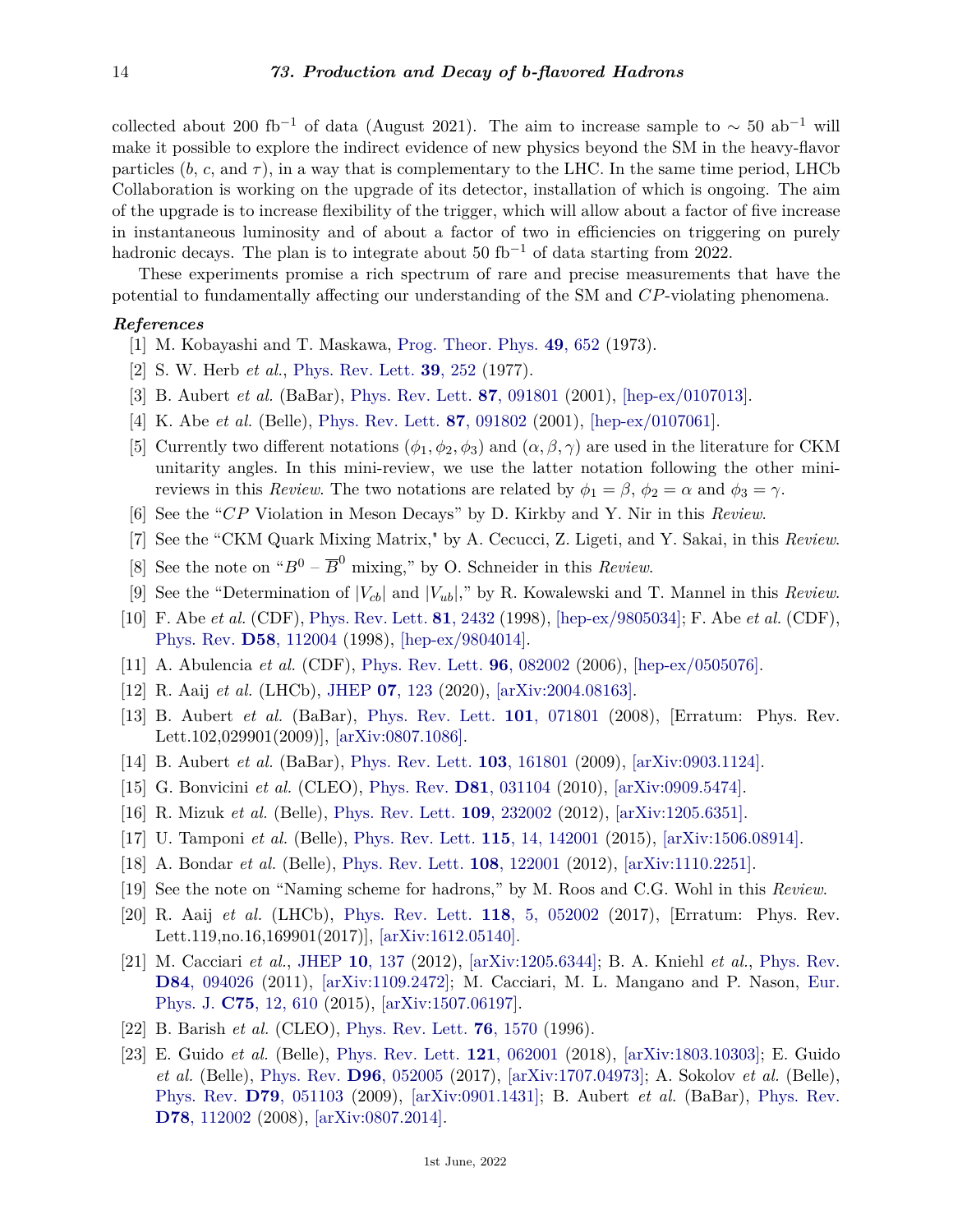- <span id="page-14-0"></span>[24] J. P. Alexander *et al.* (CLEO), [Phys. Rev. Lett.](http://doi.org/10.1103/PhysRevLett.86.2737) **86**[, 2737](http://doi.org/10.1103/PhysRevLett.86.2737) (2001), [\[hep-ex/0006002\];](https://arxiv.org/abs/hep-ex/0006002) S. B. Athar *et al.* (CLEO), [Phys. Rev.](http://doi.org/10.1103/PhysRevD.66.052003) **D66**[, 052003](http://doi.org/10.1103/PhysRevD.66.052003) (2002), [\[hep-ex/0202033\].](https://arxiv.org/abs/hep-ex/0202033)
- <span id="page-14-1"></span>[25] N. C. Hastings *et al.* (Belle), [Phys. Rev.](http://doi.org/10.1103/PhysRevD.67.052004) **D67**[, 052004](http://doi.org/10.1103/PhysRevD.67.052004) (2003), [\[hep-ex/0212033\].](https://arxiv.org/abs/hep-ex/0212033)
- <span id="page-14-2"></span>[26] B. Aubert *et al.* (BaBar), [Phys. Rev. Lett.](http://doi.org/10.1103/PhysRevLett.95.042001) **95**[, 042001](http://doi.org/10.1103/PhysRevLett.95.042001) (2005), [\[hep-ex/0504001\].](https://arxiv.org/abs/hep-ex/0504001)
- <span id="page-14-3"></span>[27] Y. Amhis *et al.* (HFLAV), [Eur. Phys. J.](http://doi.org/10.1140/epjc/s10052-017-5058-4) **C77**[, 12, 895](http://doi.org/10.1140/epjc/s10052-017-5058-4) (2017), [\[arXiv:1612.07233\].](https://arxiv.org/abs/1612.07233)
- <span id="page-14-4"></span>[28] Y. S. Amhis *et al.* (HFLAV) (2019), and online update at [https://hflav.web.cern.ch/content/lifetimes-and-oscillation-parameters,](https://hflav.web.cern.ch/content/lifetimes-and-oscillation-parameters) [\[arXiv:1909.12524\].](https://arxiv.org/abs/1909.12524)
- <span id="page-14-6"></span><span id="page-14-5"></span>[29] P. Abreu *et al.* (DELPHI), [Phys. Lett.](http://doi.org/10.1016/0370-2693(94)01696-A) **[B345](http://doi.org/10.1016/0370-2693(94)01696-A)**, 598 (1995).
- <span id="page-14-7"></span>[30] R. Akers *et al.* (OPAL), [Z. Phys.](http://doi.org/10.1007/BF01496577) **[C66](http://doi.org/10.1007/BF01496577)**, 19 (1995).
- [31] T. A. Aaltonen *et al.* (CDF), [Phys. Rev.](http://doi.org/10.1103/PhysRevD.90.012013) **D90**[, 1, 012013](http://doi.org/10.1103/PhysRevD.90.012013) (2014), [\[arXiv:1309.5961\].](https://arxiv.org/abs/1309.5961)
- <span id="page-14-8"></span>[32] R. Aaij *et al.* (LHCb), [JHEP](http://doi.org/10.1007/JHEP04(2015)024) **04**[, 024](http://doi.org/10.1007/JHEP04(2015)024) (2015), [\[arXiv:1502.02638\].](https://arxiv.org/abs/1502.02638)
- <span id="page-14-9"></span>[33] R. Aaij *et al.* (LHCb), [Phys. Rev. Lett.](http://doi.org/10.1103/PhysRevLett.110.151803) **110**[, 15, 151803](http://doi.org/10.1103/PhysRevLett.110.151803) (2013), [\[arXiv:1211.5994\].](https://arxiv.org/abs/1211.5994)
- <span id="page-14-10"></span>[34] A. M. Sirunyan *et al.* (CMS), [Eur. Phys. J.](http://doi.org/10.1140/epjc/s10052-018-6390-z) **C78**[, 939](http://doi.org/10.1140/epjc/s10052-018-6390-z) (2018), [\[arXiv:1809.03578\].](https://arxiv.org/abs/1809.03578)
- <span id="page-14-11"></span>[35] G. Aad *et al.* (ATLAS), [Phys. Rev. Lett.](http://doi.org/10.1103/PhysRevLett.113.212004) **113**[, 21, 212004](http://doi.org/10.1103/PhysRevLett.113.212004) (2014), [\[arXiv:1407.1032\].](https://arxiv.org/abs/1407.1032)
- <span id="page-14-12"></span>[36] A. Sirunyan *et al.* (CMS), [Phys. Rev. Lett.](http://doi.org/10.1103/PhysRevLett.122.132001) **122**[, 132001](http://doi.org/10.1103/PhysRevLett.122.132001) (2019), [\[arXiv:1902.00571\].](https://arxiv.org/abs/1902.00571)
- <span id="page-14-13"></span>[37] R. Aaij *et al.* (LHCb), [Phys. Rev. Lett.](http://doi.org/10.1103/PhysRevLett.122.232001) **122**[, 232001](http://doi.org/10.1103/PhysRevLett.122.232001) (2019), [\[arXiv:1904.00081\].](https://arxiv.org/abs/1904.00081)
- <span id="page-14-14"></span>[38] T. Aaltonen *et al.* (CDF), [Phys. Rev. Lett.](http://doi.org/10.1103/PhysRevLett.99.202001) **99**[, 202001](http://doi.org/10.1103/PhysRevLett.99.202001) (2007), [\[arXiv:0706.3868\];](https://arxiv.org/abs/0706.3868) T. Aaltonen *et al.* (CDF), [Phys. Rev.](http://doi.org/10.1103/PhysRevD.85.092011) **D85**[, 092011](http://doi.org/10.1103/PhysRevD.85.092011) (2012), [\[arXiv:1112.2808\].](https://arxiv.org/abs/1112.2808)
- <span id="page-14-16"></span><span id="page-14-15"></span>[39] R. Aaij *et al.* (LHCb), [Phys. Rev. Lett.](http://doi.org/10.1103/PhysRevLett.122.012001) **122**[, 012001](http://doi.org/10.1103/PhysRevLett.122.012001) (2019), [\[arXiv:1809.07752\].](https://arxiv.org/abs/1809.07752)
- [40] V. M. Abazov *et al.* (D0), [Phys. Rev. Lett.](http://doi.org/10.1103/PhysRevLett.99.052001) **99**[, 052001](http://doi.org/10.1103/PhysRevLett.99.052001) (2007), [\[arXiv:0706.1690\];](https://arxiv.org/abs/0706.1690) T. Aaltonen *et al.* (CDF), [Phys. Rev. Lett.](http://doi.org/10.1103/PhysRevLett.99.052002) **99**[, 052002](http://doi.org/10.1103/PhysRevLett.99.052002) (2007), [\[arXiv:0707.0589\].](https://arxiv.org/abs/0707.0589)
- <span id="page-14-17"></span>[41] R. Aaij *et al.* (LHCb), [Phys. Rev. Lett.](http://doi.org/10.1103/PhysRevLett.113.032001) **113**[, 032001](http://doi.org/10.1103/PhysRevLett.113.032001) (2014), [\[arXiv:1405.7223\];](https://arxiv.org/abs/1405.7223) R. Aaij *et al.* (LHCb), [Phys. Lett.](http://doi.org/10.1016/j.physletb.2014.06.064) **[B736](http://doi.org/10.1016/j.physletb.2014.06.064)**, 154 (2014), [\[arXiv:1405.1543\];](https://arxiv.org/abs/1405.1543) R. Aaij *et al.* (LHCb), [Phys. Rev.](http://doi.org/10.1103/PhysRevD.89.032001) **D89**[, 3, 032001](http://doi.org/10.1103/PhysRevD.89.032001) (2014), [\[arXiv:1311.4823\];](https://arxiv.org/abs/1311.4823) R. Aaij *et al.* (LHCb), [Phys. Rev. Lett.](http://doi.org/10.1103/PhysRevLett.113.242002) **113**[, 24,](http://doi.org/10.1103/PhysRevLett.113.242002) [242002](http://doi.org/10.1103/PhysRevLett.113.242002) (2014), [\[arXiv:1409.8568\];](https://arxiv.org/abs/1409.8568) R. Aaij *et al.* (LHCb), [Phys. Rev. Lett.](http://doi.org/10.1103/PhysRevLett.115.241801) **115**[, 24, 241801](http://doi.org/10.1103/PhysRevLett.115.241801) (2015), [\[arXiv:1510.03829\];](https://arxiv.org/abs/1510.03829) R. Aaij *et al.* (LHCb), [Phys. Rev. Lett.](http://doi.org/10.1103/PhysRevLett.118.071801) **118**[, 7, 071801](http://doi.org/10.1103/PhysRevLett.118.071801) (2017), [\[arXiv:1612.02244\];](https://arxiv.org/abs/1612.02244) R. Aaij *et al.* (LHCb), [Phys. Lett.](http://doi.org/10.1016/j.physletb.2017.06.045) **[B722](http://doi.org/10.1016/j.physletb.2017.06.045)**, 265 (2017), [\[arXiv:1701.05274\];](https://arxiv.org/abs/1701.05274) R. Aaij *et al.* (LHCb), [Phys. Rev. Lett.](http://doi.org/10.1103/PhysRevLett.118.071801) **118**[, 071801](http://doi.org/10.1103/PhysRevLett.118.071801) (2017), [\[arXiv:1612.02244\];](https://arxiv.org/abs/1612.02244) R. Aaij *et al.* (LHCb), [JHEP](http://doi.org/10.1007/JHEP02(2018)098) **02**[, 98](http://doi.org/10.1007/JHEP02(2018)098) (2018), [\[arXiv:1711.05490\];](https://arxiv.org/abs/1711.05490) R. Aaij *et al.* (LHCb), [Phys. Rev.](http://doi.org/10.1103/PhysRevD.99.052006) **[D99](http://doi.org/10.1103/PhysRevD.99.052006)**, [052006](http://doi.org/10.1103/PhysRevD.99.052006) (2019), [\[arXiv:1901.07075\].](https://arxiv.org/abs/1901.07075)
- <span id="page-14-18"></span>[42] T. A. Aaltonen *et al.* (CDF), [Phys. Rev.](http://doi.org/10.1103/PhysRevD.89.072014) **D89**[, 7, 072014](http://doi.org/10.1103/PhysRevD.89.072014) (2014), [\[arXiv:1403.8126\].](https://arxiv.org/abs/1403.8126)
- <span id="page-14-19"></span>[43] R. Aaij *et al.* (LHCb), [JHEP](http://doi.org/10.1007/JHEP08(2018)039) **08**[, 039](http://doi.org/10.1007/JHEP08(2018)039) (2018), [\[arXiv:1805.03941\].](https://arxiv.org/abs/1805.03941)
- <span id="page-14-21"></span><span id="page-14-20"></span>[44] S. Chatrchyan *et al.* (CMS), [Phys. Rev. Lett.](http://doi.org/10.1103/PhysRevLett.108.252002) **108**[, 252002](http://doi.org/10.1103/PhysRevLett.108.252002) (2012), [\[arXiv:1204.5955\].](https://arxiv.org/abs/1204.5955)
- <span id="page-14-22"></span>[45] R. Aaij *et al.* (LHCb), [JHEP](http://doi.org/10.1007/JHEP05(2016)161) **[1605](http://doi.org/10.1007/JHEP05(2016)161)**, 161 (2016), [\[arXiv:1604.03896\].](https://arxiv.org/abs/1604.03896)
- [46] R. Aaij *et al.* (LHCb), [Phys. Rev. Lett.](http://doi.org/10.1103/PhysRevLett.114.062004) **114**[, 062004](http://doi.org/10.1103/PhysRevLett.114.062004) (2015), [\[arXiv:1411.4849\].](https://arxiv.org/abs/1411.4849)
- <span id="page-14-23"></span>[47] R. Aaij *et al.* (LHCb), [Phys. Rev. Lett.](http://doi.org/10.1103/PhysRevLett.121.072002) **121**[, 072002](http://doi.org/10.1103/PhysRevLett.121.072002) (2018), [\[arXiv:1805.09418\].](https://arxiv.org/abs/1805.09418)
- <span id="page-14-24"></span>[48] V. M. Abazov *et al.* (D0), [Phys. Rev. Lett.](http://doi.org/10.1103/PhysRevLett.101.232002) **101**[, 232002](http://doi.org/10.1103/PhysRevLett.101.232002) (2008), [\[arXiv:0808.4142\];](https://arxiv.org/abs/0808.4142) T. Aaltonen *et al.* (CDF), [Phys. Rev.](http://doi.org/10.1103/PhysRevD.80.072003) **D80**[, 072003](http://doi.org/10.1103/PhysRevD.80.072003) (2009), [\[arXiv:0905.3123\].](https://arxiv.org/abs/0905.3123)
- <span id="page-14-25"></span>[49] R. Aaij *et al.* (LHCb), [Phys. Rev. Lett.](http://doi.org/10.1103/PhysRevLett.110.182001) **110**[, 18, 182001](http://doi.org/10.1103/PhysRevLett.110.182001) (2013), [\[arXiv:1302.1072\];](https://arxiv.org/abs/1302.1072) R. Aaij *et al.* (LHCb), [Phys. Lett.](http://doi.org/10.1016/j.physletb.2014.06.064) **[B736](http://doi.org/10.1016/j.physletb.2014.06.064)**, 154 (2014), [\[arXiv:1405.1543\];](https://arxiv.org/abs/1405.1543) R. Aaij *et al.* (LHCb), [Phys.](http://doi.org/10.1103/PhysRevD.93.092007) [Rev.](http://doi.org/10.1103/PhysRevD.93.092007) **D93**[, 9, 092007](http://doi.org/10.1103/PhysRevD.93.092007) (2016), [\[arXiv:1604.01412\].](https://arxiv.org/abs/1604.01412)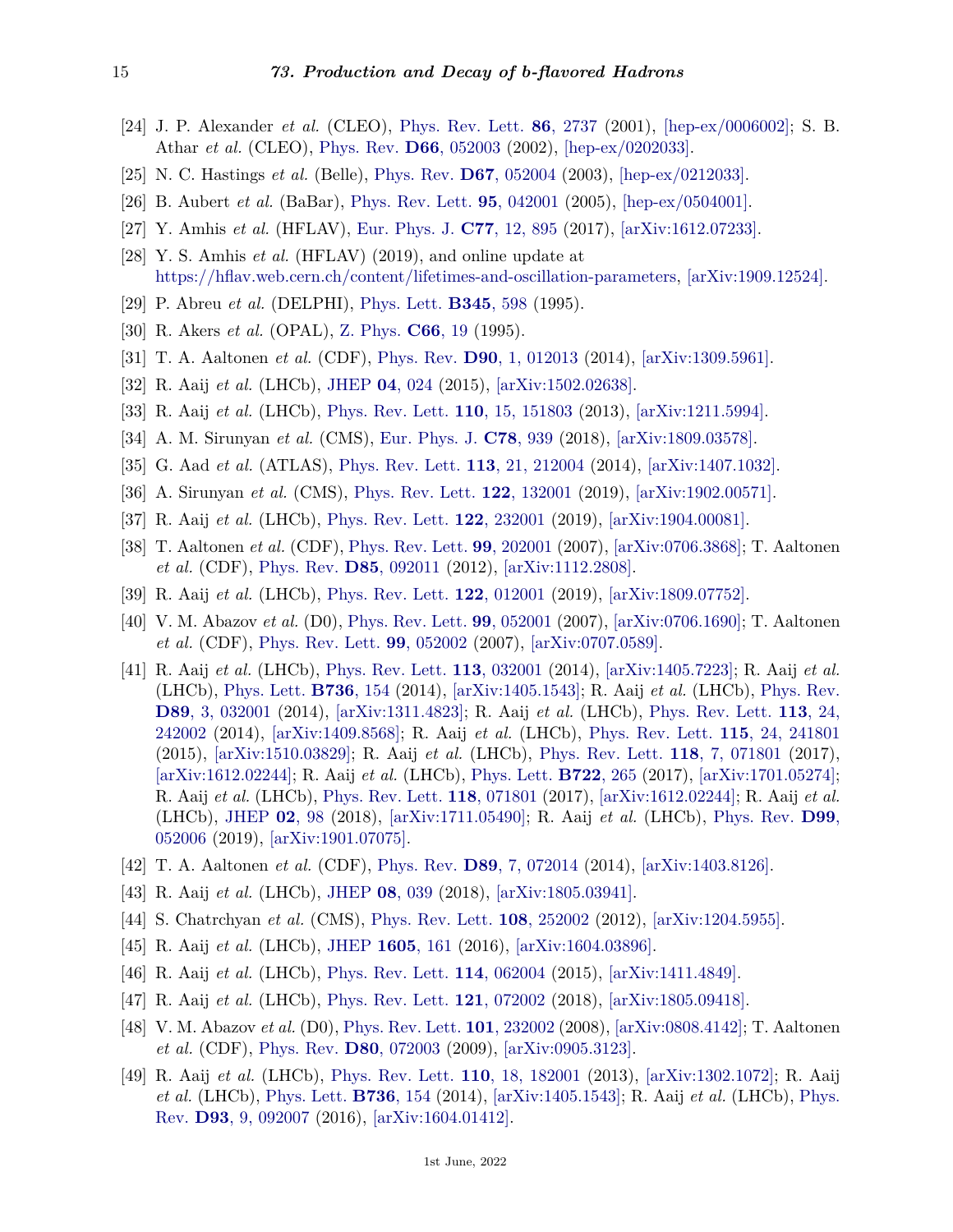- <span id="page-15-0"></span>[50] V. M. Abazov *et al.* (D0), [Phys. Rev. Lett.](http://doi.org/10.1103/PhysRevLett.117.022003) **117**[, 2, 022003](http://doi.org/10.1103/PhysRevLett.117.022003) (2016), [\[arXiv:1602.07588\];](https://arxiv.org/abs/1602.07588) V. M. Abazov *et al.* (D0), [Phys. Rev.](http://doi.org/10.1103/PhysRevD.97.092004) **D97**[, 092004](http://doi.org/10.1103/PhysRevD.97.092004) (2018), [\[arXiv:1712.10176\].](https://arxiv.org/abs/1712.10176)
- <span id="page-15-1"></span>[51] R. Aaij *et al.* (LHCb), [Phys. Rev. Lett.](http://doi.org/10.1103/PhysRevLett.118.109904) **117**[, 15, 152003](http://doi.org/10.1103/PhysRevLett.118.109904) (2016), [Addendum: Phys. Rev. Lett.118,no.10,109904(2017)], [\[arXiv:1608.00435\].](https://arxiv.org/abs/1608.00435)
- <span id="page-15-2"></span>[52] A. Sirunyan *et al.* (CMS), [Phys. Rev. Lett.](http://doi.org/10.1103/PhysRevLett.120.202005) **120**[, 202005](http://doi.org/10.1103/PhysRevLett.120.202005) (2018), [\[arXiv:1712.06144\].](https://arxiv.org/abs/1712.06144)
- <span id="page-15-3"></span>[53] C. Tarantino, [Eur. Phys. J.](http://doi.org/10.1140/epjcd/s2003-03-1006-y) **C33**[, S895](http://doi.org/10.1140/epjcd/s2003-03-1006-y) (2004), [\[hep-ph/0310241\];](https://arxiv.org/abs/hep-ph/0310241) F. Gabbiani, A. I. Onishchenko and A. A. Petrov, [Phys. Rev.](http://doi.org/10.1103/PhysRevD.70.094031) **D70**[, 094031](http://doi.org/10.1103/PhysRevD.70.094031) (2004), [\[hep-ph/0407004\];](https://arxiv.org/abs/hep-ph/0407004) F. Gabbiani, A. I. Onishchenko and A. A. Petrov, [Phys. Rev.](http://doi.org/10.1103/PhysRevD.68.114006) **D68**[, 114006](http://doi.org/10.1103/PhysRevD.68.114006) (2003), [\[hep-ph/0303235\].](https://arxiv.org/abs/hep-ph/0303235)
- <span id="page-15-4"></span>[54] A. Lenz, [Int. J. Mod. Phys.](http://doi.org/10.1142/S0217751X15430058) **A30**[, 10, 1543005](http://doi.org/10.1142/S0217751X15430058) (2015), [\[arXiv:1405.3601\].](https://arxiv.org/abs/1405.3601)
- <span id="page-15-5"></span>[55] C.-H. Chang *et al.*, [Phys. Rev.](http://doi.org/10.1103/PhysRevD.64.014003) **D64**[, 014003](http://doi.org/10.1103/PhysRevD.64.014003) (2001), [\[hep-ph/0007162\];](https://arxiv.org/abs/hep-ph/0007162) V. V. Kiselev, A. E. Kovalsky and A. K. Likhoded, [Nucl. Phys.](http://doi.org/10.1016/S0550-3213(00)00386-2) **[B585](http://doi.org/10.1016/S0550-3213(00)00386-2)**, 353 (2000), [\[hep-ph/0002127\];](https://arxiv.org/abs/hep-ph/0002127) A. Yu. Anisimov *et al.*, [Phys. Lett.](http://doi.org/10.1016/S0370-2693(99)00273-7) **[B452](http://doi.org/10.1016/S0370-2693(99)00273-7)**, 129 (1999), [\[hep-ph/9812514\];](https://arxiv.org/abs/hep-ph/9812514) M. Beneke and G. Buchalla, [Phys. Rev.](http://doi.org/10.1103/PhysRevD.53.4991) **D53**[, 4991](http://doi.org/10.1103/PhysRevD.53.4991) (1996), [\[hep-ph/9601249\].](https://arxiv.org/abs/hep-ph/9601249)
- <span id="page-15-6"></span>[56] R. Aaij *et al.* (LHCb), [Eur. Phys. J.](http://doi.org/10.1140/epjc/s10052-014-2839-x) **C74**[, 5, 2839](http://doi.org/10.1140/epjc/s10052-014-2839-x) (2014), [\[arXiv:1401.6932\].](https://arxiv.org/abs/1401.6932)
- <span id="page-15-7"></span>[57] R. Aaij *et al.* (LHCb), [Phys. Lett.](http://doi.org/10.1016/j.physletb.2015.01.010) **[B742](http://doi.org/10.1016/j.physletb.2015.01.010)**, 29 (2015), [\[arXiv:1411.6899\].](https://arxiv.org/abs/1411.6899)
- <span id="page-15-8"></span>[58] The *B<sup>c</sup>* is a special case, where a weak decay of the *c* quark is also possible, but the spectator model still applies.
- <span id="page-15-9"></span>[59] R. Aaij *et al.* (LHCb), [Nature Phys.](http://doi.org/10.1038/nphys3415) **11**[, 743](http://doi.org/10.1038/nphys3415) (2015), [\[arXiv:1504.01568\].](https://arxiv.org/abs/1504.01568)
- <span id="page-15-10"></span>[60] J. P. Lees *et al.* (BaBar), [Phys. Rev.](http://doi.org/10.1103/PhysRevD.85.011101) **D85**[, 011101](http://doi.org/10.1103/PhysRevD.85.011101) (2012), [\[arXiv:1110.5600\];](https://arxiv.org/abs/1110.5600) C. Oswald *et al.* (Belle), [Phys. Rev.](http://doi.org/10.1103/PhysRevD.90.119901) **D87**[, 7, 072008](http://doi.org/10.1103/PhysRevD.90.119901) (2013), [Erratum: Phys. Rev.D90,no.11,119901(2014)], [\[arXiv:1212.6400\];](https://arxiv.org/abs/1212.6400) C. Oswald *et al.* (Belle), [Phys. Rev.](http://doi.org/10.1103/PhysRevD.92.072013) **D92**[, 7, 072013](http://doi.org/10.1103/PhysRevD.92.072013) (2015), [\[arXiv:1504.02004\].](https://arxiv.org/abs/1504.02004)
- <span id="page-15-12"></span><span id="page-15-11"></span>[61] T. A. Aaltonen *et al.* (CDF), [Phys. Rev.](http://doi.org/10.1103/PhysRevD.93.052001) **D93**[, 5, 052001](http://doi.org/10.1103/PhysRevD.93.052001) (2016), [\[arXiv:1601.03819\].](https://arxiv.org/abs/1601.03819)
- [62] R. Aaij *et al.* (LHCb), [Phys. Rev. Lett.](http://doi.org/10.1103/PhysRevLett.126.081804) **126**[, 8, 081804](http://doi.org/10.1103/PhysRevLett.126.081804) (2021), [\[arXiv:2012.05143\].](https://arxiv.org/abs/2012.05143)
- <span id="page-15-13"></span>[63] B. Grinstein, [Nucl. Phys.](http://doi.org/10.1016/0550-3213(90)90349-I) **[B339](http://doi.org/10.1016/0550-3213(90)90349-I)**, 253 (1990); H. Georgi, [Phys. Lett.](http://doi.org/10.1016/0370-2693(90)91128-X) **[B240](http://doi.org/10.1016/0370-2693(90)91128-X)**, 447 (1990); A. F. Falk *et al.*, [Nucl. Phys.](http://doi.org/10.1016/0550-3213(90)90591-Z) **[B343](http://doi.org/10.1016/0550-3213(90)90591-Z)**, 1 (1990); E. Eichten and B. R. Hill, [Phys. Lett.](http://doi.org/10.1016/0370-2693(90)92049-O) **[B234](http://doi.org/10.1016/0370-2693(90)92049-O)**, 511 (1990).
- <span id="page-15-14"></span>[64] "Heavy-Quark and Soft-Collinear Effective Theory" by C.W. Bauer and M. Neubert in this *Review*.
- <span id="page-15-15"></span>[65] M. Neubert, "Aspects of QCD Factorization," hep-ph/0110093, *Proceedings of HF9*, Pasadena (2001) and references therein; Z. Ligeti, M. E. Luke and M. B. Wise, [Phys. Lett.](http://doi.org/10.1016/S0370-2693(01)00424-5) **[B507](http://doi.org/10.1016/S0370-2693(01)00424-5)**, 142 (2001), [\[hep-ph/0103020\].](https://arxiv.org/abs/hep-ph/0103020)
- <span id="page-15-16"></span>[66] M. Beneke *et al.*, [Phys. Rev. Lett.](http://doi.org/10.1103/PhysRevLett.83.1914) **83**[, 1914](http://doi.org/10.1103/PhysRevLett.83.1914) (1999), [\[hep-ph/9905312\].](https://arxiv.org/abs/hep-ph/9905312)
- [67] M. Beneke *et al.*, [Nucl. Phys.](http://doi.org/10.1016/S0550-3213(00)00559-9) **[B591](http://doi.org/10.1016/S0550-3213(00)00559-9)**, 313 (2000), [\[hep-ph/0006124\].](https://arxiv.org/abs/hep-ph/0006124)
- [68] M. Beneke *et al.*, [Nucl. Phys.](http://doi.org/10.1016/S0550-3213(01)00251-6) **[B606](http://doi.org/10.1016/S0550-3213(01)00251-6)**, 245 (2001), [\[hep-ph/0104110\].](https://arxiv.org/abs/hep-ph/0104110)
- <span id="page-15-17"></span>[69] M. Beneke and M. Neubert, [Nucl. Phys.](http://doi.org/10.1016/j.nuclphysb.2003.09.026) **[B675](http://doi.org/10.1016/j.nuclphysb.2003.09.026)**, 333 (2003), [\[hep-ph/0308039\].](https://arxiv.org/abs/hep-ph/0308039)
- <span id="page-15-18"></span>[70] Y.-Y. Keum, H.-n. Li and A. I. Sanda, [Phys. Lett.](http://doi.org/10.1016/S0370-2693(01)00247-7) **[B504](http://doi.org/10.1016/S0370-2693(01)00247-7)**, 6 (2001), [\[hep-ph/0004004\].](https://arxiv.org/abs/hep-ph/0004004)
- [71] Y. Y. Keum, H.-N. Li and A. I. Sanda, [Phys. Rev.](http://doi.org/10.1103/PhysRevD.63.054008) **D63**[, 054008](http://doi.org/10.1103/PhysRevD.63.054008) (2001), [\[hep-ph/0004173\].](https://arxiv.org/abs/hep-ph/0004173)
- [72] Y.-Y. Keum and H.-n. Li, [Phys. Rev.](http://doi.org/10.1103/PhysRevD.63.074006) **D63**[, 074006](http://doi.org/10.1103/PhysRevD.63.074006) (2001), [\[hep-ph/0006001\].](https://arxiv.org/abs/hep-ph/0006001)
- [73] C.-D. Lu, K. Ukai and M.-Z. Yang, [Phys. Rev.](http://doi.org/10.1103/PhysRevD.63.074009) **D63**[, 074009](http://doi.org/10.1103/PhysRevD.63.074009) (2001), [\[hep-ph/0004213\].](https://arxiv.org/abs/hep-ph/0004213)
- <span id="page-15-19"></span>[74] C.-D. Lu and M.-Z. Yang, [Eur. Phys. J.](http://doi.org/10.1007/s100520100878) **C23**[, 275](http://doi.org/10.1007/s100520100878) (2002), [\[hep-ph/0011238\].](https://arxiv.org/abs/hep-ph/0011238)
- <span id="page-15-20"></span>[75] C. W. Bauer, S. Fleming and M. E. Luke, [Phys. Rev.](http://doi.org/10.1103/PhysRevD.63.014006) **D63**[, 014006](http://doi.org/10.1103/PhysRevD.63.014006) (2000), [\[hep-ph/0005275\].](https://arxiv.org/abs/hep-ph/0005275)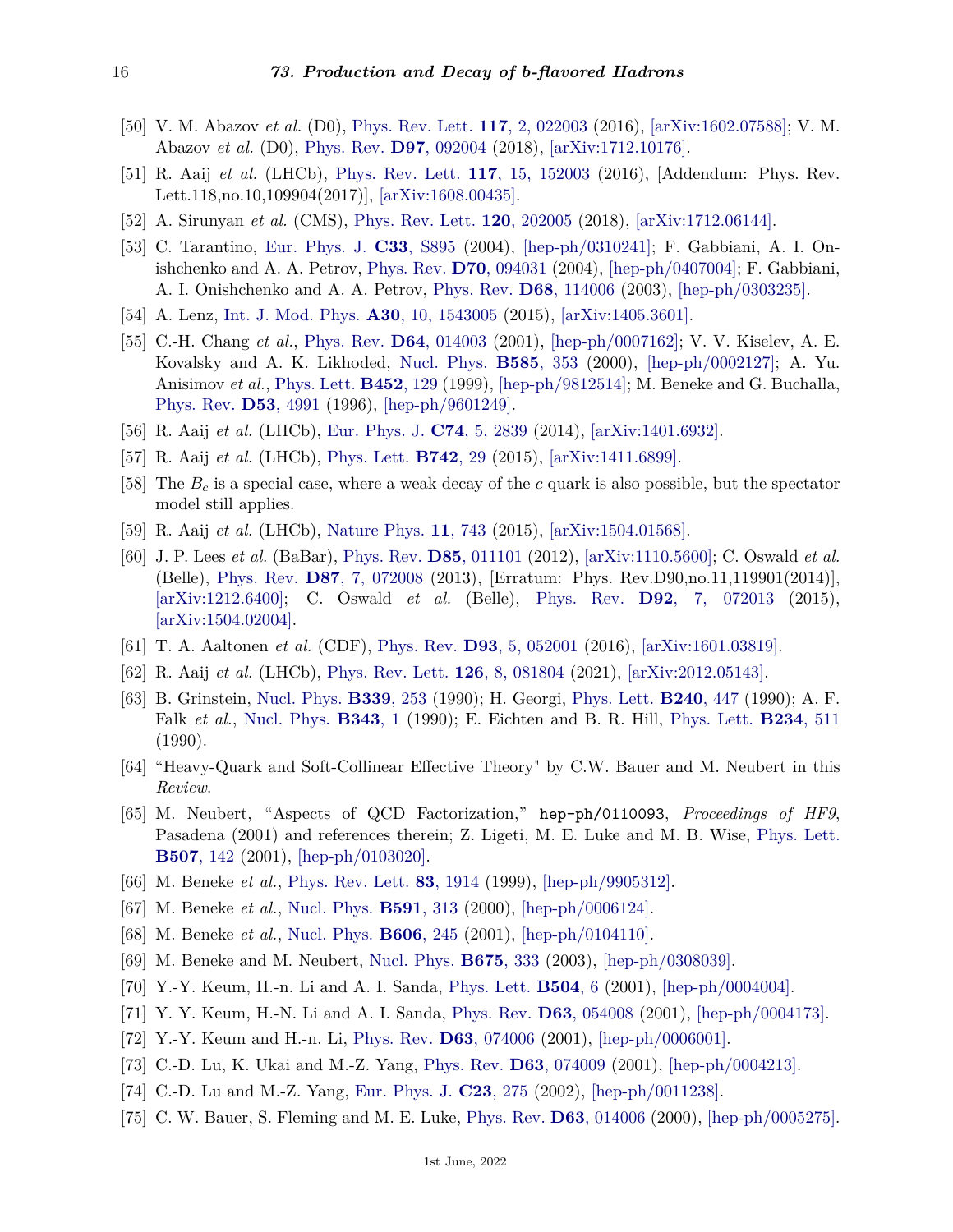- [76] C. W. Bauer *et al.*, [Phys. Rev.](http://doi.org/10.1103/PhysRevD.63.114020) **D63**[, 114020](http://doi.org/10.1103/PhysRevD.63.114020) (2001), [\[hep-ph/0011336\].](https://arxiv.org/abs/hep-ph/0011336)
- <span id="page-16-0"></span>[77] C. W. Bauer and I. W. Stewart, [Phys. Lett.](http://doi.org/10.1016/S0370-2693(01)00902-9) **[B516](http://doi.org/10.1016/S0370-2693(01)00902-9)**, 134 (2001), [\[hep-ph/0107001\].](https://arxiv.org/abs/hep-ph/0107001)
- <span id="page-16-1"></span>[78] R. Ammar *et al.* (CLEO), [Phys. Rev. Lett.](http://doi.org/10.1103/PhysRevLett.71.674) **71**[, 674](http://doi.org/10.1103/PhysRevLett.71.674) (1993).
- <span id="page-16-2"></span>[79] N. Taniguchi *et al.* (Belle), [Phys. Rev. Lett.](http://doi.org/10.1103/PhysRevLett.101.129904) **101**[, 111801](http://doi.org/10.1103/PhysRevLett.101.129904) (2008), [Erratum: Phys. Rev. Lett.101,129904(2008)], [\[arXiv:0804.4770\].](https://arxiv.org/abs/0804.4770)
- <span id="page-16-3"></span>[80] B. Aubert *et al.* (BaBar), [Phys. Rev.](http://doi.org/10.1103/PhysRevD.78.112001) **D78**[, 112001](http://doi.org/10.1103/PhysRevD.78.112001) (2008), [\[arXiv:0808.1379\].](https://arxiv.org/abs/0808.1379)
- <span id="page-16-4"></span>[81] R. Aaij *et al.* (LHCb), [JHEP](http://doi.org/10.1007/JHEP10(2015)034) **10**[, 034](http://doi.org/10.1007/JHEP10(2015)034) (2015), [\[arXiv:1509.00414\].](https://arxiv.org/abs/1509.00414)
- <span id="page-16-5"></span>[82] P. Krokovny *et al.* (Belle), [Phys. Rev. Lett.](http://doi.org/10.1103/PhysRevLett.89.231804) **89**[, 231804](http://doi.org/10.1103/PhysRevLett.89.231804) (2002), [\[hep-ex/0207077\];](https://arxiv.org/abs/hep-ex/0207077) B. Aubert *et al.* (BaBar), [Phys. Rev. Lett.](http://doi.org/10.1103/PhysRevLett.98.081801) **98**[, 081801](http://doi.org/10.1103/PhysRevLett.98.081801) (2007), [\[hep-ex/0604012\].](https://arxiv.org/abs/hep-ex/0604012)
- <span id="page-16-6"></span>[83] B. Kronenbitter *et al.* (Belle), [Phys. Rev.](http://doi.org/10.1103/PhysRevD.92.051102) **D92**[, 5, 051102](http://doi.org/10.1103/PhysRevD.92.051102) (2015), [\[arXiv:1503.05613\];](https://arxiv.org/abs/1503.05613) I. Adachi *et al.* (Belle), [Phys. Rev. Lett.](http://doi.org/10.1103/PhysRevLett.110.131801) **110**[, 13, 131801](http://doi.org/10.1103/PhysRevLett.110.131801) (2013), [\[arXiv:1208.4678\].](https://arxiv.org/abs/1208.4678)
- <span id="page-16-7"></span>[84] J. P. Lees *et al.* (BaBar), [Phys. Rev.](http://doi.org/10.1103/PhysRevD.88.031102) **D88**[, 3, 031102](http://doi.org/10.1103/PhysRevD.88.031102) (2013), [\[arXiv:1207.0698\];](https://arxiv.org/abs/1207.0698) B. Aubert *et al.* (BaBar), [Phys. Rev.](http://doi.org/10.1103/PhysRevD.81.051101) **D81**[, 051101](http://doi.org/10.1103/PhysRevD.81.051101) (2010), [\[arXiv:0912.2453\].](https://arxiv.org/abs/0912.2453)
- <span id="page-16-8"></span>[85] See the "Leptonic decays of charged pseudoscalar mesons," by J. Rosner, S. Stone, and R. Van de Water, in this *Review*.
- <span id="page-16-9"></span>[86] J. P. Lees *et al.* (BaBar), [Phys. Rev.](http://doi.org/10.1103/PhysRevD.84.112007) **D84**[, 112007](http://doi.org/10.1103/PhysRevD.84.112007) (2011), [Erratum: Phys. Rev.D87,no.3,039901(2013)], [\[arXiv:1107.5751\];](https://arxiv.org/abs/1107.5751) S. Blyth *et al.* (Belle), [Phys. Rev.](http://doi.org/10.1103/PhysRevD.74.092002) **[D74](http://doi.org/10.1103/PhysRevD.74.092002)**, [092002](http://doi.org/10.1103/PhysRevD.74.092002) (2006), [\[hep-ex/0607029\].](https://arxiv.org/abs/hep-ex/0607029)
- <span id="page-16-10"></span>[87] R. Aaij *et al.* (LHCb), [Phys. Rev. D](http://doi.org/10.1103/PhysRevD.92.032002) **92**[, 3, 032002](http://doi.org/10.1103/PhysRevD.92.032002) (2015), [\[arXiv:1505.01710\].](https://arxiv.org/abs/1505.01710)
- <span id="page-16-11"></span>[88] B. Aubert *et al.* (BaBar), [Phys. Rev. Lett.](http://doi.org/10.1103/PhysRevLett.90.242001) **90**[, 242001](http://doi.org/10.1103/PhysRevLett.90.242001) (2003), [\[hep-ex/0304021\].](https://arxiv.org/abs/hep-ex/0304021)
- <span id="page-16-12"></span>[89] D. Besson *et al.* (CLEO), [Phys. Rev.](http://doi.org/10.1103/PhysRevD.68.032002) **D68**[, 032002](http://doi.org/10.1103/PhysRevD.68.032002) (2003), [Erratum: Phys. Rev.D75,119908(2007)], [\[hep-ex/0305100\].](https://arxiv.org/abs/hep-ex/0305100)
- <span id="page-16-13"></span>[90] P. Krokovny *et al.* (Belle), [Phys. Rev. Lett.](http://doi.org/10.1103/PhysRevLett.91.262002) **91**[, 262002](http://doi.org/10.1103/PhysRevLett.91.262002) (2003), [\[hep-ex/0308019\];](https://arxiv.org/abs/hep-ex/0308019) Y. Mikami *et al.* (Belle), [Phys. Rev. Lett.](http://doi.org/10.1103/PhysRevLett.92.012002) **92**[, 012002](http://doi.org/10.1103/PhysRevLett.92.012002) (2004), [\[hep-ex/0307052\].](https://arxiv.org/abs/hep-ex/0307052)
- <span id="page-16-15"></span><span id="page-16-14"></span>[91] B. Aubert *et al.* (BaBar), [Phys. Rev. Lett.](http://doi.org/10.1103/PhysRevLett.93.181801) **93**[, 181801](http://doi.org/10.1103/PhysRevLett.93.181801) (2004), [\[hep-ex/0408041\].](https://arxiv.org/abs/hep-ex/0408041)
- [92] R. Aaij *et al.* (LHCb), [Phys. Rev. Lett.](http://doi.org/10.1103/PhysRevLett.113.162001) **113**[, 162001](http://doi.org/10.1103/PhysRevLett.113.162001) (2014), [\[arXiv:1407.7574\].](https://arxiv.org/abs/1407.7574)
- <span id="page-16-16"></span>[93] T. Aaltonen *et al.* (CDF), [Phys. Rev. Lett.](http://doi.org/10.1103/PhysRevLett.108.201801) **108**[, 201801](http://doi.org/10.1103/PhysRevLett.108.201801) (2012), [\[arXiv:1204.0536\].](https://arxiv.org/abs/1204.0536)
- <span id="page-16-18"></span><span id="page-16-17"></span>[94] S. Esen *et al.* (Belle), [Phys. Rev.](http://doi.org/10.1103/PhysRevD.87.031101) **D87**[, 3, 031101](http://doi.org/10.1103/PhysRevD.87.031101) (2013), [\[arXiv:1208.0323\].](https://arxiv.org/abs/1208.0323)
- <span id="page-16-19"></span>[95] R. Aaij *et al.* (LHCb), [Phys. Rev.](http://doi.org/10.1103/PhysRevD.93.092008) **D93**[, 9, 092008](http://doi.org/10.1103/PhysRevD.93.092008) (2016), [\[arXiv:1602.07543\].](https://arxiv.org/abs/1602.07543)
- [96] R. Aaij *et al.* (LHCb), [Phys. Rev. Lett.](http://doi.org/10.1103/PhysRevLett.116.161802) **116**[, 16, 161802](http://doi.org/10.1103/PhysRevLett.116.161802) (2016), [\[arXiv:1603.02408\].](https://arxiv.org/abs/1603.02408)
- <span id="page-16-20"></span>[97] R. Aaij *et al.* (LHCb), [JHEP](http://doi.org/10.1007/JHEP11(2015)082) **11**[, 082](http://doi.org/10.1007/JHEP11(2015)082) (2015), [\[arXiv:1509.00400\].](https://arxiv.org/abs/1509.00400)
- <span id="page-16-21"></span>[98] B. Aubert *et al.* (BaBar), [Phys. Rev.](http://doi.org/10.1103/PhysRevD.76.031101) **D76**[, 031101](http://doi.org/10.1103/PhysRevD.76.031101) (2007), [\[arXiv:0704.1266\].](https://arxiv.org/abs/0704.1266)
- <span id="page-16-22"></span>[99] R. Aaij *et al.* (LHCb), [Phys. Rev.](http://doi.org/10.1103/PhysRevD.90.012003) **D90**[, 1, 012003](http://doi.org/10.1103/PhysRevD.90.012003) (2014), [\[arXiv:1404.5673\].](https://arxiv.org/abs/1404.5673)
- <span id="page-16-23"></span>[100] R. Aaij *et al.* (LHCb), [Phys. Rev. Lett.](http://doi.org/10.1103/PhysRevLett.111.181801) **111**[, 18, 181801](http://doi.org/10.1103/PhysRevLett.111.181801) (2013), [\[arXiv:1308.4544\].](https://arxiv.org/abs/1308.4544)
- <span id="page-16-24"></span>[101] R. Aaij *et al.* (LHCb), [Phys. Rev.](http://doi.org/10.1103/PhysRevD.87.112012) **D87**[, 11, 112012](http://doi.org/10.1103/PhysRevD.87.112012) (2013), [Addendum: Phys. Rev.D89,no.1,019901(2014)], [\[arXiv:1304.4530\].](https://arxiv.org/abs/1304.4530)
- <span id="page-16-25"></span>[102] G. Aad *et al.* (ATLAS), [Eur. Phys. J.](http://doi.org/10.1140/epjc/s10052-015-3743-8) **C76**[, 1, 4](http://doi.org/10.1140/epjc/s10052-015-3743-8) (2016), [\[arXiv:1507.07099\].](https://arxiv.org/abs/1507.07099)
- <span id="page-16-26"></span>[103] R. Aaij *et al.* (LHCb), [Phys. Rev.](http://doi.org/10.1103/PhysRevD.84.092001) **D84**[, 092001](http://doi.org/10.1103/PhysRevD.84.092001) (2011), [Erratum: Phys. Rev.D85,039904(2012)], [\[arXiv:1109.6831\];](https://arxiv.org/abs/1109.6831) T. Aaltonen *et al.* (CDF), [Phys. Rev.](http://doi.org/10.1103/PhysRevD.85.032003) **D85**[, 032003](http://doi.org/10.1103/PhysRevD.85.032003) (2012), [\[arXiv:1112.3334\].](https://arxiv.org/abs/1112.3334)
- <span id="page-16-27"></span>[104] S. K. Choi *et al.* (Belle), [Phys. Rev. Lett.](http://doi.org/10.1103/PhysRevLett.91.262001) **91**[, 262001](http://doi.org/10.1103/PhysRevLett.91.262001) (2003), [\[hep-ex/0309032\].](https://arxiv.org/abs/hep-ex/0309032)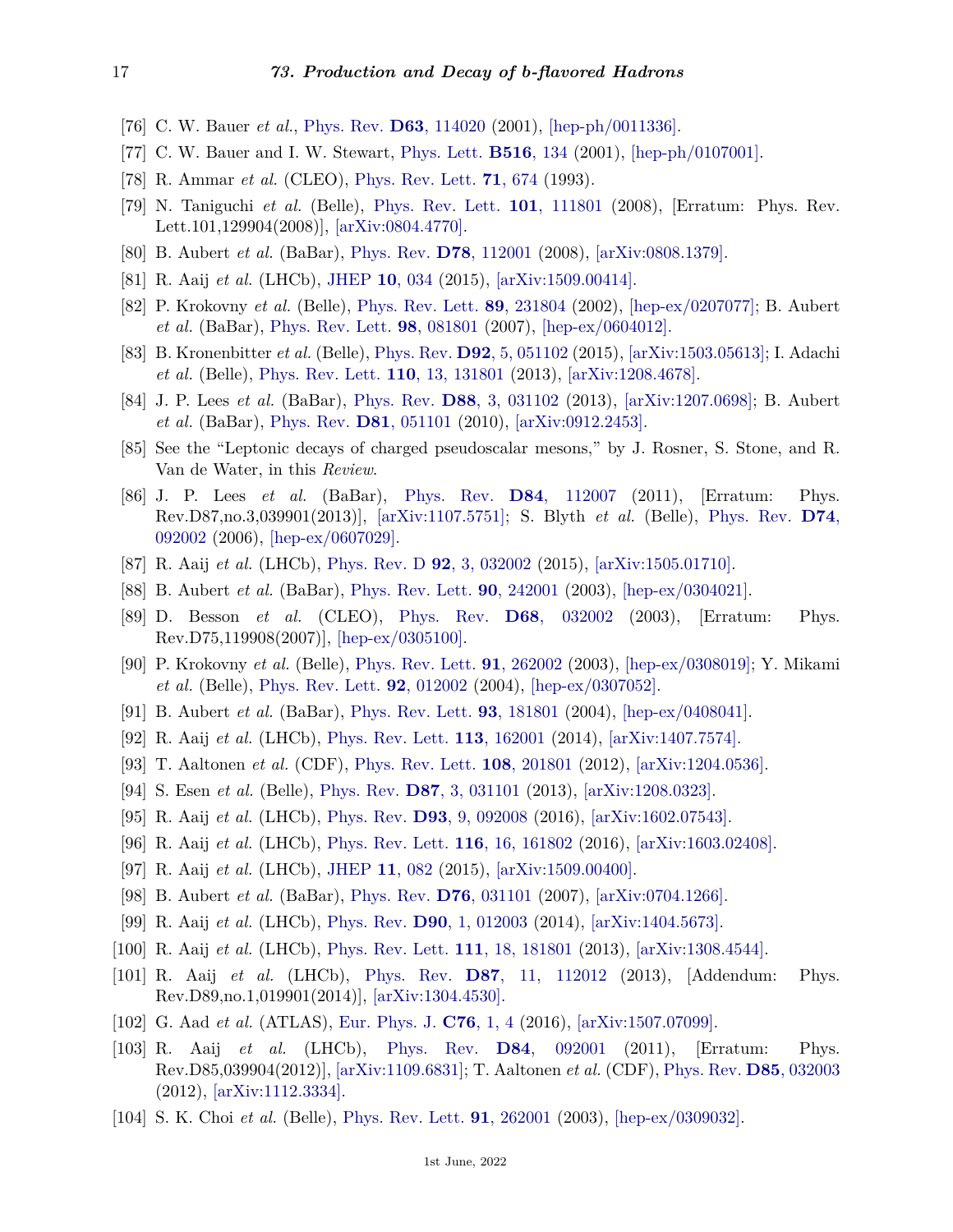- <span id="page-17-0"></span>[105] D. Acosta *et al.* (CDF), [Phys. Rev. Lett.](http://doi.org/10.1103/PhysRevLett.93.072001) **93**[, 072001](http://doi.org/10.1103/PhysRevLett.93.072001) (2004), [\[hep-ex/0312021\].](https://arxiv.org/abs/hep-ex/0312021)
- <span id="page-17-1"></span>[106] V. M. Abazov *et al.* (D0), [Phys. Rev. Lett.](http://doi.org/10.1103/PhysRevLett.93.162002) **93**[, 162002](http://doi.org/10.1103/PhysRevLett.93.162002) (2004), [\[hep-ex/0405004\].](https://arxiv.org/abs/hep-ex/0405004)
- <span id="page-17-2"></span>[107] B. Aubert *et al.* (BaBar), [Phys. Rev.](http://doi.org/10.1103/PhysRevD.71.071103) **D71**[, 071103](http://doi.org/10.1103/PhysRevD.71.071103) (2005), [\[hep-ex/0406022\].](https://arxiv.org/abs/hep-ex/0406022)
- <span id="page-17-3"></span>[108] R. Aaij *et al.* (LHCb), [Eur. Phys. J.](http://doi.org/10.1140/epjc/s10052-012-1972-7) **C72**[, 1972](http://doi.org/10.1140/epjc/s10052-012-1972-7) (2012), [\[arXiv:1112.5310\].](https://arxiv.org/abs/1112.5310)
- <span id="page-17-4"></span>[109] S. Chatrchyan *et al.* (CMS), [JHEP](http://doi.org/10.1007/JHEP04(2013)154) **04**[, 154](http://doi.org/10.1007/JHEP04(2013)154) (2013), [\[arXiv:1302.3968\].](https://arxiv.org/abs/1302.3968)
- <span id="page-17-5"></span>[110] M. Aaboud *et al.* (ATLAS), [JHEP](http://doi.org/10.1007/JHEP01(2017)117) **01**[, 117](http://doi.org/10.1007/JHEP01(2017)117) (2017), [\[arXiv:1610.09303\].](https://arxiv.org/abs/1610.09303)
- <span id="page-17-6"></span>[111] S. K. Choi *et al.* (Belle), [Phys. Rev. Lett.](http://doi.org/10.1103/PhysRevLett.100.142001) **100**[, 142001](http://doi.org/10.1103/PhysRevLett.100.142001) (2008), [\[arXiv:0708.1790\];](https://arxiv.org/abs/0708.1790) R. Mizuk *et al.* (Belle), [Phys. Rev.](http://doi.org/10.1103/PhysRevD.80.031104) **D80**[, 031104](http://doi.org/10.1103/PhysRevD.80.031104) (2009), [\[arXiv:0905.2869\].](https://arxiv.org/abs/0905.2869)
- <span id="page-17-7"></span>[112] R. Aaij *et al.* (LHCb), [Phys. Rev. Lett.](http://doi.org/10.1103/PhysRevLett.112.222002) **112**[, 22, 222002](http://doi.org/10.1103/PhysRevLett.112.222002) (2014), [\[arXiv:1404.1903\];](https://arxiv.org/abs/1404.1903) R. Aaij *et al.* (LHCb), [Phys. Rev.](http://doi.org/10.1103/PhysRevD.92.112009) **D92**[, 11, 112009](http://doi.org/10.1103/PhysRevD.92.112009) (2015), [\[arXiv:1510.01951\].](https://arxiv.org/abs/1510.01951)
- <span id="page-17-8"></span>[113] K. Chilikin *et al.* (Belle), [Phys. Rev.](http://doi.org/10.1103/PhysRevD.90.112009) **D90**[, 11, 112009](http://doi.org/10.1103/PhysRevD.90.112009) (2014), [\[arXiv:1408.6457\].](https://arxiv.org/abs/1408.6457)
- <span id="page-17-9"></span>[114] R. Aaij *et al.* (LHCb), [Phys. Rev. Lett.](http://doi.org/10.1103/PhysRevLett.115.072001) **115**[, 072001](http://doi.org/10.1103/PhysRevLett.115.072001) (2015), [\[arXiv:1507.03414\].](https://arxiv.org/abs/1507.03414)
- <span id="page-17-10"></span>[115] R. Aaij *et al.* (LHCb), [Phys. Rev. Lett.](http://doi.org/10.1103/PhysRevLett.122.222001) **122**[, 22, 222001](http://doi.org/10.1103/PhysRevLett.122.222001) (2019), [\[arXiv:1904.03947\].](https://arxiv.org/abs/1904.03947)
- <span id="page-17-11"></span>[116] See the "Non- $q\bar{q}$  mesons," by C. Amsler and C. Hanhart, and "Pentaquarks," by M. Karliner and T. Skwarnicki, in this *Review*.
- <span id="page-17-12"></span>[117] T. Aaltonen *et al.* (CDF), [Phys. Rev. Lett.](http://doi.org/10.1103/PhysRevLett.107.261802) **107**[, 261802](http://doi.org/10.1103/PhysRevLett.107.261802) (2011), [\[arXiv:1107.4999\].](https://arxiv.org/abs/1107.4999)
- <span id="page-17-13"></span>[118] R. Aaij *et al.* (LHCb), [JHEP](http://doi.org/10.1007/JHEP10(2015)053) **10**[, 053](http://doi.org/10.1007/JHEP10(2015)053) (2015), [\[arXiv:1508.00788\].](https://arxiv.org/abs/1508.00788)
- <span id="page-17-14"></span>[119] T. A. Aaltonen *et al.* (CDF), [Phys. Rev. Lett.](http://doi.org/10.1103/PhysRevLett.113.242001) **113**[, 24, 242001](http://doi.org/10.1103/PhysRevLett.113.242001) (2014), [\[arXiv:1403.5586\].](https://arxiv.org/abs/1403.5586)
- <span id="page-17-15"></span>[120] R. Aaij *et al.* (LHCb), [JHEP](http://doi.org/10.1007/JHEP10(2012)037) **10**[, 037](http://doi.org/10.1007/JHEP10(2012)037) (2012), [\[arXiv:1206.2794\].](https://arxiv.org/abs/1206.2794)
- <span id="page-17-16"></span>[121] T. Aaltonen *et al.* (CDF), [Phys. Rev. Lett.](http://doi.org/10.1103/PhysRevLett.103.031801) **103**[, 031801](http://doi.org/10.1103/PhysRevLett.103.031801) (2009), [\[arXiv:0812.4271\].](https://arxiv.org/abs/0812.4271)
- <span id="page-17-17"></span>[122] R. Aaij *et al.* (LHCb), [Phys. Rev. D](http://doi.org/10.1103/PhysRevD.98.032004) **98**[, 3, 032004](http://doi.org/10.1103/PhysRevD.98.032004) (2018), [\[arXiv:1805.06759\].](https://arxiv.org/abs/1805.06759)
- <span id="page-17-18"></span>[123] R. Aaij *et al.* (LHCb), [JHEP](http://doi.org/10.1007/JHEP12(2019)155) **12**[, 155](http://doi.org/10.1007/JHEP12(2019)155) (2019), [\[arXiv:1907.10003\].](https://arxiv.org/abs/1907.10003)
- <span id="page-17-19"></span>[124] R. Fleischer, [Phys. Lett.](http://doi.org/10.1016/S0370-2693(99)00640-1) **[B459](http://doi.org/10.1016/S0370-2693(99)00640-1)**, 306 (1999), [\[hep-ph/9903456\];](https://arxiv.org/abs/hep-ph/9903456) D. London and J. Matias, [Phys. Rev.](http://doi.org/10.1103/PhysRevD.70.031502) **D70**[, 031502](http://doi.org/10.1103/PhysRevD.70.031502) (2004), [\[hep-ph/0404009\].](https://arxiv.org/abs/hep-ph/0404009)
- <span id="page-17-20"></span>[125] J. P. Lees *et al.* (BaBar), [Phys. Rev.](http://doi.org/10.1103/PhysRevD.87.052009) **D87**[, 5, 052009](http://doi.org/10.1103/PhysRevD.87.052009) (2013), [\[arXiv:1206.3525\].](https://arxiv.org/abs/1206.3525)
- <span id="page-17-21"></span>[126] Y. T. Duh *et al.* (Belle), [Phys. Rev.](http://doi.org/10.1103/PhysRevD.87.031103) **D87**[, 3, 031103](http://doi.org/10.1103/PhysRevD.87.031103) (2013), [\[arXiv:1210.1348\].](https://arxiv.org/abs/1210.1348)
- <span id="page-17-22"></span>[127] B. Aubert *et al.* (BaBar), [Phys. Rev.](http://doi.org/10.1103/PhysRevD.76.091102) **D76**[, 091102](http://doi.org/10.1103/PhysRevD.76.091102) (2007), [\[arXiv:0707.2798\].](https://arxiv.org/abs/0707.2798)
- <span id="page-17-23"></span>[128] R. Aaij *et al.* (LHCb), [Phys. Lett. B](http://doi.org/10.1016/j.physletb.2013.09.046) **726**[, 646](http://doi.org/10.1016/j.physletb.2013.09.046) (2013), [\[arXiv:1308.1277\].](https://arxiv.org/abs/1308.1277)
- <span id="page-17-24"></span>[129] M. Gronau and J. L. Rosner, [Phys. Rev.](http://doi.org/10.1103/PhysRevD.71.074019) **D71**[, 074019](http://doi.org/10.1103/PhysRevD.71.074019) (2005), [\[hep-ph/0503131\];](https://arxiv.org/abs/hep-ph/0503131) M. Gronau, [Phys. Lett.](http://doi.org/10.1016/j.physletb.2005.09.014) **[B627](http://doi.org/10.1016/j.physletb.2005.09.014)**, 82 (2005), [\[hep-ph/0508047\].](https://arxiv.org/abs/hep-ph/0508047)
- <span id="page-17-25"></span>[130] B. Aubert *et al.* (BaBar), [Phys. Rev. D](http://doi.org/10.1103/PhysRevD.79.052003) **79**[, 052003](http://doi.org/10.1103/PhysRevD.79.052003) (2009), [\[arXiv:0809.1174\].](https://arxiv.org/abs/0809.1174)
- <span id="page-17-26"></span>[131] M. Fujikawa *et al.* (Belle), [Phys. Rev. D](http://doi.org/10.1103/PhysRevD.81.011101) **81**[, 011101](http://doi.org/10.1103/PhysRevD.81.011101) (2010), [\[arXiv:0809.4366\].](https://arxiv.org/abs/0809.4366)
- <span id="page-17-27"></span>[132] B. Aubert *et al.* (BaBar), [Phys. Rev.](http://doi.org/10.1103/PhysRevD.78.012004) **D78**[, 012004](http://doi.org/10.1103/PhysRevD.78.012004) (2008), [\[arXiv:0803.4451\];](https://arxiv.org/abs/0803.4451) A. Garmash *et al.* (Belle), [Phys. Rev. Lett.](http://doi.org/10.1103/PhysRevLett.96.251803) **96**[, 251803](http://doi.org/10.1103/PhysRevLett.96.251803) (2006), [\[hep-ex/0512066\].](https://arxiv.org/abs/hep-ex/0512066)
- <span id="page-17-28"></span>[133] C. T. Hoi *et al.* (Belle), [Phys. Rev. Lett.](http://doi.org/10.1103/PhysRevLett.108.031801) **108**[, 031801](http://doi.org/10.1103/PhysRevLett.108.031801) (2012), [\[arXiv:1110.2000\];](https://arxiv.org/abs/1110.2000) B. Aubert *et al.* (BaBar), [Phys. Rev.](http://doi.org/10.1103/PhysRevD.80.112002) **D80**[, 112002](http://doi.org/10.1103/PhysRevD.80.112002) (2009), [\[arXiv:0907.1743\].](https://arxiv.org/abs/0907.1743)
- <span id="page-17-29"></span>[134] B. Aubert *et al.* (BaBar), [Phys. Rev. Lett.](http://doi.org/10.1103/PhysRevLett.97.201802) **97**[, 201802](http://doi.org/10.1103/PhysRevLett.97.201802) (2006), [\[hep-ex/0608005\];](https://arxiv.org/abs/hep-ex/0608005) C. H. Wang *et al.* (Belle), [Phys. Rev.](http://doi.org/10.1103/PhysRevD.75.092005) **D75**[, 092005](http://doi.org/10.1103/PhysRevD.75.092005) (2007), [\[hep-ex/0701057\].](https://arxiv.org/abs/hep-ex/0701057)
- <span id="page-17-31"></span><span id="page-17-30"></span>[135] R. Aaij *et al.* (LHCb), [Phys. Rev.](http://doi.org/10.1103/PhysRevD.90.112004) **D90**[, 11, 112004](http://doi.org/10.1103/PhysRevD.90.112004) (2014), [\[arXiv:1408.5373\].](https://arxiv.org/abs/1408.5373)
- [136] C.-L. Hsu *et al.* (Belle), [Phys. Rev. D](http://doi.org/10.1103/PhysRevD.96.031101) **96**[, 3, 031101](http://doi.org/10.1103/PhysRevD.96.031101) (2017), [\[arXiv:1705.02640\].](https://arxiv.org/abs/1705.02640)
- <span id="page-17-32"></span>[137] B. Aubert *et al.* (BaBar), [Phys. Rev. Lett.](http://doi.org/10.1103/PhysRevLett.97.171805) **97**[, 171805](http://doi.org/10.1103/PhysRevLett.97.171805) (2006), [\[hep-ex/0608036\].](https://arxiv.org/abs/hep-ex/0608036)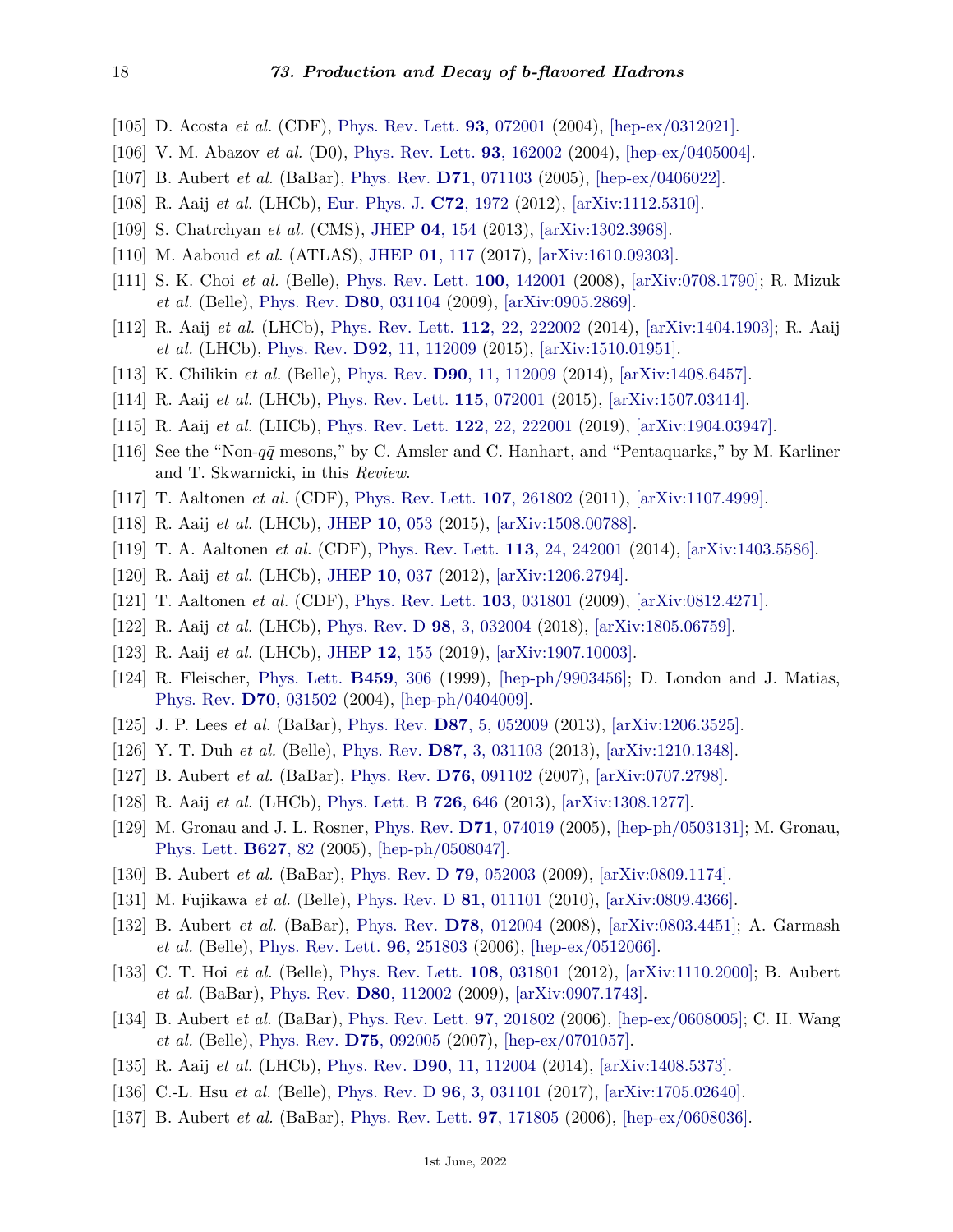- <span id="page-18-0"></span>[138] K. Abe *et al.* (Belle), [Phys. Rev. Lett.](http://doi.org/10.1103/PhysRevLett.98.181804) **98**[, 181804](http://doi.org/10.1103/PhysRevLett.98.181804) (2007), [\[hep-ex/0608049\].](https://arxiv.org/abs/hep-ex/0608049)
- <span id="page-18-1"></span>[139] R. Aaij *et al.* (LHCb), [Phys. Rev. Lett.](http://doi.org/10.1103/PhysRevLett.118.081801) **118**[, 8, 081801](http://doi.org/10.1103/PhysRevLett.118.081801) (2017), [\[arXiv:1610.08288\].](https://arxiv.org/abs/1610.08288)
- <span id="page-18-2"></span>[140] C. C. Peng *et al.* (Belle), [Phys. Rev.](http://doi.org/10.1103/PhysRevD.82.072007) **D82**[, 072007](http://doi.org/10.1103/PhysRevD.82.072007) (2010), [\[arXiv:1006.5115\].](https://arxiv.org/abs/1006.5115)
- <span id="page-18-3"></span>[141] T. Aaltonen *et al.* (CDF), [Phys. Rev. Lett.](http://doi.org/10.1103/PhysRevLett.106.181802) **106**[, 181802](http://doi.org/10.1103/PhysRevLett.106.181802) (2011), [\[arXiv:1103.5762\].](https://arxiv.org/abs/1103.5762)
- <span id="page-18-4"></span>[142] B. Pal *et al.* (Belle), [Phys. Rev. Lett.](http://doi.org/10.1103/PhysRevLett.116.161801) **116**[, 16, 161801](http://doi.org/10.1103/PhysRevLett.116.161801) (2016), [\[arXiv:1512.02145\].](https://arxiv.org/abs/1512.02145)
- <span id="page-18-5"></span>[143] R. Aaij *et al.* (LHCb), [Phys. Rev. D](http://doi.org/10.1103/PhysRevD.102.012011) **102**[, 1, 012011](http://doi.org/10.1103/PhysRevD.102.012011) (2020), [\[arXiv:2002.08229\].](https://arxiv.org/abs/2002.08229)
- <span id="page-18-6"></span>[144] See the "Determination of CKM angles from B hadrons," by T. Gershon, M. Kenzie, and K. Trabelsi, in this *Review*.
- <span id="page-18-7"></span>[145] M. Gronau and D. London, [Phys. Rev. Lett.](http://doi.org/10.1103/PhysRevLett.65.3381) **65**[, 3381](http://doi.org/10.1103/PhysRevLett.65.3381) (1990).
- <span id="page-18-8"></span>[146] T. Julius *et al.* (Belle), [Phys. Rev.](http://doi.org/10.1103/PhysRevD.96.032007) **D96**[, 3, 032007](http://doi.org/10.1103/PhysRevD.96.032007) (2017), [\[arXiv:1705.02083\].](https://arxiv.org/abs/1705.02083)
- <span id="page-18-10"></span><span id="page-18-9"></span>[147] B. Aubert *et al.* (BaBar), [Phys. Rev.](http://doi.org/10.1103/PhysRevD.78.071104) **D78**[, 071104](http://doi.org/10.1103/PhysRevD.78.071104) (2008), [\[arXiv:0807.4977\].](https://arxiv.org/abs/0807.4977)
- [148] P. Vanhoefer *et al.* (Belle), [Phys. Rev.](http://doi.org/10.1103/PhysRevD.89.072008) **D89**[, 072008](http://doi.org/10.1103/PhysRevD.89.072008) (2014), [Addendum: Phys. Rev.D89,119903(2014)], [\[arXiv:1212.4015\].](https://arxiv.org/abs/1212.4015)
- <span id="page-18-11"></span>[149] B. Aubert *et al.* (BaBar), [Phys. Rev.](http://doi.org/10.1103/PhysRevD.76.052007) **D76**[, 052007](http://doi.org/10.1103/PhysRevD.76.052007) (2007), [\[arXiv:0705.2157\];](https://arxiv.org/abs/0705.2157) P. Vanhoefer *et al.* (Belle), [Phys. Rev. D](http://doi.org/10.1103/PhysRevD.93.032010) **93**[, 3, 032010](http://doi.org/10.1103/PhysRevD.93.032010) (2016), [Addendum: Phys.Rev.D 94, 099903 (2016)], [\[arXiv:1510.01245\].](https://arxiv.org/abs/1510.01245)
- <span id="page-18-12"></span>[150] B. Aubert *et al.* (BaBar), [Phys. Rev. Lett.](http://doi.org/10.1103/PhysRevLett.102.141802) **102**[, 141802](http://doi.org/10.1103/PhysRevLett.102.141802) (2009), [\[arXiv:0901.3522\];](https://arxiv.org/abs/0901.3522) J. Zhang *et al.* (Belle), [Phys. Rev. Lett.](http://doi.org/10.1103/PhysRevLett.91.221801) **91**[, 221801](http://doi.org/10.1103/PhysRevLett.91.221801) (2003), [\[hep-ex/0306007\].](https://arxiv.org/abs/hep-ex/0306007)
- <span id="page-18-13"></span>[151] R. Aaij *et al.* (LHCb), [Phys. Lett.](http://doi.org/10.1016/j.physletb.2015.06.027) **[B747](http://doi.org/10.1016/j.physletb.2015.06.027)**, 468 (2015), [\[arXiv:1503.07770\].](https://arxiv.org/abs/1503.07770)
- <span id="page-18-14"></span>[152] See the "Polarization in *B* Decays," by A. Gritsan in this *Review*.
- <span id="page-18-15"></span>[153] T. E. Coan *et al.* (CLEO), [Phys. Rev. Lett.](http://doi.org/10.1103/PhysRevLett.84.5283) **84**[, 5283](http://doi.org/10.1103/PhysRevLett.84.5283) (2000), [\[hep-ex/9912057\].](https://arxiv.org/abs/hep-ex/9912057)
- <span id="page-18-29"></span>[154] T. Horiguchi *et al.* (Belle), [Phys. Rev. Lett.](http://doi.org/10.1103/PhysRevLett.119.191802) **119**[, 19, 191802](http://doi.org/10.1103/PhysRevLett.119.191802) (2017), [\[arXiv:1707.00394\].](https://arxiv.org/abs/1707.00394)
- <span id="page-18-16"></span>[155] B. Aubert *et al.* (BaBar), [Phys. Rev. Lett.](http://doi.org/10.1103/PhysRevLett.103.211802) **103**[, 211802](http://doi.org/10.1103/PhysRevLett.103.211802) (2009), [\[arXiv:0906.2177\].](https://arxiv.org/abs/0906.2177)
- <span id="page-18-17"></span>[156] B. Aubert *et al.* (BaBar), [Phys. Rev.](http://doi.org/10.1103/PhysRevD.70.091105) **D70**[, 091105](http://doi.org/10.1103/PhysRevD.70.091105) (2004), [\[hep-ex/0409035\].](https://arxiv.org/abs/hep-ex/0409035)
- <span id="page-18-19"></span>[157] H. Yang *et al.* (Belle), [Phys. Rev. Lett.](http://doi.org/10.1103/PhysRevLett.94.111802) **94**[, 111802](http://doi.org/10.1103/PhysRevLett.94.111802) (2005), [\[hep-ex/0412039\].](https://arxiv.org/abs/hep-ex/0412039)
- [158] S. Nishida *et al.* (Belle), [Phys. Lett.](http://doi.org/10.1016/j.physletb.2005.01.097) **[B610](http://doi.org/10.1016/j.physletb.2005.01.097)**, 23 (2005), [\[hep-ex/0411065\].](https://arxiv.org/abs/hep-ex/0411065)
- <span id="page-18-18"></span>[159] B. Aubert *et al.* (BaBar), [Phys. Rev.](http://doi.org/10.1103/PhysRevD.74.031102) **D74**[, 031102](http://doi.org/10.1103/PhysRevD.74.031102) (2006), [\[hep-ex/0603054\].](https://arxiv.org/abs/hep-ex/0603054)
- <span id="page-18-20"></span>[160] B. Aubert *et al.* (BaBar), [Phys. Rev. Lett.](http://doi.org/10.1103/PhysRevLett.98.211804) **98**[, 211804](http://doi.org/10.1103/PhysRevLett.98.211804) (2007), [Erratum: Phys. Rev. Lett.100,199905(2008)], [\[hep-ex/0507031\].](https://arxiv.org/abs/hep-ex/0507031)
- <span id="page-18-21"></span>[161] P. del Amo Sanchez *et al.* (BaBar), [Phys. Rev.](http://doi.org/10.1103/PhysRevD.93.052013) **D93**[, 5, 052013](http://doi.org/10.1103/PhysRevD.93.052013) (2016), [\[arXiv:1512.03579\].](https://arxiv.org/abs/1512.03579)
- <span id="page-18-22"></span>[162] R. Aaij *et al.* (LHCb), [Phys. Rev. Lett.](http://doi.org/10.1103/PhysRevLett.112.161801) **112**[, 16, 161801](http://doi.org/10.1103/PhysRevLett.112.161801) (2014), [\[arXiv:1402.6852\].](https://arxiv.org/abs/1402.6852)
- <span id="page-18-23"></span>[163] J. Wicht *et al.* (Belle), [Phys. Rev. Lett.](http://doi.org/10.1103/PhysRevLett.100.121801) **100**[, 121801](http://doi.org/10.1103/PhysRevLett.100.121801) (2008), [\[arXiv:0712.2659\];](https://arxiv.org/abs/0712.2659) D. Dutta *et al.* (Belle), [Phys. Rev.](http://doi.org/10.1103/PhysRevD.91.011101) **D91**[, 1, 011101](http://doi.org/10.1103/PhysRevD.91.011101) (2015), [\[arXiv:1411.7771\].](https://arxiv.org/abs/1411.7771)
- <span id="page-18-25"></span><span id="page-18-24"></span>[164] R. Aaij *et al.* (LHCb), [Nucl. Phys.](http://doi.org/10.1016/j.nuclphysb.2012.09.013) **[B867](http://doi.org/10.1016/j.nuclphysb.2012.09.013)**, 1 (2013), [\[arXiv:1209.0313\].](https://arxiv.org/abs/1209.0313)
- [165] R. Aaij *et al.* (LHCb), [Phys. Rev. Lett.](http://doi.org/10.1103/PhysRevLett.123.031801) **123**[, 3, 031801](http://doi.org/10.1103/PhysRevLett.123.031801) (2019), [\[arXiv:1904.06697\].](https://arxiv.org/abs/1904.06697)
- <span id="page-18-26"></span>[166] A. Ali, E. Lunghi and A. Ya. Parkhomenko, [Phys. Lett.](http://doi.org/10.1016/j.physletb.2004.06.039) **[B595](http://doi.org/10.1016/j.physletb.2004.06.039)**, 323 (2004), [\[hep-ph/0405075\];](https://arxiv.org/abs/hep-ph/0405075) P. Ball, G. W. Jones and R. Zwicky, [Phys. Rev.](http://doi.org/10.1103/PhysRevD.75.054004) **D75**[, 054004](http://doi.org/10.1103/PhysRevD.75.054004) (2007), [\[hep-ph/0612081\].](https://arxiv.org/abs/hep-ph/0612081)
- <span id="page-18-27"></span>[167] J. L. Hewett, [Phys. Rev. Lett.](http://doi.org/10.1103/PhysRevLett.70.1045) **70**[, 1045](http://doi.org/10.1103/PhysRevLett.70.1045) (1993), [\[hep-ph/9211256\].](https://arxiv.org/abs/hep-ph/9211256)
- <span id="page-18-28"></span>[168] S. Chen *et al.* (CLEO), [Phys. Rev. Lett.](http://doi.org/10.1103/PhysRevLett.87.251807) **87**[, 251807](http://doi.org/10.1103/PhysRevLett.87.251807) (2001), [\[hep-ex/0108032\].](https://arxiv.org/abs/hep-ex/0108032)
- [169] J. P. Lees *et al.* (BaBar), [Phys. Rev.](http://doi.org/10.1103/PhysRevD.86.112008) **D86**[, 112008](http://doi.org/10.1103/PhysRevD.86.112008) (2012), [\[arXiv:1207.5772\].](https://arxiv.org/abs/1207.5772)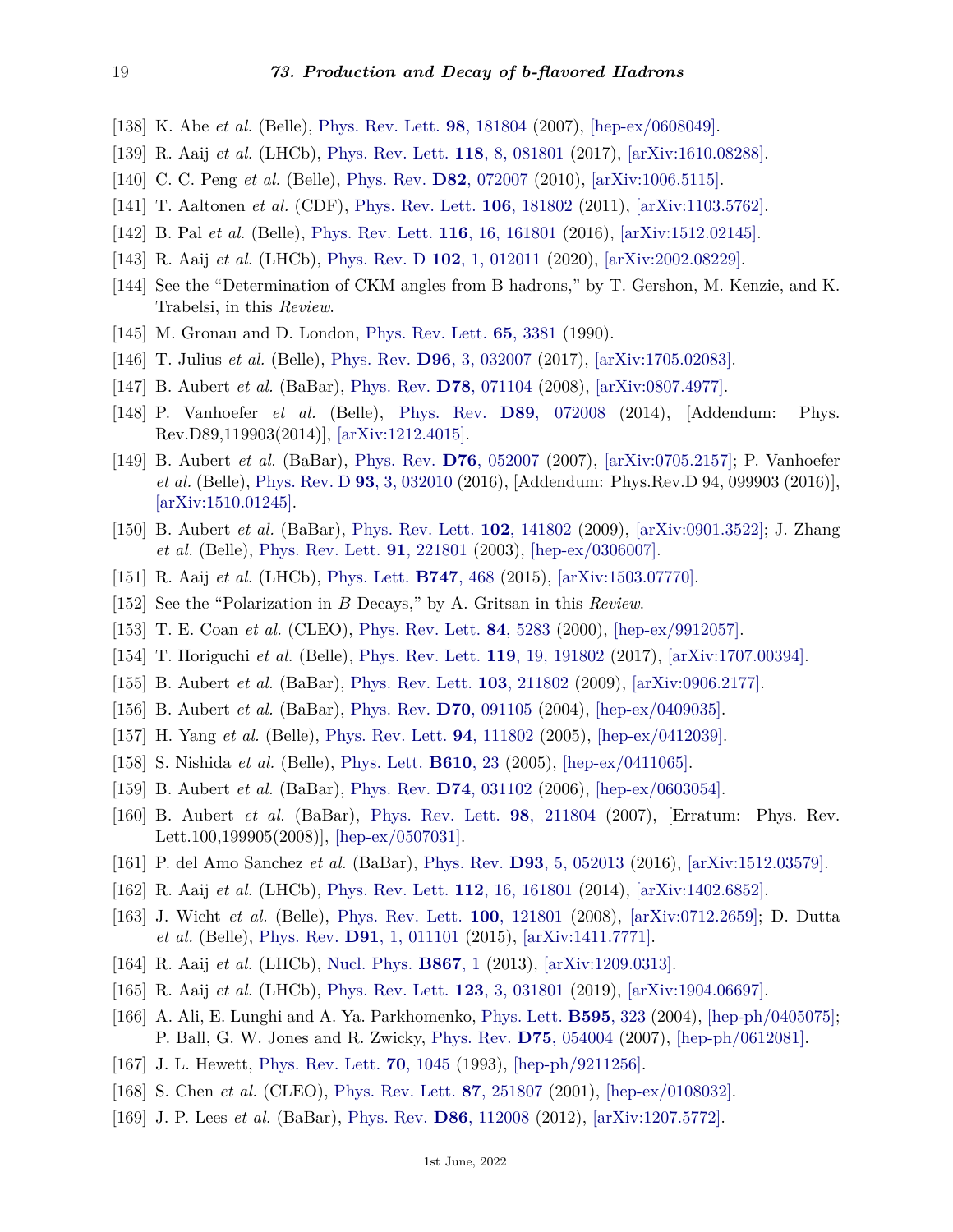- <span id="page-19-0"></span>[170] A. Limosani *et al.* (Belle), [Phys. Rev. Lett.](http://doi.org/10.1103/PhysRevLett.103.241801) **103**[, 241801](http://doi.org/10.1103/PhysRevLett.103.241801) (2009), [\[arXiv:0907.1384\];](https://arxiv.org/abs/0907.1384) T. Saito *et al.* (Belle), [Phys. Rev.](http://doi.org/10.1103/PhysRevD.91.052004) **D91**[, 5, 052004](http://doi.org/10.1103/PhysRevD.91.052004) (2015), [\[arXiv:1411.7198\].](https://arxiv.org/abs/1411.7198)
- <span id="page-19-1"></span>[171] P. del Amo Sanchez *et al.* (BaBar), [Phys. Rev.](http://doi.org/10.1103/PhysRevD.82.051101) **D82**[, 051101](http://doi.org/10.1103/PhysRevD.82.051101) (2010), [\[arXiv:1005.4087\].](https://arxiv.org/abs/1005.4087)
- <span id="page-19-2"></span>[172] M. Misiak *et al.*, [Phys. Rev. Lett.](http://doi.org/10.1103/PhysRevLett.114.221801) **114**[, 22, 221801](http://doi.org/10.1103/PhysRevLett.114.221801) (2015), [\[arXiv:1503.01789\];](https://arxiv.org/abs/1503.01789) M. Czakon *et al.*, [JHEP](http://doi.org/10.1007/JHEP04(2015)168) **04**[, 168](http://doi.org/10.1007/JHEP04(2015)168) (2015), [\[arXiv:1503.01791\].](https://arxiv.org/abs/1503.01791)
- <span id="page-19-3"></span>[173] L. Wolfenstein and Y. L. Wu, [Phys. Rev. Lett.](http://doi.org/10.1103/PhysRevLett.73.2809) **73**[, 2809](http://doi.org/10.1103/PhysRevLett.73.2809) (1994), [\[hep-ph/9410253\];](https://arxiv.org/abs/hep-ph/9410253) G. M. Asatrian and A. Ioannisian, [Phys. Rev.](http://doi.org/10.1103/PhysRevD.54.5642) **D54**[, 5642](http://doi.org/10.1103/PhysRevD.54.5642) (1996), [\[hep-ph/9603318\];](https://arxiv.org/abs/hep-ph/9603318) M. Ciuchini, E. Gabrielli and G. F. Giudice, [Phys. Lett.](http://doi.org/10.1016/S0370-2693(96)01168-9) **[B388](http://doi.org/10.1016/S0370-2693(96)01168-9)**, 353 (1996), [Erratum: Phys. Lett.B393,489(1997)], [\[hep-ph/9604438\];](https://arxiv.org/abs/hep-ph/9604438) S. Baek and P. Ko, [Phys. Rev. Lett.](http://doi.org/10.1103/PhysRevLett.83.488) **83**[, 488](http://doi.org/10.1103/PhysRevLett.83.488) (1999), [\[hep-ph/9812229\];](https://arxiv.org/abs/hep-ph/9812229) A. L. Kagan and M. Neubert, [Phys. Rev.](http://doi.org/10.1103/PhysRevD.58.094012) **D58**[, 094012](http://doi.org/10.1103/PhysRevD.58.094012) (1998), [\[hep](https://arxiv.org/abs/hep-ph/9803368)[ph/9803368\];](https://arxiv.org/abs/hep-ph/9803368) K. Kiers, A. Soni and G.-H. Wu, [Phys. Rev.](http://doi.org/10.1103/PhysRevD.62.116004) **D62**[, 116004](http://doi.org/10.1103/PhysRevD.62.116004) (2000), [\[hep](https://arxiv.org/abs/hep-ph/0006280)[ph/0006280\].](https://arxiv.org/abs/hep-ph/0006280)
- <span id="page-19-4"></span>[174] S. Watanuki *et al.* (Belle), [Phys. Rev. D](http://doi.org/10.1103/PhysRevD.99.032012) **99**[, 3, 032012](http://doi.org/10.1103/PhysRevD.99.032012) (2019), [\[arXiv:1807.04236\];](https://arxiv.org/abs/1807.04236) J. P. Lees *et al.* (BaBar), [Phys. Rev.](http://doi.org/10.1103/PhysRevD.90.092001) **D90**[, 9, 092001](http://doi.org/10.1103/PhysRevD.90.092001) (2014), [\[arXiv:1406.0534\].](https://arxiv.org/abs/1406.0534)
- <span id="page-19-5"></span>[175] B. Aubert *et al.* (BaBar), [Phys. Rev.](http://doi.org/10.1103/PhysRevD.72.052004) **D72**[, 052004](http://doi.org/10.1103/PhysRevD.72.052004) (2005), [\[hep-ex/0508004\].](https://arxiv.org/abs/hep-ex/0508004)
- <span id="page-19-6"></span>[176] B. Aubert *et al.* (BaBar), [Phys. Rev.](http://doi.org/10.1103/PhysRevD.77.051103) **D77**[, 051103](http://doi.org/10.1103/PhysRevD.77.051103) (2008), [\[arXiv:0711.4889\].](https://arxiv.org/abs/0711.4889)
- <span id="page-19-7"></span>[177] J. P. Lees *et al.* (BaBar), [Phys. Rev. Lett.](http://doi.org/10.1103/PhysRevLett.109.191801) **109**[, 191801](http://doi.org/10.1103/PhysRevLett.109.191801) (2012), [\[arXiv:1207.2690\].](https://arxiv.org/abs/1207.2690)
- <span id="page-19-8"></span>[178] See the "Semileptonic *b*-Hadron Decays, Determination of *Vcb*, *Vub*," by T. Mannel and P. Urquijo in this *Review*.
- <span id="page-19-9"></span>[179] M. Iwasaki *et al.* (Belle), [Phys. Rev.](http://doi.org/10.1103/PhysRevD.72.092005) **D72**[, 092005](http://doi.org/10.1103/PhysRevD.72.092005) (2005), [\[hep-ex/0503044\];](https://arxiv.org/abs/hep-ex/0503044) J. P. Lees *et al.* (BaBar), [Phys. Rev. Lett.](http://doi.org/10.1103/PhysRevLett.112.211802) **112**[, 211802](http://doi.org/10.1103/PhysRevLett.112.211802) (2014), [\[arXiv:1312.5364\].](https://arxiv.org/abs/1312.5364)
- <span id="page-19-10"></span>[180] Y. Sato *et al.* (Belle), [Phys. Rev.](http://doi.org/10.1103/PhysRevD.93.059901) **D93**[, 3, 032008](http://doi.org/10.1103/PhysRevD.93.059901) (2016), [Addendum: Phys. Rev.D93,no.5,059901(2016)], [\[arXiv:1402.7134\].](https://arxiv.org/abs/1402.7134)
- <span id="page-19-11"></span>[181] T. Aaltonen *et al.* (CDF), [Phys. Rev. Lett.](http://doi.org/10.1103/PhysRevLett.107.201802) **107**[, 201802](http://doi.org/10.1103/PhysRevLett.107.201802) (2011), [\[arXiv:1107.3753\].](https://arxiv.org/abs/1107.3753)
- <span id="page-19-12"></span>[182] R. Aaij *et al.* (LHCb), [JHEP](http://doi.org/10.1007/JHEP07(2013)084) **07**[, 084](http://doi.org/10.1007/JHEP07(2013)084) (2013), [\[arXiv:1305.2168\];](https://arxiv.org/abs/1305.2168) R. Aaij *et al.* (LHCb), [JHEP](http://doi.org/10.1007/JHEP09(2015)179) **09**[, 179](http://doi.org/10.1007/JHEP09(2015)179) (2015), [\[arXiv:1506.08777\].](https://arxiv.org/abs/1506.08777)
- <span id="page-19-13"></span>[183] R. Aaij *et al.* (LHCb), [Phys. Lett.](http://doi.org/10.1016/j.physletb.2013.06.060) **[B725](http://doi.org/10.1016/j.physletb.2013.06.060)**, 25 (2013), [\[arXiv:1306.2577\].](https://arxiv.org/abs/1306.2577)
- <span id="page-19-14"></span>[184] R. Aaij *et al.* (LHCb), [JHEP](http://doi.org/10.1007/JHEP06(2017)108) **06**[, 108](http://doi.org/10.1007/JHEP06(2017)108) (2017), [\[arXiv:1703.00256\].](https://arxiv.org/abs/1703.00256)
- <span id="page-19-15"></span>[185] B. Aubert *et al.* (BaBar), [Phys. Rev. Lett.](http://doi.org/10.1103/PhysRevLett.102.091803) **102**[, 091803](http://doi.org/10.1103/PhysRevLett.102.091803) (2009), [\[arXiv:0807.4119\].](https://arxiv.org/abs/0807.4119)
- <span id="page-19-21"></span>[186] S. Choudhury *et al.* (BELLE), [JHEP](http://doi.org/10.1007/JHEP03(2021)105) **03**[, 105](http://doi.org/10.1007/JHEP03(2021)105) (2021), [\[arXiv:1908.01848\].](https://arxiv.org/abs/1908.01848)
- [187] R. Aaij *et al.* (LHCb), [JHEP](http://doi.org/10.1007/JHEP06(2014)133) **06**[, 133](http://doi.org/10.1007/JHEP06(2014)133) (2014), [\[arXiv:1403.8044\].](https://arxiv.org/abs/1403.8044)
- <span id="page-19-20"></span>[188] J. T. Wei *et al.* (Belle), [Phys. Rev. Lett.](http://doi.org/10.1103/PhysRevLett.103.171801) **103**[, 171801](http://doi.org/10.1103/PhysRevLett.103.171801) (2009), [\[arXiv:0904.0770\].](https://arxiv.org/abs/0904.0770)
- <span id="page-19-16"></span>[189] R. Aaij *et al.* (LHCb), [JHEP](http://doi.org/10.1007/JHEP11(2016)047) **11**[, 047](http://doi.org/10.1007/JHEP11(2016)047) (2016), [Erratum: JHEP 04, 142 (2017)], [\[arXiv:1606.04731\].](https://arxiv.org/abs/1606.04731)
- <span id="page-19-17"></span>[190] T. Aaltonen *et al.* (CDF), [Phys. Rev. Lett.](http://doi.org/10.1103/PhysRevLett.108.081807) **108**[, 081807](http://doi.org/10.1103/PhysRevLett.108.081807) (2012), [\[arXiv:1108.0695\].](https://arxiv.org/abs/1108.0695)
- [191] R. Aaij *et al.* (LHCb), [JHEP](http://doi.org/10.1007/JHEP05(2014)082) **05**[, 082](http://doi.org/10.1007/JHEP05(2014)082) (2014), [\[arXiv:1403.8045\].](https://arxiv.org/abs/1403.8045)
- <span id="page-19-18"></span>[192] A. M. Sirunyan *et al.* (CMS), [Phys. Lett. B](http://doi.org/10.1016/j.physletb.2018.04.030) **781**[, 517](http://doi.org/10.1016/j.physletb.2018.04.030) (2018), [\[arXiv:1710.02846\].](https://arxiv.org/abs/1710.02846)
- [193] R. Aaij *et al.* (LHCb), [Phys. Rev. Lett.](http://doi.org/10.1103/PhysRevLett.125.011802) **125**[, 1, 011802](http://doi.org/10.1103/PhysRevLett.125.011802) (2020), [\[arXiv:2003.04831\].](https://arxiv.org/abs/2003.04831)
- <span id="page-19-19"></span>[194] S. Wehle *et al.* (Belle), [Phys. Rev. Lett.](http://doi.org/10.1103/PhysRevLett.118.111801) **118**[, 11, 111801](http://doi.org/10.1103/PhysRevLett.118.111801) (2017), [\[arXiv:1612.05014\].](https://arxiv.org/abs/1612.05014)
- [195] M. Aaboud *et al.* (ATLAS), [JHEP](http://doi.org/10.1007/JHEP10(2018)047) **10**[, 047](http://doi.org/10.1007/JHEP10(2018)047) (2018), [\[arXiv:1805.04000\].](https://arxiv.org/abs/1805.04000)
- [196] R. Aaij *et al.* (LHCb), [Phys. Rev. Lett.](http://doi.org/10.1103/PhysRevLett.126.161802) **126**[, 16, 161802](http://doi.org/10.1103/PhysRevLett.126.161802) (2021), [\[arXiv:2012.13241\].](https://arxiv.org/abs/2012.13241)
- [197] R. Aaij *et al.* (LHCb) (2021), [\[arXiv:2107.13428\].](https://arxiv.org/abs/2107.13428)